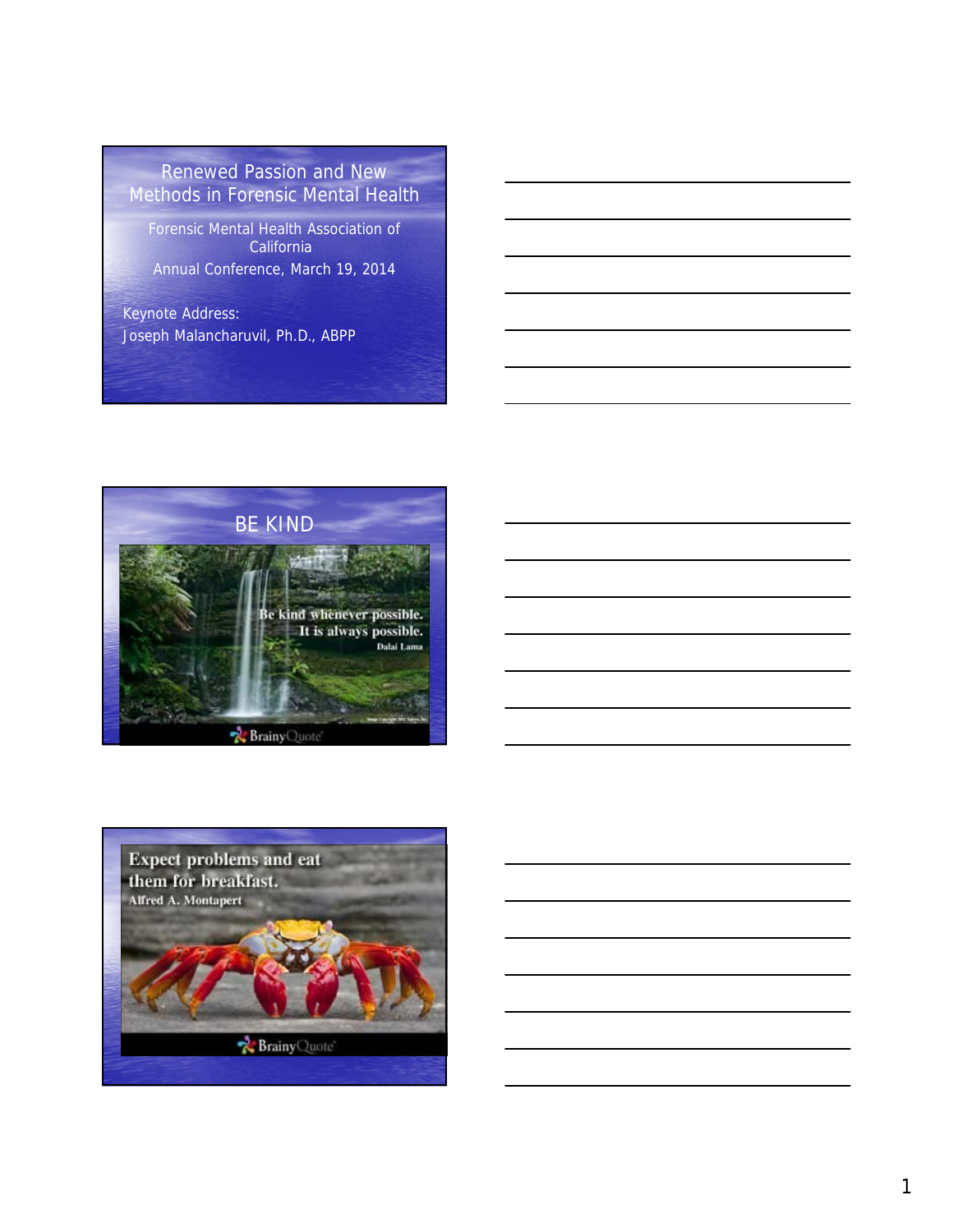## FORENSIC MENTAL HEALTH

•Do you know what it is? I do not know what forensic mental health is; but I love it!

## Law and Mental Illness

• They are intertwined inextricably like two snakes

## Forensic Assessments

- Science of Psychology/psychiatry assisting legal determinations
- Loyalty of the forensic examiner is to the truth and not to the defendant or prosecution.
- The forensic examiner is "disinterested" in the outcome.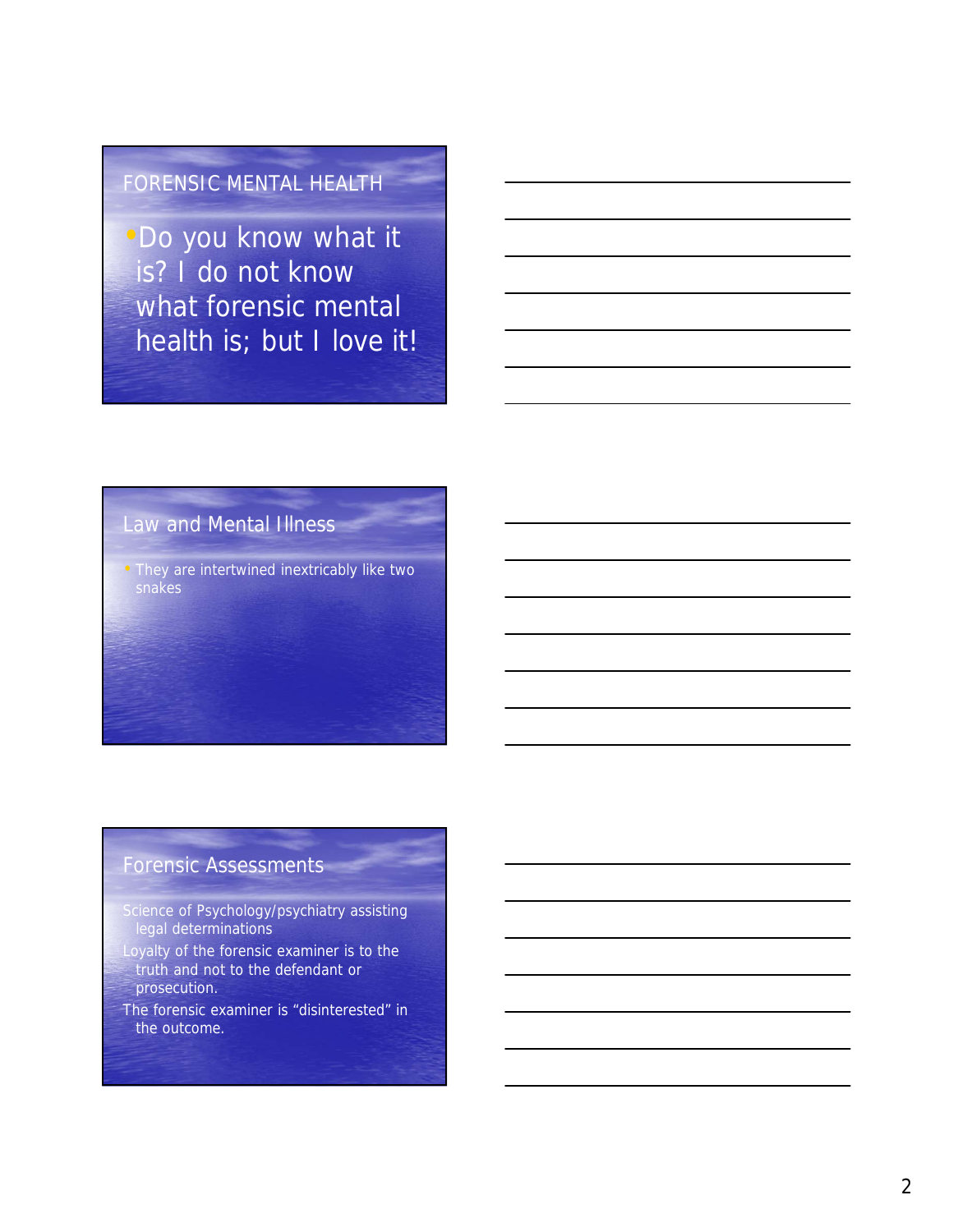#### Mental health provider in a forensic context.

- The loyalty is to the patient.
- Focused on the best outcome in terms of the welfare of the patient as well as the welfare of the society

## How do you resolve the conflict?

- Can you separate "objective" assessments from empathic stance of the mental health provider?
- We have not resolved this issue.

## Inherent conflicts

- Legal requirements and demands of justice
- Welfare of the society and political pressures
- Welfare of the individual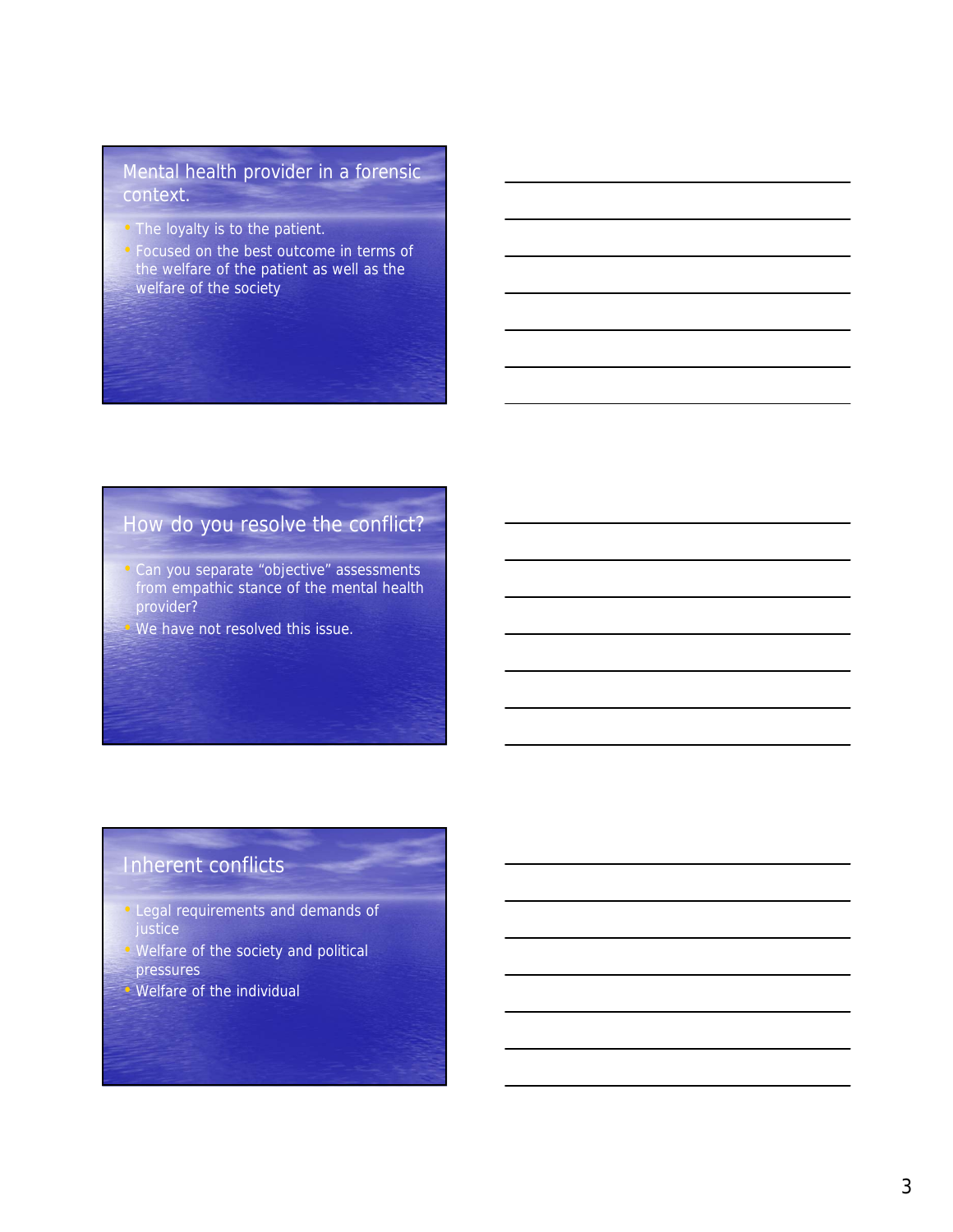## How do you change the culture?

- it easier to buy a gun than to get an appointment with a psychiatrist
- We incarcerates mentally ill people Instead of treating them (one in five in prisons have a recent history of mental illness)

## SAVE THE CHILDREN

- 15 million children suffer from a diagnosable and treatable mental illness
- 20% of children between 13 and 18 experience severe mental illness
- 7/10 in juvenile justice system have at least one mental health disorder

## Mentally Disordered Offenders

- Declare them guilty and send them to jail, as they enter the system
- As they are about to leave the criminal system, after having served their time, they are held back saying that they are mentally ill and dangerous
- They spend their time at the State Hospital fighting the system instead of attending to their treatment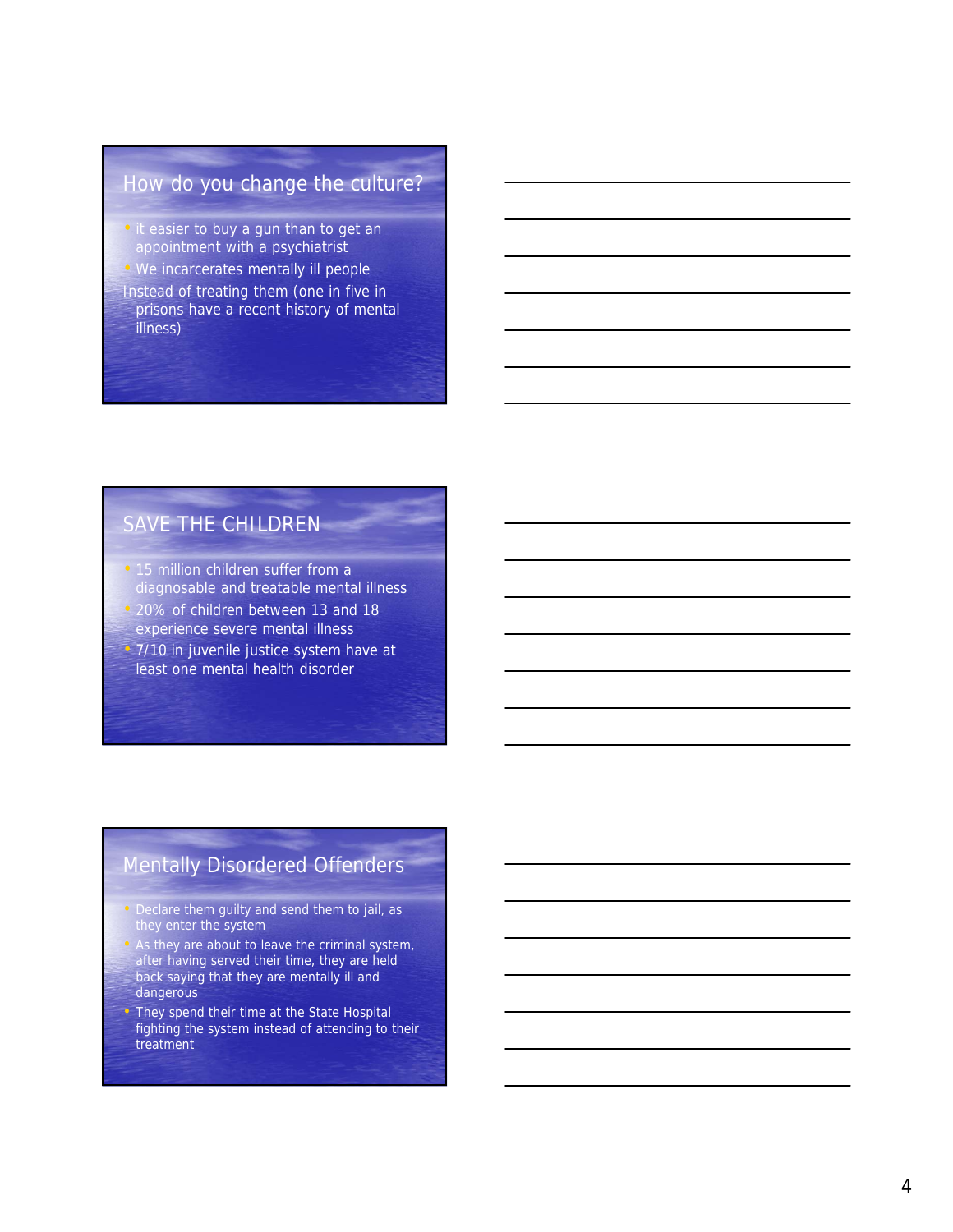## Two fundamental questions?

- How do we care?
- How do we teach the forensically committed person to care?

#### A cleaner and meaner approach?

- Can we completely separate Forensic Assessment from Forensic care?
- Can we change the way we care for the forensically committed patients?
- Can we become genuine advocates for the forensically committed patients and protect the society at the same time?

#### Reform the State Hospital System

- Recent attempts at reform
- DOJ and the aftermath
- A refusal to change the treatment approach
- How we refuse to change the culture
- Profound leadership problems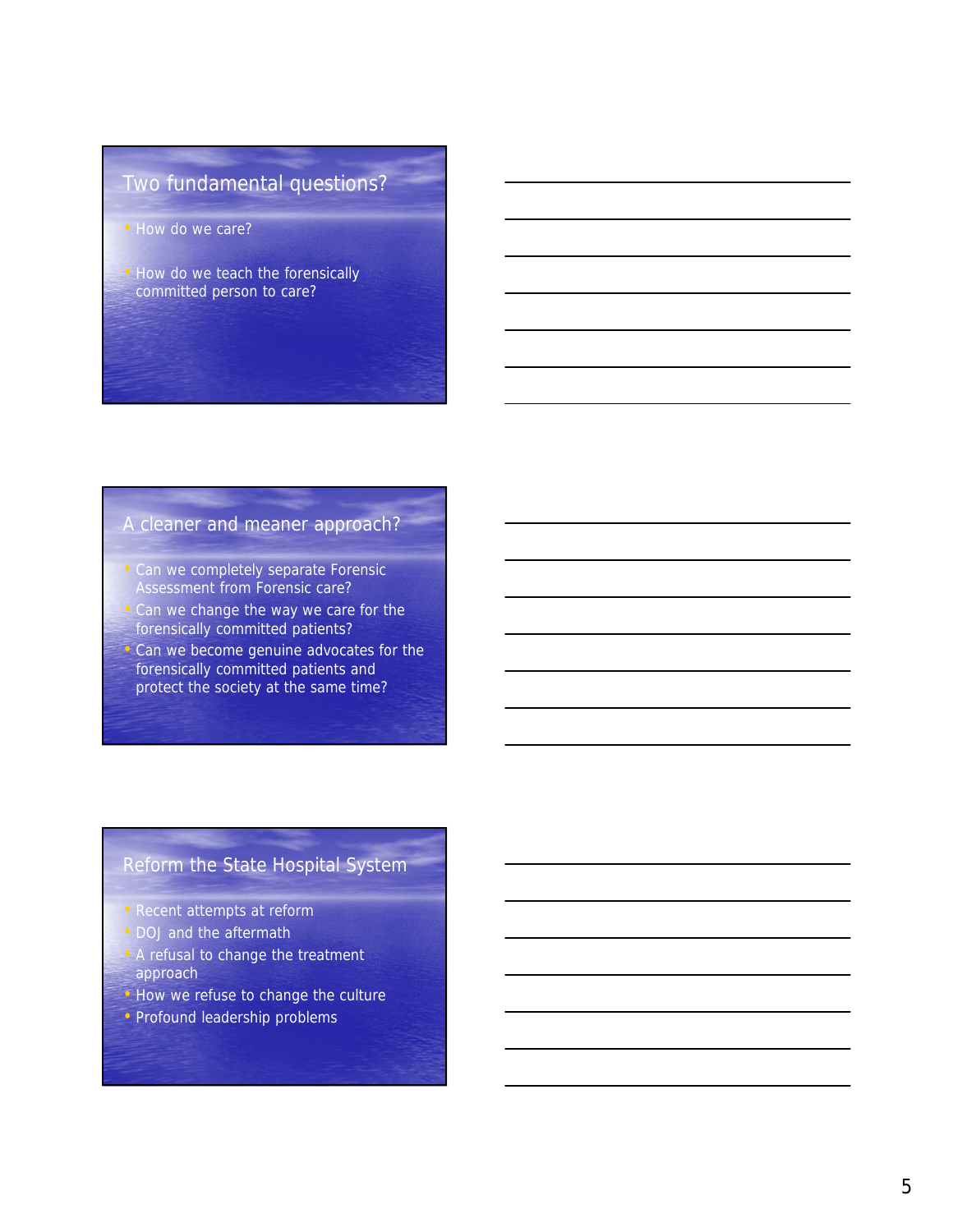#### PRISONS INSTEAD OF HOSPITALS

• "What America has done in dealing with people with mental illness is so far short of what should be doing. America has replaced its psychiatric hospitals with prisons.." (Rep. Tim Murphy, Chair of House panel seeking mental health reform)

#### Forensic mental health system has a personality problem!

• A Personality Disorder is an enduring pattern of inner<br>experience and behavior that<br>experience and behavior that<br>expectations of the individual's<br>culture, is pervasive and<br>inflexible, has an onset in<br>edicescence or early

#### How do we help the forensic patient to care?

- To care for themselves
- To care for others and the society at large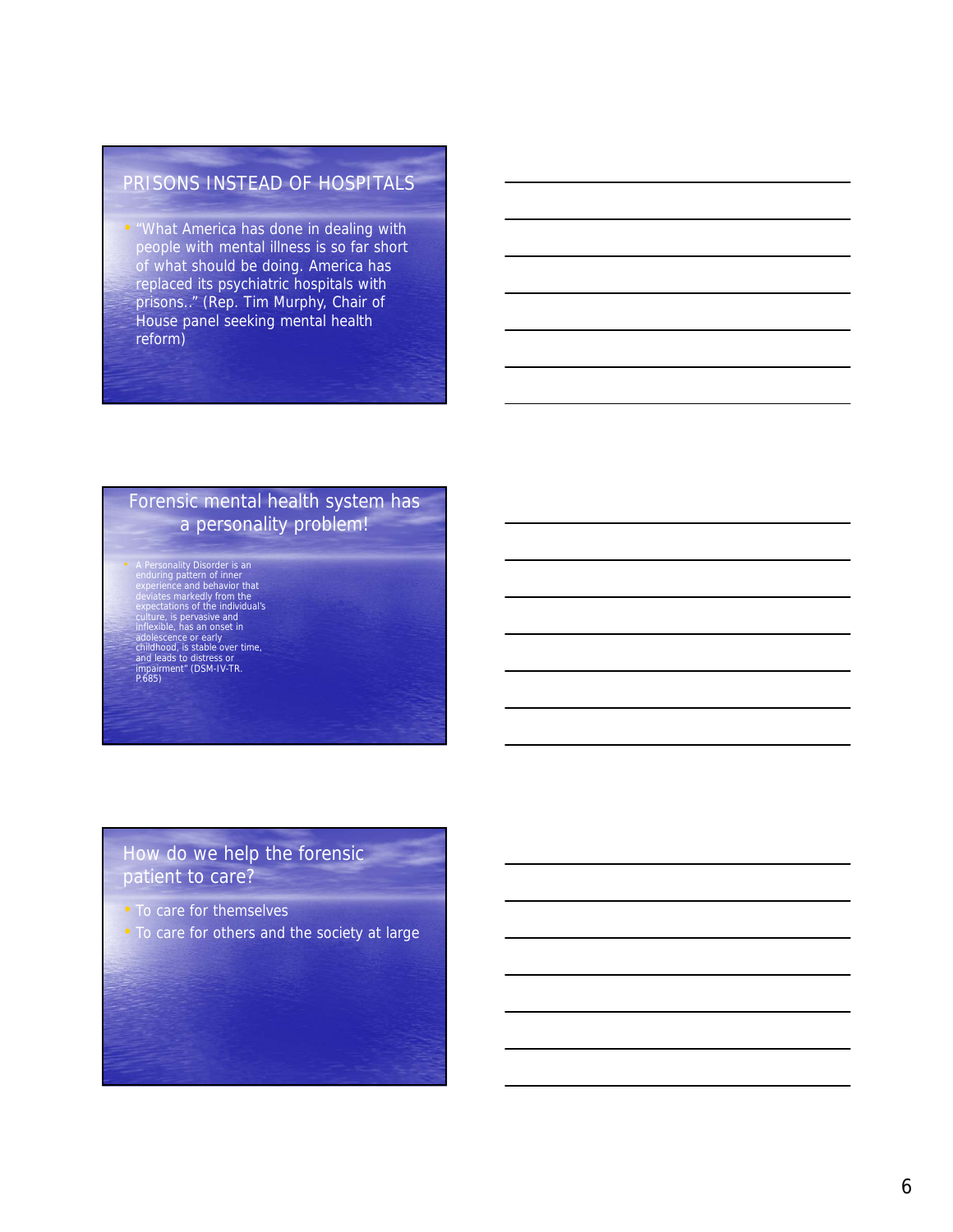## Sociopathy and Violence

- People suffering from mental illness are not naturally violent
- Violence is a major source of forensic involvement
- Antisocial stance is a major source of violence; not mental illness per se
- What are sources of violence among the mentally ill?
- Prevention of violence will reduce forensic commitments.

# Can we treat Antisocial Personality Disorder?<br>• YES!!

- 
- "the dynamic organization within the individual of those psychophysical systems that determine his unique adjustments to his environment" (Allport, 1937, p.48).
- personality is the enduring, internal organization of personal experience and the resulting stylistic adaptations by the individual

#### The factorial and Dimensional model

• Several constitutional and<br>psychosocial diatheses of ASPD<br>have been identified such as<br>autonomic and reticular<br>automomic and reticular<br>distribution<br>deficits, cortical disinhibition,<br>impaired tructioning of<br>performal corr

- 
- 

• The factorial and dimensional<br>approach has been found to have<br>high clinical utility (Widiger &<br>Mullins-Sweatt, 2010). The trait-<br>areas in the factor-analytic<br>areas in the factor-analytic<br>tradition: and because of its<br>mat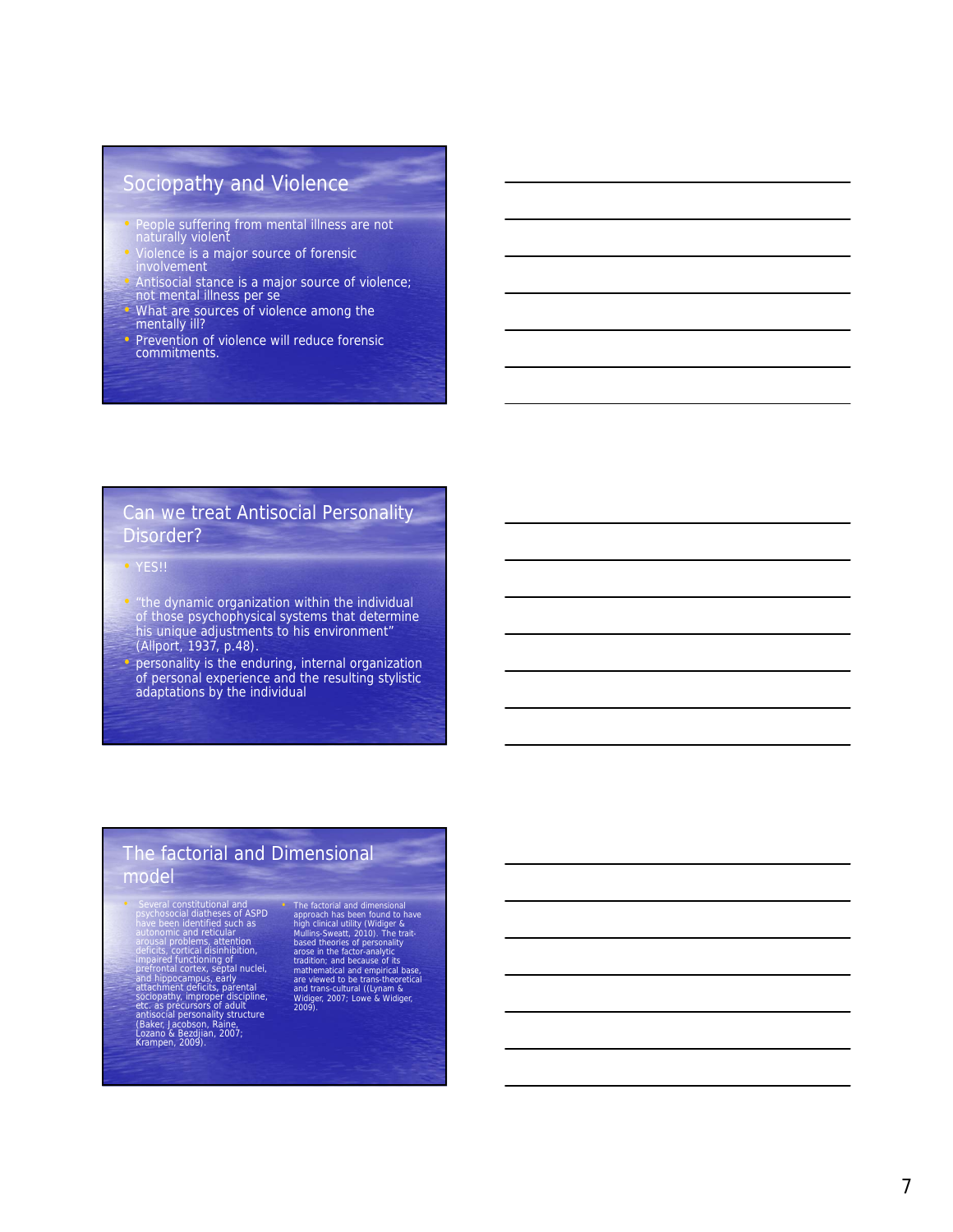## The factorial model

• Perhaps the most prominent dimensional model of personality is the Five Factor Model (FFM) (Block, 1995; Briggs, 1992). This model incorporates some elements of Eysenck's three factor model (Eysenck & Eysenck, 1970). The FFM identifies five inherent dimensions of all personality: neuroticism versus emotional stability, introversion versus extroversion, closedness versus openness, antagonism versus

agreeableness , and disinhibition (impulsivity) versus conscientiousness . Costa & McCrae (1992, 1998) reported substantial convergent and discriminant validity for the FFM. The description of the Antisocial Personality Disorder in DSM-IV-TR is consistent with the Five Factor Model (Lynam, Miller, Widiger, Gaughan, Miller & Mullins-Sweat, 2011).

Utilizing the FFM, the antisocial personality structure may be prominently characterized by extroversion, antagonistic (unempathic) interpersonal stance, inflexibility, and impulsivity.

## Psychoanalytic model

- severe superego-defects. The super ego is underdeveloped and pathologically subservient to the self-serving impulses of the id, demonstrated through a general disregard for social and moral norms and through behaviors that are impulsive, excitement seeking, predatory and non-empathic.
- Defenses of externalization, projection, denial, rationalization, etc. are copiously used to repress any anxiety that may be provoked by improperly developed

superego.

As a result of repeated experiences of abuse, neglect, trauma with little or inconsistent experiences of genuine nurture, the child internalizes a position that no one really cares; and if at all, it is unpredictable and therefore, must be exploited without delay. • Additionally, the reluctant or "sterile objects" are seen as means to a selfserving end and projectively identified with hostile affects (Martens, 2008). • The responsibility for misbehavior is almost entirely externalized. Little internal conflict and anxiety is consciously experienced with regard to self or one's behavior. • Aggressive "Acting-Out" is used as a protective defense against anxiety (Millon, 1987). "Turning Against Others" is another Defense Mechanism employed by the antisocial personality style (Ihilevich & Gleser, 1986; Berman & McCann, 1995).

#### A New Developmental and Psychodyanamic Theory

• Antisocial Personality Structure is the result of a stunted internal development of an essential Psychodynamic and cognitive process

• The misunderstanding regarding "empathic deficiency"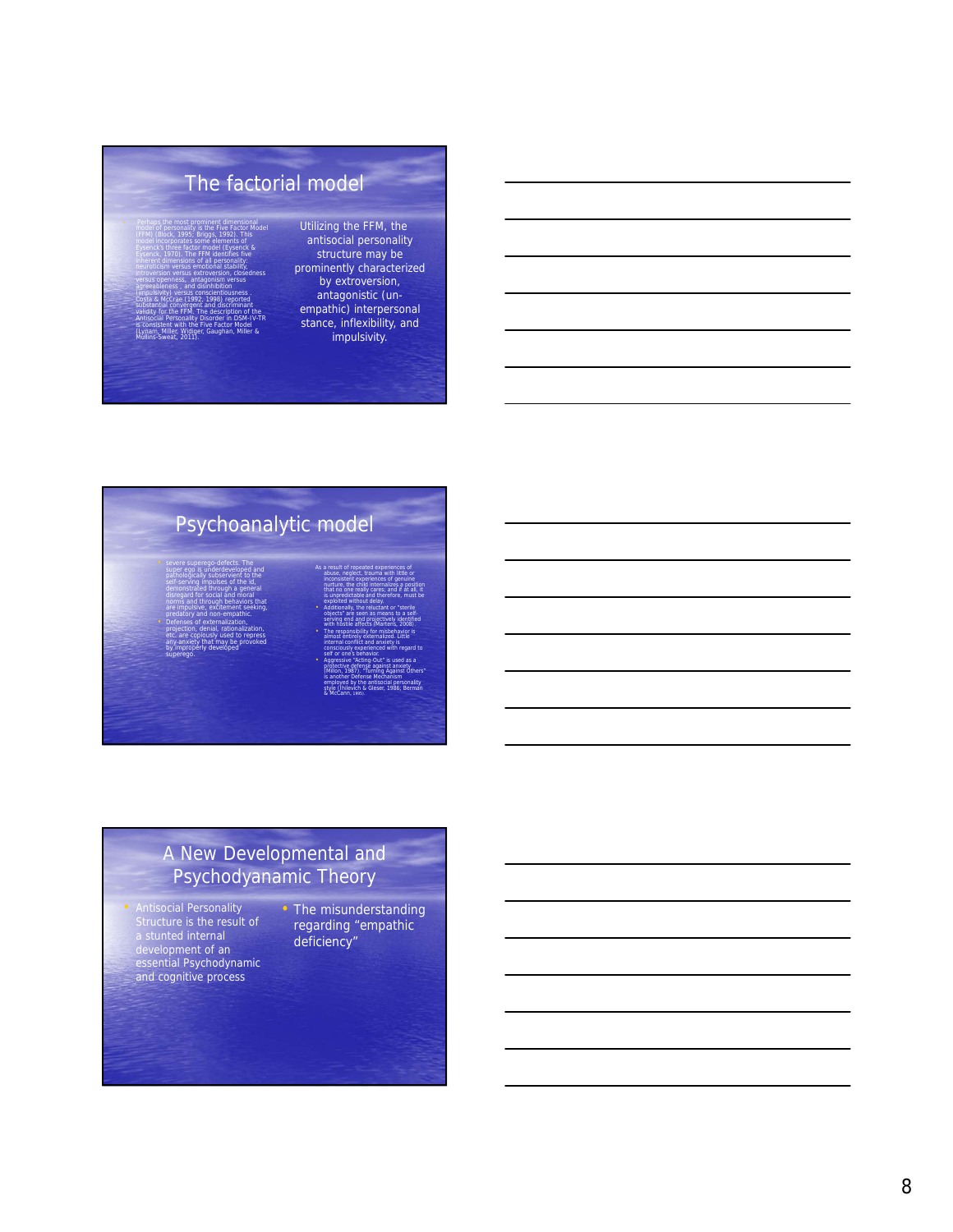## Empathy

- Empathy is the subjective experience of sensitively understanding an object and vicariously being moved by the experience of the object
- Empathy has three components:
	- Cognitive
	- Affective
	- Vicarious caring

## Three aspects of empathy

- Cognitive Empathy To know and become aware of the object's thoughts, feelings, and experiences
- Affective Empathy -to feel in oneself what the object is feeling and experiencing.
- Caring Empathy -Moves the subject to experience care for the object, by vicariously experiencing what the subject is perceived to be going through.

## Caring Empathy

• Moves the subject to experience care for the object, by vicariously experiencing what the subject is perceived to be going through.

#### • Caring empathy = sympathy

-"affinity, association,<br>or relationship or relationship between persons or<br>things wherein things wherein whatever affects one similarly affects the other" Merriam Webster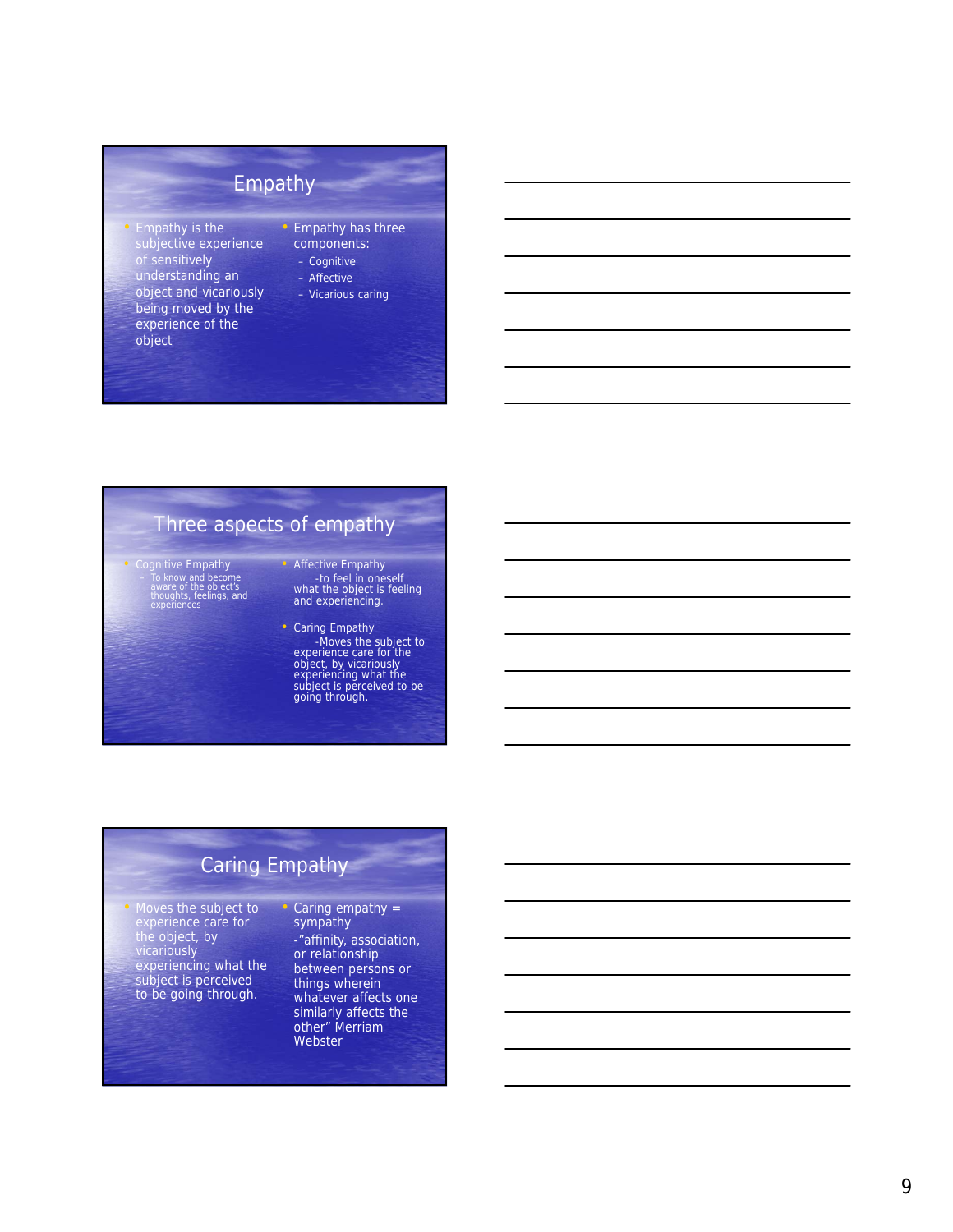#### Is it possible to experience the first two without experiencing the third?

- The antisocial person's self-serving observation of his victim is replete with cognitive empathy. • Affective Empathy may or may not be present in ASPD
- The knowledge and awareness of the feelings of the object, do not lead to caring for the welfare of the object.
- Emotional Detachment and shallow affect
- Glibness and apparent caring.

#### Origin of Deficiency in Caring Empathy

- The adaptive significance of the antisocial personality style is derived from the capacity to assess and utilize the object in a self-serving manner in a world perceived as essentially hostile (Millon, 1996)
- Question: Is it adaptive? • Yes, in a combat situation
- No in the context of
- productive societal living.

## Primary Defenses in ASPD

**Projective** Identification

Externalization

Self-serving behavioral activation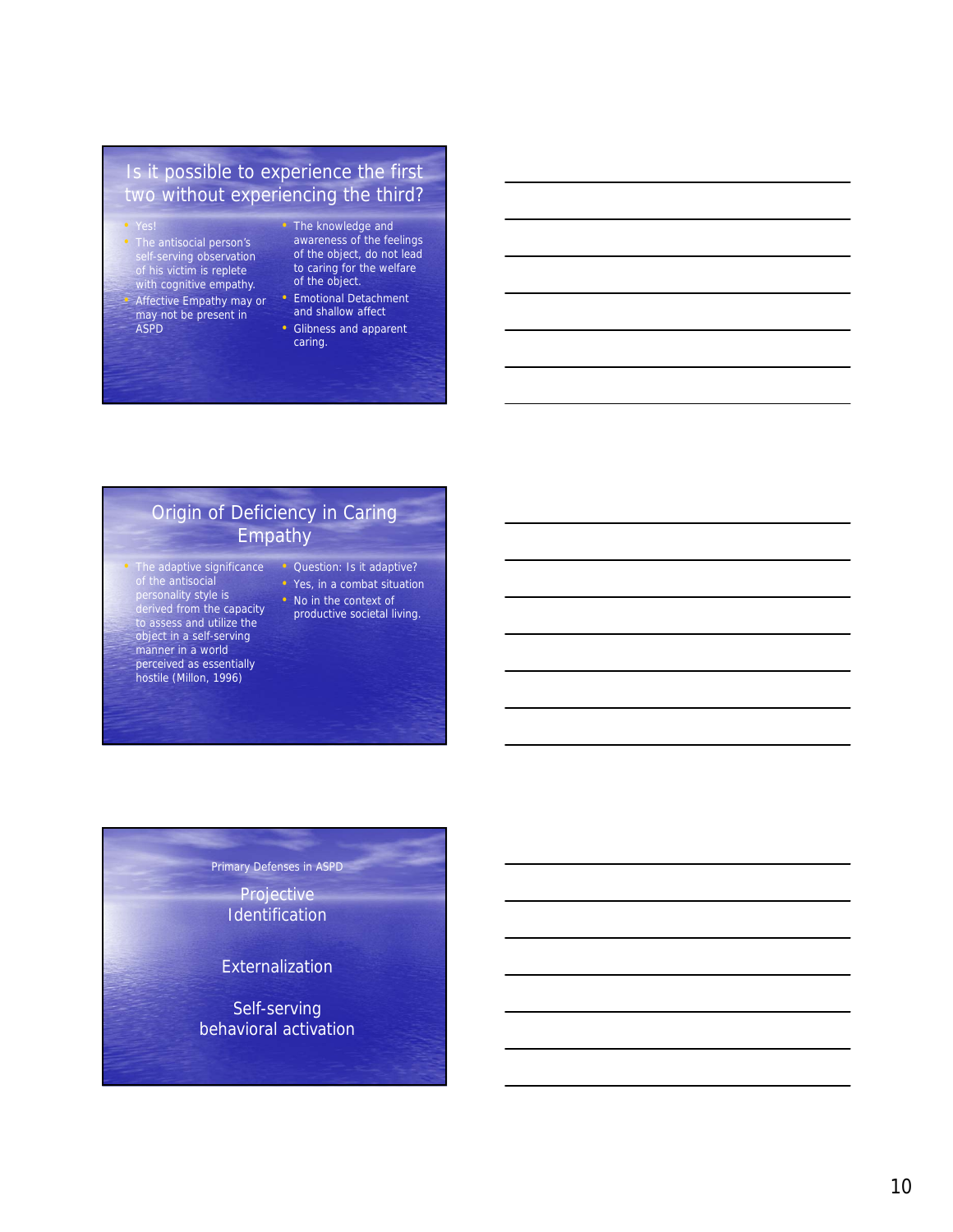### Projection, the mental process of contacting, checking and verifying interpersonal reality

- Projection starts with the awareness of the other, generating a hypothesis arising from internal categories (Kant).
- Is it threatening or friendly? • Is it nurturing or
- harmful?
- Is it pleasurable or painful?

#### Projection is either confirmed or negated

- Either through feedback
- Or through internal need-structure, previous experience
- "Sibi simile
	- cognoscitur" or "ad modum percipientis"
- Projection is followed by Introjection • Projection as a
- defense

## Projective Identification

• PI is the defensive process of unconsciously perceiving the hated aspects of oneself in another and rendering the object as the persecutor

The subject unconsciously induces the object to experience and even act out the projected negative affect, and thus confirming the projection as an "objective" fact.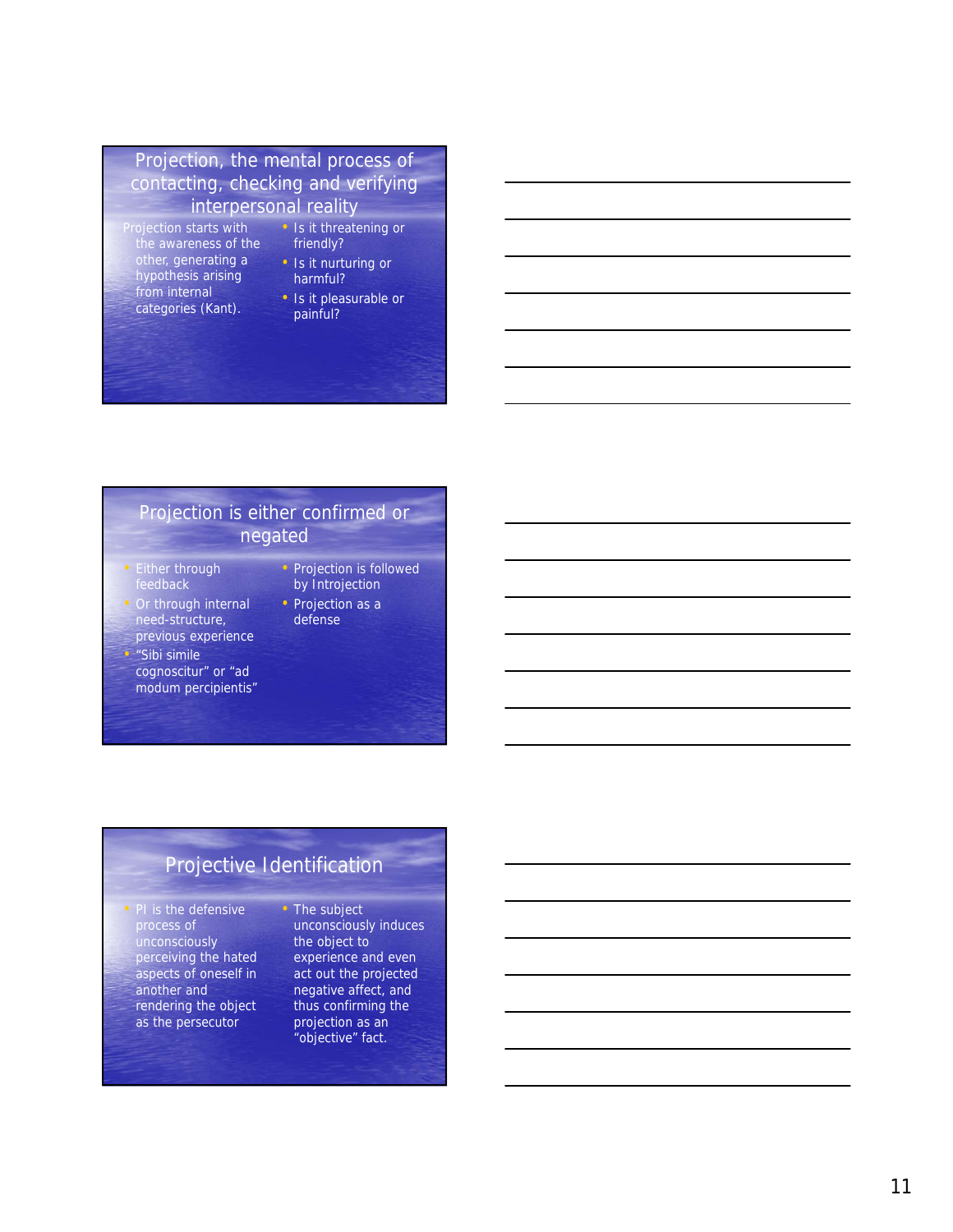## Failure of Introjection

- When the subject is fixated at the PI level, the subject remains extraverted and pathologically fixated on the other. Introspection is thwarted.
- One perceives what one has "decided" to perceive. Assimilation and no Adaptation.
- An opaque and withholding response to the demands of the subject to relate to others is thwarted, thus confirming the projected hostility as true.

#### Projective Identification vs. Paranoid Delusions of Persecution

- Antisocial perceives the object not only as hostile and persecutory but also sees the object as an exploitable source of self-nourishment. The hostile projection renders the object not worthy of sympathy
- Paranoid person perceives the object simply as hostile and harmful; either wishes to destroy the object, be careful and avoidant.

#### **Externalization**

- Externalization is the self-protective attribution of causality and responsibility to the other for the unwanted events and feeling in self.
- Externalization stems from two sources:
- Extraversion
- Projective Identification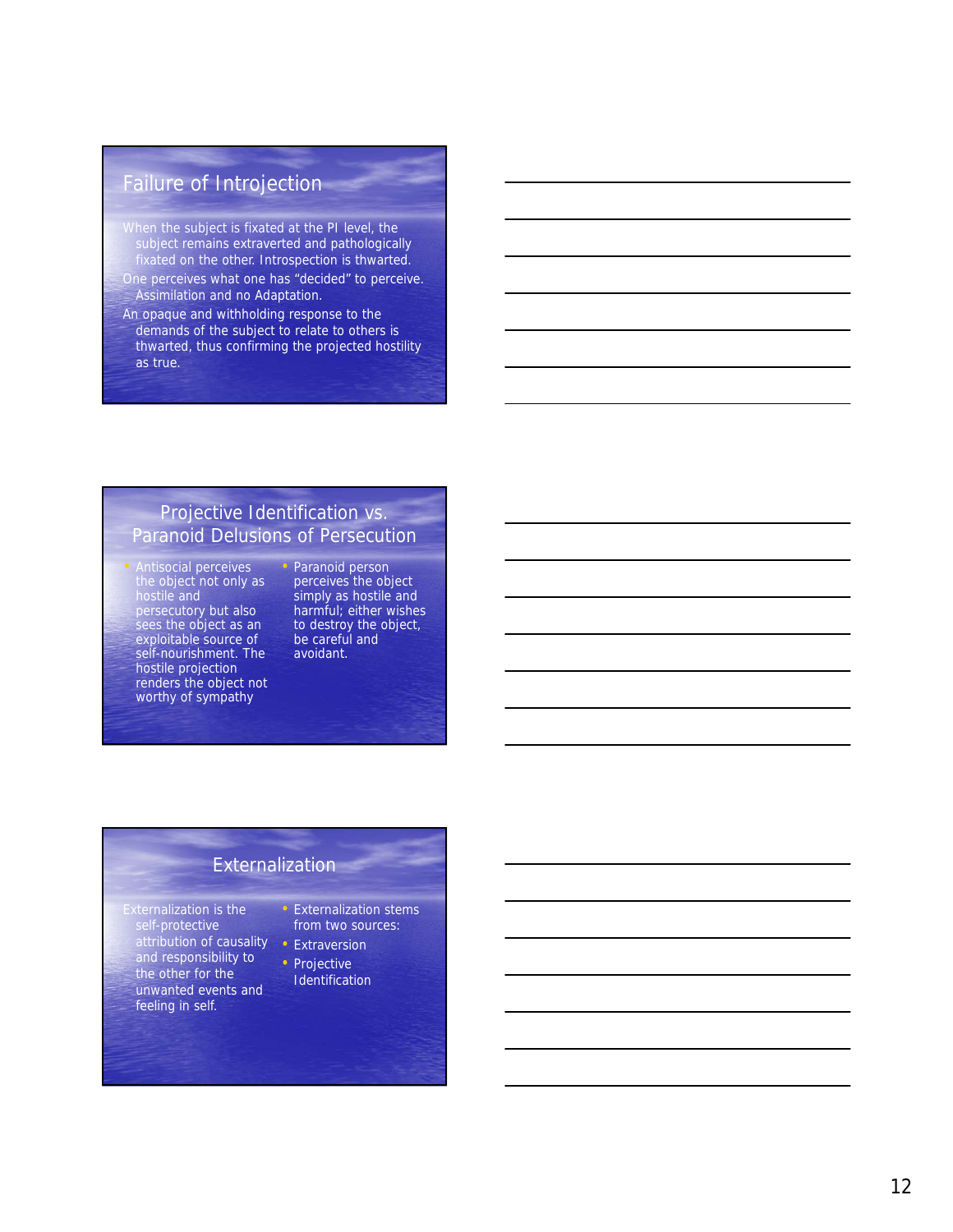## Reactive Sociopathy

Reactive sociopathy develops in the absence of an experience of the gift of sacrificial care, which initially manifests as the capacity to "mirror" and "hold" (Kohut and **Winnicott** 

"No one cares," is the perception, regardless of the reality of the situation.

## Behavior Activation

- Behavior activation is the self-serving acting out against others (Berman & McCAnn, 1995)
- Arises from interpersonal antagonism and impulsivity
- Active Independent Stance (Millon, 1996) "My lunch is in the hands of the one who hates me; I must grab it as soon as

possible"

#### **Summary**

Caring Empathy deficit in ASPD is dynamically explained primarily in terms of PI,Externalization and Acting out against others.

In ASPD what is lacking is primarily sympathetic (caring) empathy and partially affective empathy. Cognitive empathy may be utilized as a starting point in psychotherapy.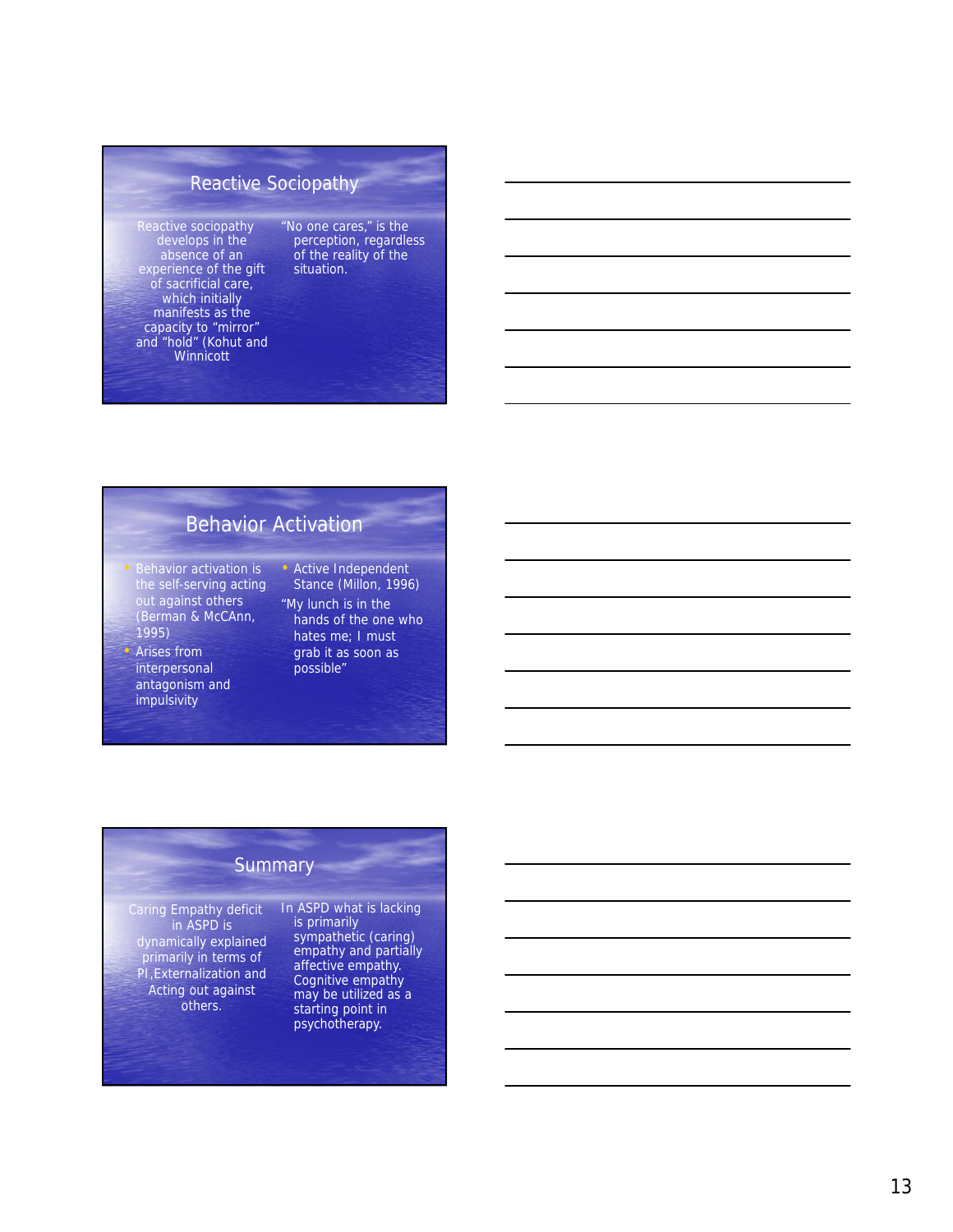## Psychotherapy of ASPD

- Traditional Strategic Psychotherapy -establish behavioral control -focus more on the needs of others
- -inhibit impulsive behavior -cooperate with others -take personal responsibility -appreciate consequences of behavior

-alter deviant cognitions

- -behavioral control does not necessarily change structural problems
- -behavioral control may be possible in a highly structured setting
- -teaching empathy to ASPD is the same as teaching a pig to sing! -cooperate with others, yes, in a self-serving situation
- -ASPD does not care about consequences other than what happens to them
- -cognitions change without<br>experience

#### Assessment

**Principal** 

- 
- 
- 1. Arousal and related organic<br>
 Doblems<br>
 2. Antisocial cognitive schema<br>
 3. Interpersonal antagonism<br>
 4. Impulsivity and dis-inhibition<br>
 4. Impulsivity and dis-inhibition<br>
 appreciation of behavioral<br>
 conseq
- 5. Serious difficulty taking personal responsibility (externalization)
- 
- 6. Dissocial Affect (empathic<br>
difficulty)<br>
7. Improper regulation of<br>
negative affects (anxiety,<br>
depression, anger...)<br>
8. Rigidity and lack of<br>
psychological minded-ness<br>
(lack of openness to change)<br>
The treatment go depend on the assessment of these dimensions

# Therapeutic Strategies:<br>
#1:Therapeutic contract and temporary

# behavioral control

- A pre-condition to successful<br>possible acconstrated by experimental controls while in the sylven<br>behavior as possible asylvent proportion successive discussions and<br>possible different with the proportion success. This may
- 
- This is particularly true of inpatient<br>This is accelerated to explain the strength sections is the special of<br>Hospitals. In a structured setting psychological procedure access<br>fully maintain a therapeutic and contract and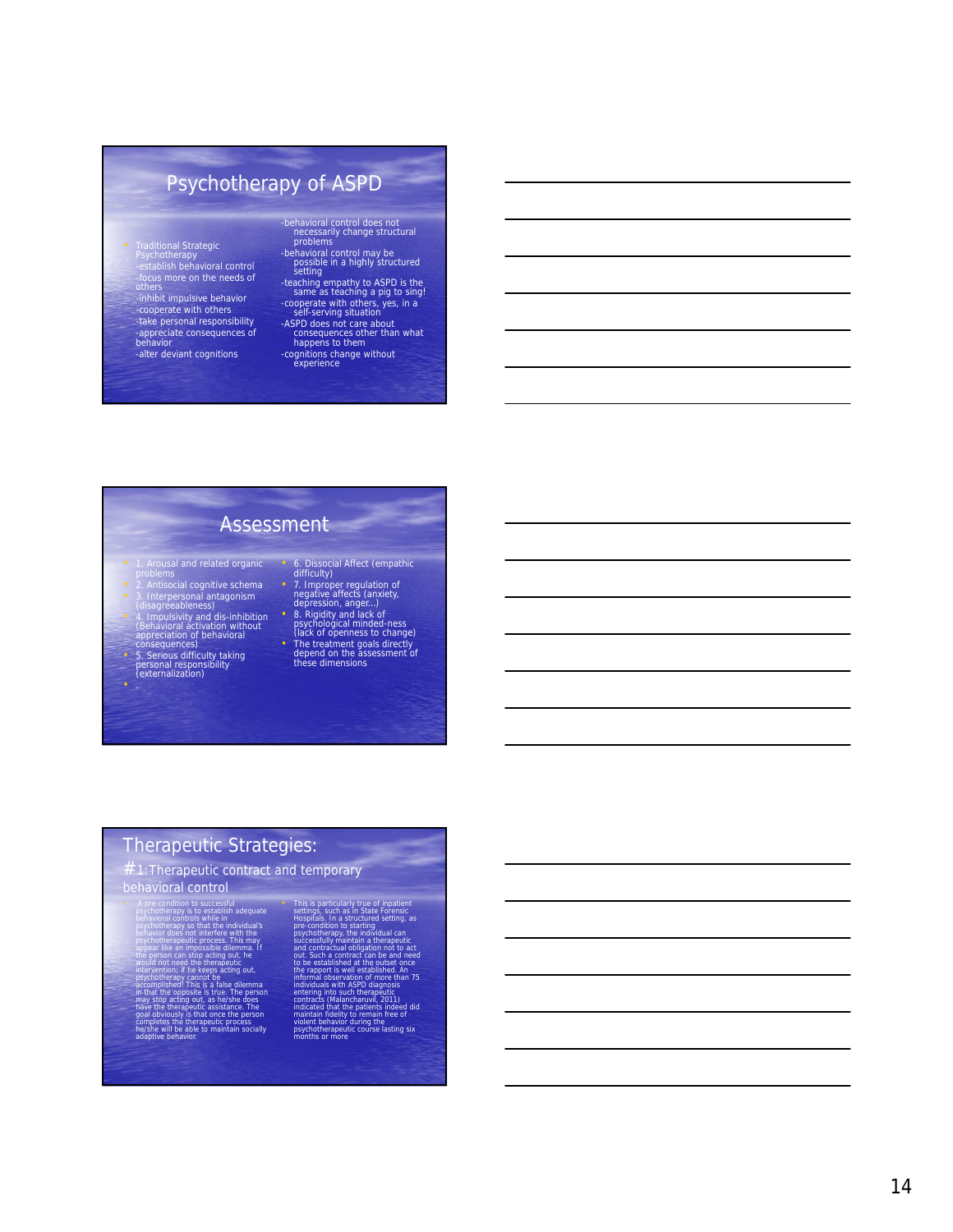## #2: Deliberate empathic approach

- the lack of<br>of ASPD empathic abilities of ASPD<br>provokes counter-transference of<br>not wanting to be empathic with the client, the therapist deliberately adopts an empathic approach. In order to be empathic with the antisocial client, the therapist has to focus on the<br>personhood of the client, beyond<br>the behavior. The socially<br>expected approach is to focus on<br>the antisocial behavior, which<br>could very well be one of the<br>results (Beier, 1966)..
	- A therapist who adopts the theory<br>that ASPD clients are "bad seeds"<br>and cannot be rehabilitated may<br>have an ethical obligation in not<br>engaging in therapists start the<br>realitonship with a negative and<br>relationship with a ne

# Empathic Approach

• In order to be successful, it is imperative that the therapist believe in the possibility of helping the client ( Norcross, 2002; Lively, 2005). It is part of the empathic connection with the client that the therapist adopts consciously a hopeful and caring attitude (Shamasundar, 1999).

modeling experience for the ASPD client and utilizes this experience as a deliberate tool for teaching what it means to be empathic. Individuals with ASPD are found to be keenly sensitive and are aware of those under their observation. (Jones, Happe, Gilbert, Burnett & Viding, 2010; Cima, Tonnaer & Hauser, 2010). ASPD has a deficit in the ability to feel sympathy than to have empathy. At the heart of psychotherapy with persons with ASPD, is giving an opportunity to experience what it means to be cared for, for their own sake. The wisdom that empathic and caring abilities stem from personal experience of being nurtured is highly relevant. One gives what one has received. (Wampold, 2007; Shedler, 2010)

• An empathic therapist creates a crucial

# Paranoid-schizoid position.

• The ASPD person also does not respect the autonomy or free agency of another human being and lacks intimacy with the other. In Kleinian terms the ASPD person is stuck at the "paranoid-schizoid" position (Klein,1957). It is in this context, the therapist deliberately decides to communicate genuine care for the individual. The crucial question is how this nurturing experience can be given in a psychotherapeutic setting to the ASPD client who is exploitative

and abusive.

The counter-transference of<br>hopelessness and hostlie feelings<br>towards the person afflicted with<br>the APD tends to further destroy<br>the therapeutic alliance. The<br>therapist reacts with a futile<br>attempt to teach the patient<br>emp patient who fakes no responsibility<br>for himself, creating a vicious<br>circle of mutual rejection and<br>premature termination of the<br>therapeutic undertaking. Cleckley<br>(1955) suggested that sociopathy<br>incapacity for object-love<br>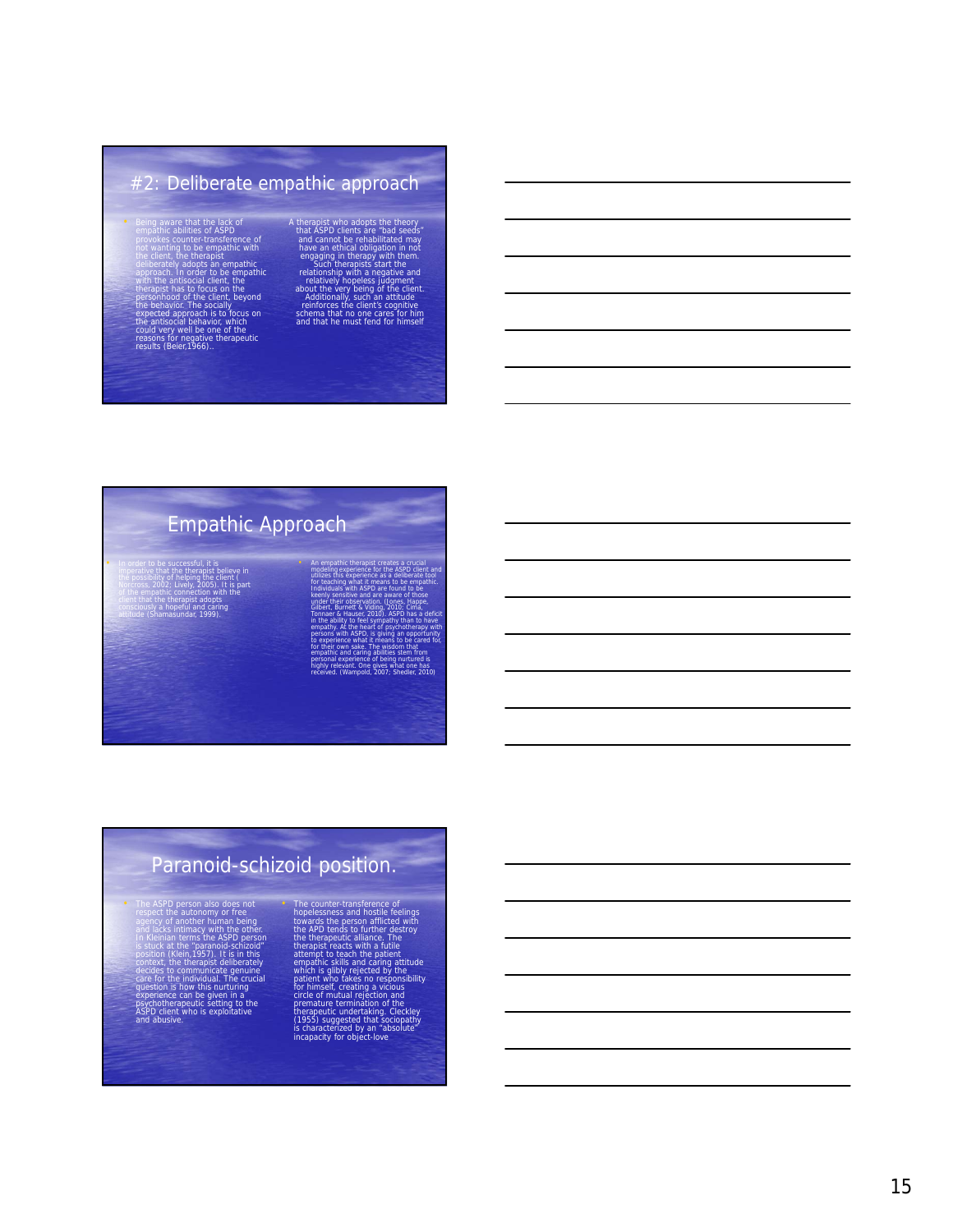## Deliberate Empathic Approach

- In successful clinical settings,<br>it has been repeatedly<br>the anomstrated (Salekin, 2002;<br>Malancharuvil, 2011) that<br>individuals with an antisocial<br>stance of "no one cares" did<br>face and that they were indeed<br>cared for much
- 

• When some of these<br>individuals come to realize that<br>they had failed to register or<br>experiences of being cared for,<br>experiences of being cared for,<br>they genuinely demonstrate an<br>emotional "melt down" and<br>break down in to

## Empathic Experience

• A positive projective identification, in which the self identifies positive feelings in the object, is a pre-condition to developing compassion and intimacy (Shamasundar, 1999). Projection is mitigated by introjection (Martens, 2008). Such introjection is achieved by getting the client to experience at least some (even one) objects as caring and nurturing. This may be resisted by the client by introjecting the object as "useful". The object needs to be perceived as more than "useful". The goal is to assist the client • **Pay attention first to the "selfish needs" of the client** 

to experience the object as a person who cares, and eventually, as an autonomous relationship. This idealistic vision may be seen as unrealistic and unattainable for the ASPD. Clinical experience of those who worked with this dynamic understanding tells otherwise ( Salekin, 2002; Martens, **instead of focusing on caring for others.**

## Therapeutic Strategy #3 &4

• **Know that "adults do not change, but children do."**

agent in the context of an "I-Thou"

2008).

related to object loss and the resulting melancholy, remorse, loneliness, grief. etc. These individuals are known to express readily the fast moving emotions such as anger, excitement, overt hostility, feelings of revenge, etc. The fast moving feelings defend against the more vulnerable, slow acting, and deeper feelings. The therapist will be tempted to deal only with the easily accessible feelings of anger and hostility. Such an approach to the neglect of the deeper feelings could eventually sabotage successful restructuring of the personality style. In order to access the isolated, slow-acting emotions, the individual is helped to relax and regress to these early experiences through the anamnesis. The focus is not so much on the events per se, but their emotional, cognitive, and attitude-

generating significance.

• **Pay attention to the slow-moving affects.**<br>• Individuals with ASPD are clinically observed to be deficient in experiencing as well as dwelling on slow-moving affects, such as sorrow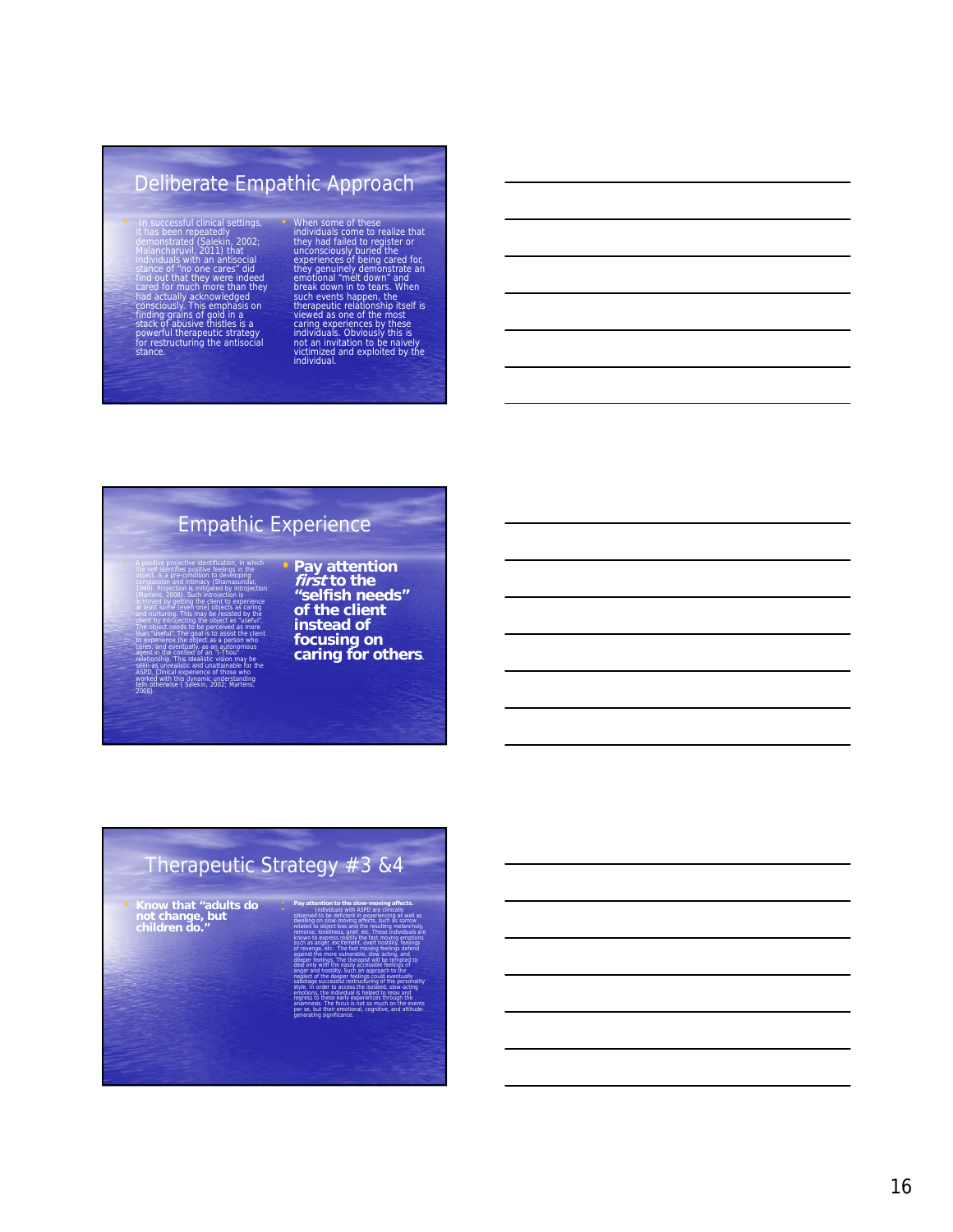# Strategy#5 & 6

• Attacking the rigidity of the<br>personality style<br>after establishing the<br>caport and setting up the<br>expected guidelines of the<br>psychotherapeutic process, the<br>berapist sets out to mitigate the<br>caporiential-structure and<br>expe resistance to change. A frontal<br>attack is unlikely to be productive.<br>For the ASPD afflicted person, this<br>may be achieved through an<br>invitation to a new and exciting<br>experience, which requires on his<br>part some switching of

• **Longing to be loved and teaching to love** -The ASPD style has repressed the inherent longing of<br>being loved as well as the need to<br>experience loving others (Cleckley,<br>1955). As they have projectively<br>identified the undestrable feelings<br>of nostlity, hurt, and anger with<br>the objects, t

## The need to be loved

• Cleckley (1955) stated that the anti-social personality demonstrates an almost "absolute"(Cleckley,1955) "incapacity for love". Can the<br>ASPD person experience the joy of<br>receiving and giving love? Can this<br>capacity be initiated or enhanced<br>process? The vast majority of<br>studies of ASPD (based on a<br>search of several data bases) • Apart from the philosophical issue<br>of whether human beings<br>inherently are constituted to<br>experience both the receiving and<br>plying of love, from a dynamic<br>point of view, experience of love is<br>activated with the introjecti

## The need to experience love

• **Reinforcing and cultivating the experience of receiving love and affection**

**point is the client** to grasp the value of love. This is achieved by connecting with the feelings of anger, and more

importantly the loss and deprivation and the resulting sadness. The sense of loss and deprivation necessarily points to their conditions of possibility which is that if one never needed or desired love there will be no feelings of loss or deprivation in this regard. This may be a subtle deduction, and may need to be translated experientially.

actual clinical settings, to move the patient from a sense of loss to the appreciation of the need for the object. When an empathic therapist reminds the patient to what would have been if there were unconditional love and acceptance in their developmental years, the client is likely

• It is possible, as has been shown in

to contemplate it. In other words, starf<br>with the appreciation of the need or<br>usefulness of the object, proceed with<br>the value of being loved *by* the object<br>and allow the patient to become<br>tender by imagining receiving th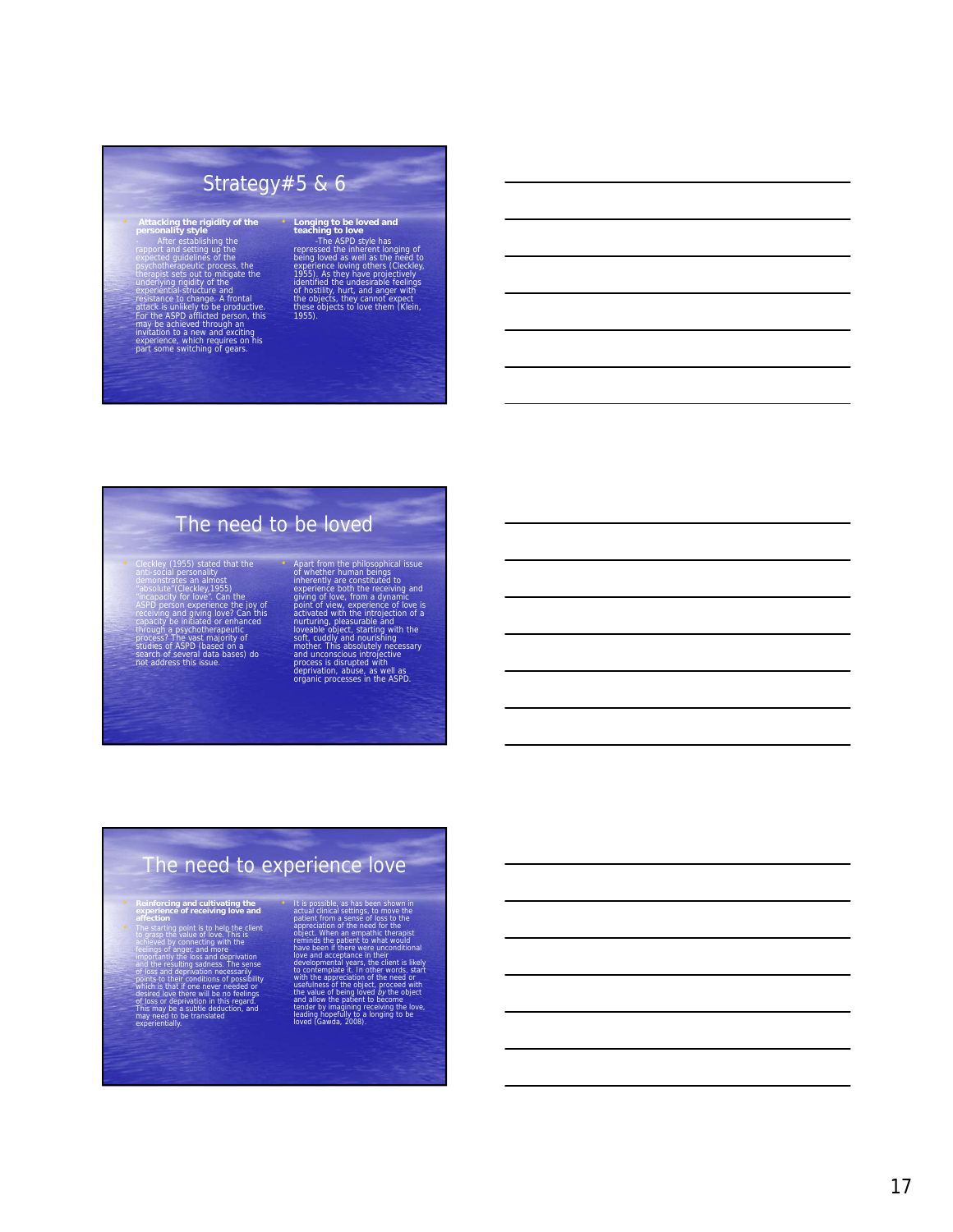# Teaching to love

• Teaching to care for others<br>
• This is the most difficult aspect of<br>
working with the ASPD person is<br>
problematic (Gawada, 2010).<br>
Donce the foundational work of<br>
once the foundational work of

#### relating to oneself with empathy and compassion and the longing to be loved for one's own sake is sufficiently consolidated, it is

- possible to introduce meaningfully<br>the experience of caring for<br>others. Obviously, if the ASPD<br>person learns to love, his<br>experience of life itself is
- 
- transformed thereby creating an internal structure that is antithetical to ASPD.

While many clinical and<br>the same clinical and such an outcome, individual clinical<br>may attest to the possibility of<br>such an achievement. Given the<br>prejudice that this cannot be<br>done, if success is achieved, the<br>templation

## **Example 1** The hope!

- The hope for anti-social<br>personality structure to be<br>restructured needs to be kept<br>alive as there are more than<br>six million individuals in the<br>United States alone who suffer<br>from this malady. The whole<br>society pays a hea The prisons and State mental hospitals are heavily populated with people who are afflicted with ASPD. Psychotherapy has been found to be a highly effective tool in many other settings (Wampold, 2007; 2010).
- Psychotherapy with ASPD has not been conclusively demonstrated to be effective. Hopefully, this article will stimulate additional research in this important issue.

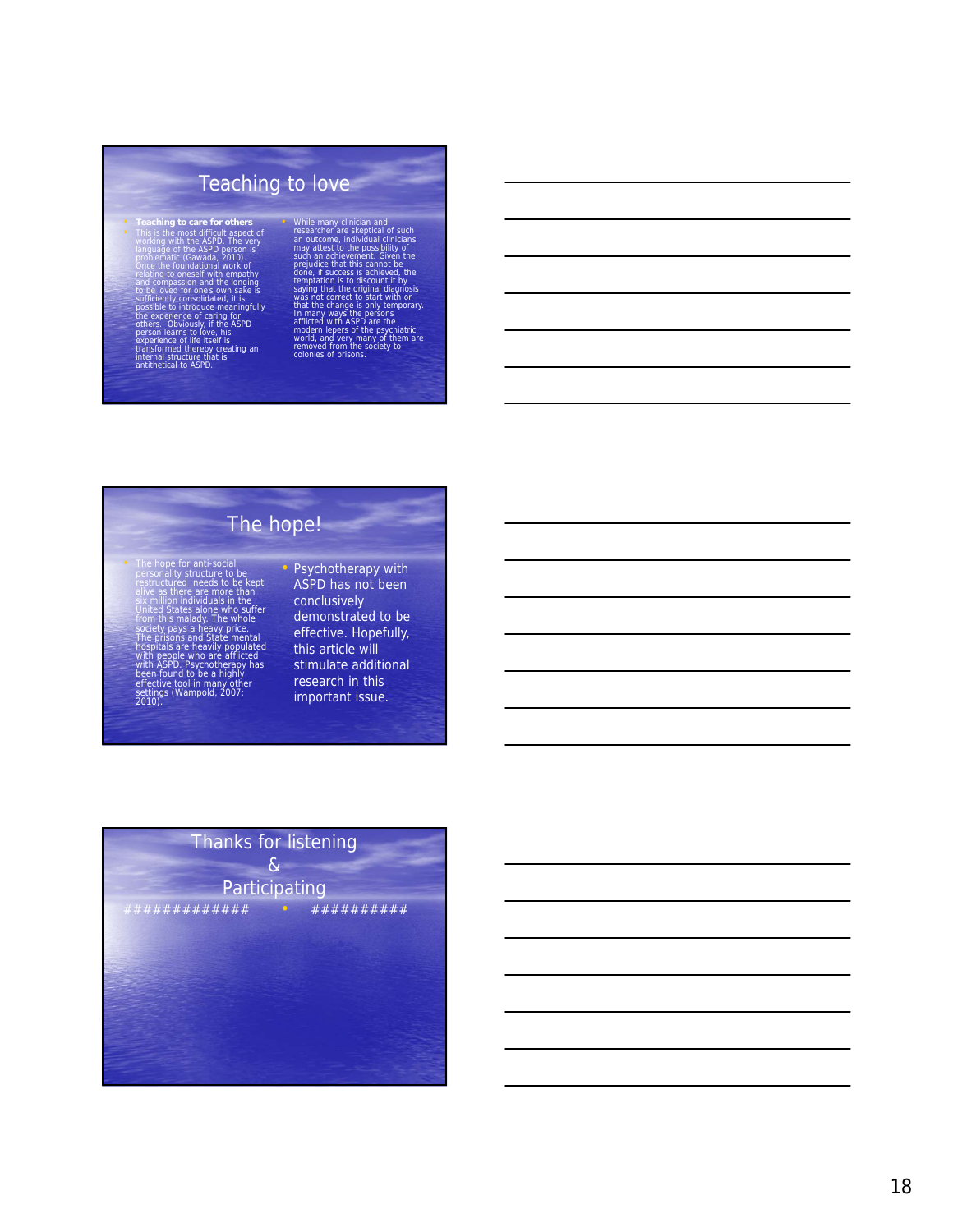

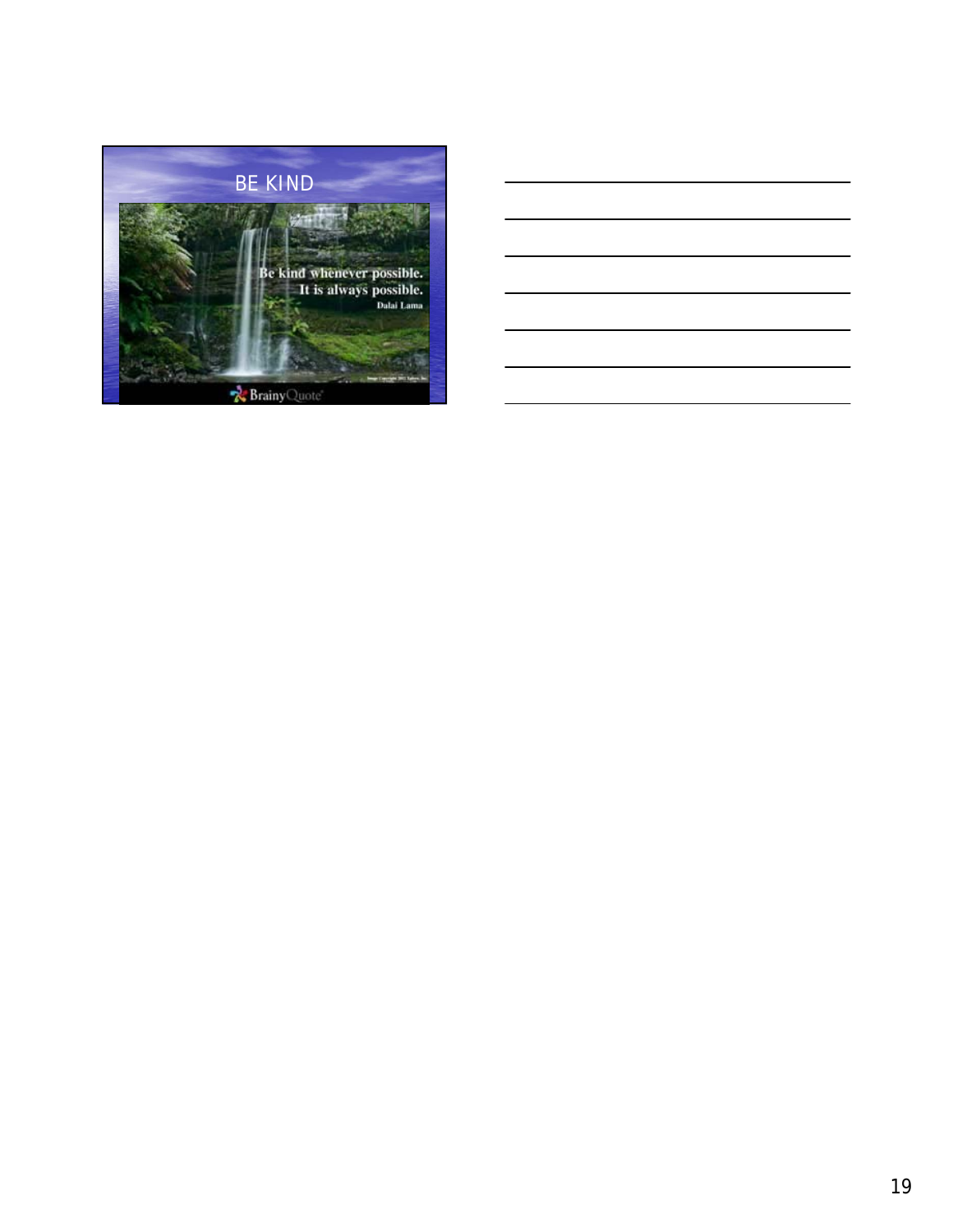# Reducing violence among forensically-committed individuals in state-run psychiatric hospitals: Moving towards an integrative solution.

# Joseph Malancharuvil

Violence in state-run inpatient psychiatric hospitals is a vexing and complex problem that is gaining attention from consumer advocacy groups, from governmental oversight agencies, and from the scientific community. The task of keeping individuals violence-free while they are being treated precisely for their proneness to violence is demanding and obviously complex. Violence not only tends to breed violence among the individuals being treated, but also may provoke violent counter-transference reactions in the staff. Individuals who are committed against their will to a state-run mental facility have a right to receive treatment in a nonviolent and secure atmosphere (Civil Rights of Institutionalized Persons Act, 1997). Forty-five percent of staff injuries at certain psychiatric hospitals are directly attributed to patient-to-staff violence (Beech & Leather, 2006; Johnson, 2010). There is increasing evidence that psychiatric inpatient violence can be managed and reduced substantially through committed and comprehensive approaches. The currently available projects and proposals address mostly aspects of the problem. An integrative and comprehensive approach is needed. Such an approach needs to include assessments, proactive and preventive measures, effective post-incident interventions, and ongoing program evaluation. Informed by the current literature, this article brings together aspects of violence-reduction proposals into a comprehensive and pragmatic approach that is directly applicable to psychiatric nursing in forensic settings.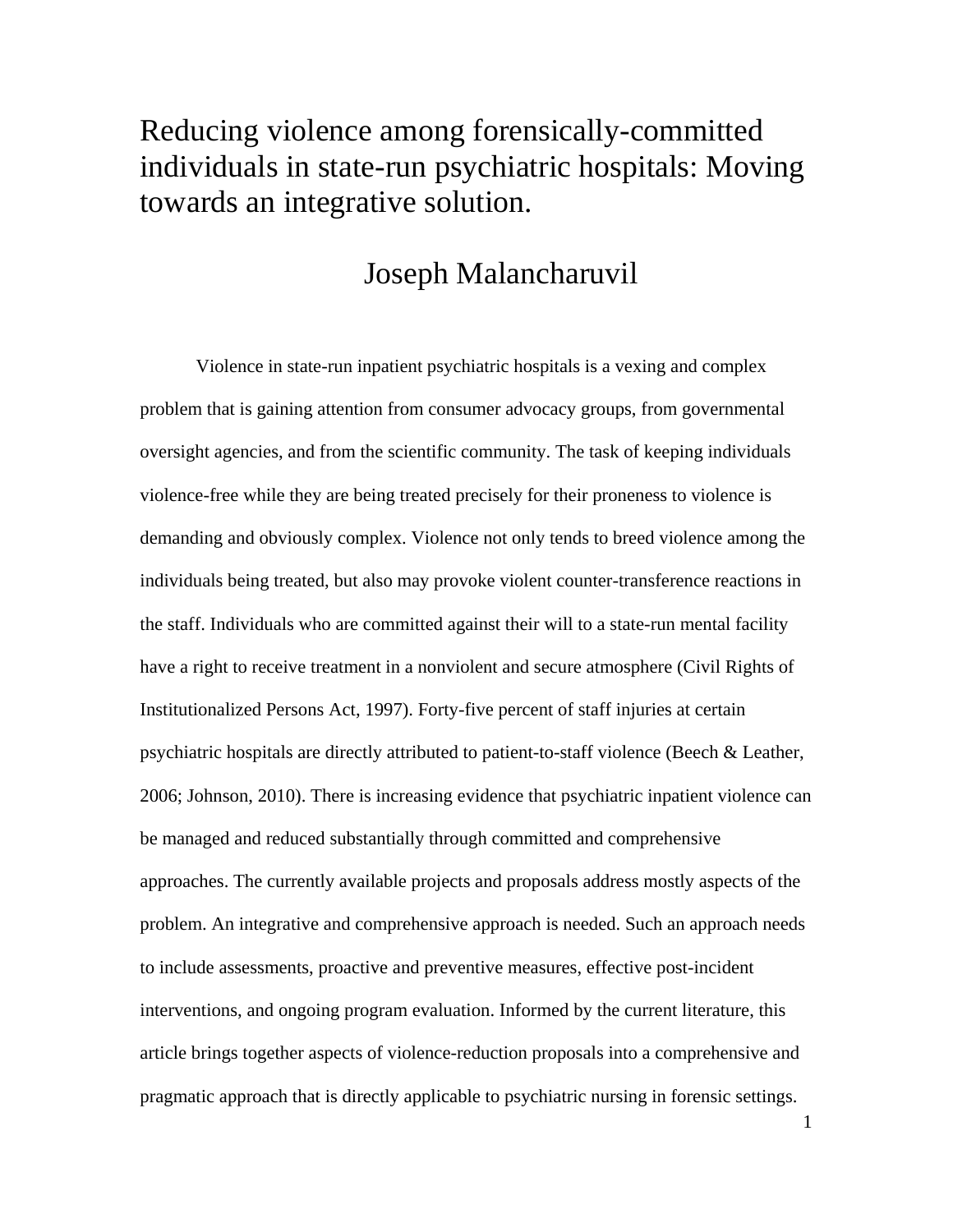#### **Rationale for Violence Prevention Programs**

Inpatient violence in psychiatric hospitals, especially in state-run facilities is a serious risk to healthcare workers (Winstanley & Whittington, 2003; Beech & Leather, 2006; Johnson, 2010). Individuals who are committed against their will into psychiatric hospital have a civil right to be protected from violence and harm (CRIPA, 1997). Individuals with severe and persistent mental illness are extremely susceptible to perceived threats of violence and breaches in security. Violence perpetrated in psychiatric wards severely interferes with the therapeutic milieu and the recovery process. The use of restraints, seclusion, or intrusive supervision, such as one-on-one supervision, creates a paradoxical situation whereby the very measures employed to protect individuals further aggravate the psychiatric conditions that provoked the aggression in the first place . Early evidence clearly indicates the importance of establishing a formal violence prevention program as an essential condition to reducing inpatient violence (Carmel & Hunter, 1989; Cooper & Mendoneca, 1991; Stevenson & Otto, 1998; Love & Hunter, 1998; Khadivi, Patel, Atkinson & Levine, 2004).

#### **Summary Review of Current Literature**

#### **Types and Sources (Causes) of Violence**

A review of published articles (utilizing several sources, including PsycINFO, Psychiatric literature, STAT!Ref Nursing, PUBMED, etc., 1980 to present,) on this subject points to the fact that violence among an inpatient psychiatric population is a multi-factorial and highly complex phenomenon in terms of risk assessment, predictability, process, causal analysis, and preventive and intervention strategies. In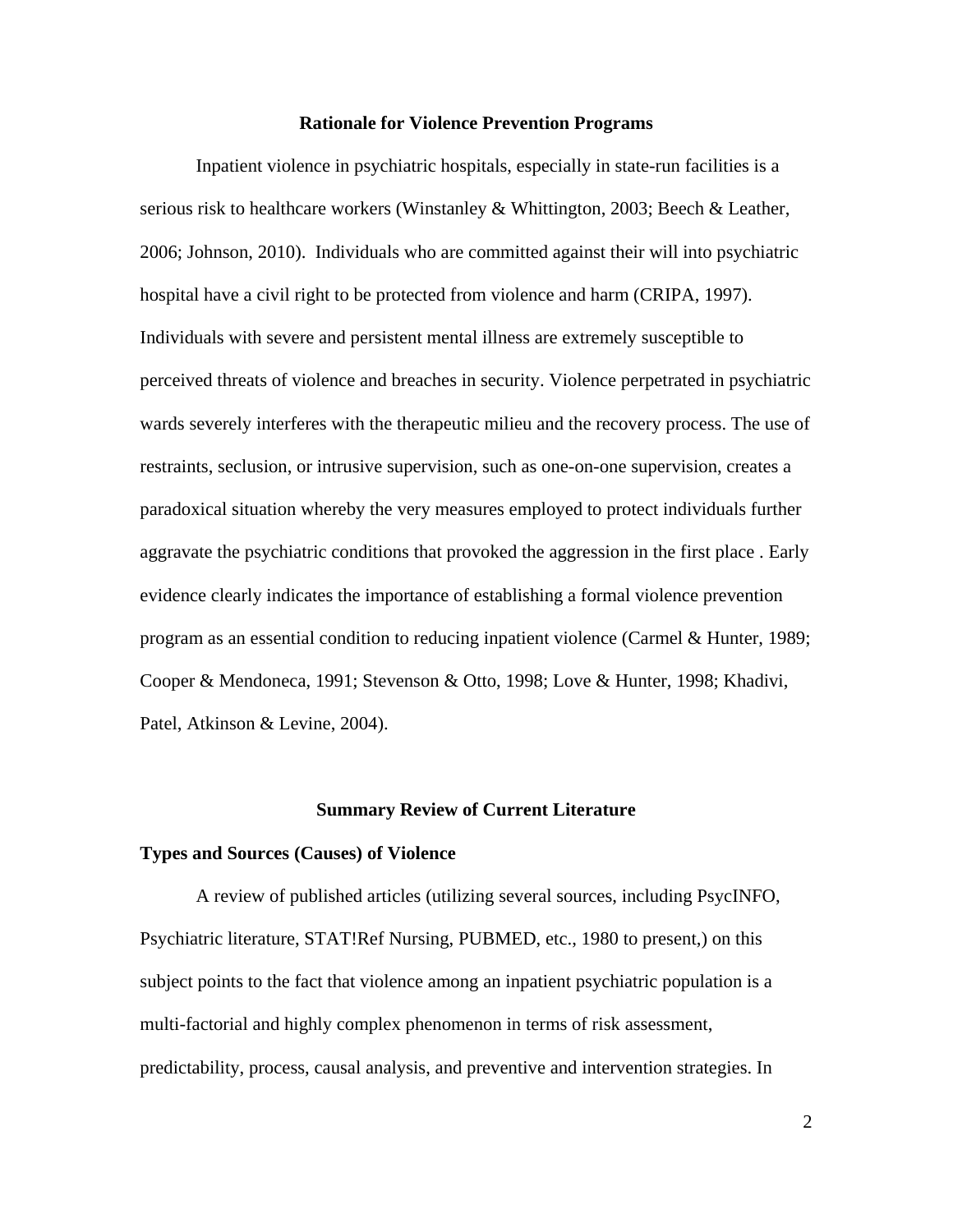addition to the traditional subdivision of violence into three broad categories of impulsive, instrumental (organized), and affectively driven (Bushman & Anderson, 2001; Nolan, Czobor, Roy, et al., 2003), literature, as well as clinical experience, suggests that several factors can be identified as the sources of violence among psychiatric patients (Fullam & Dolan, 2008; Ryan et al., 2008; Serper, Beech, Harvey, et al., 2008; McDermott, Edens, Quanbeck, et al., 2008; Quanbeck, McDermott, Lam, et al., 2007; Volavka, 1999). A theoretical model of the sources of violence among psychiatric patients may be conceptualized as follows:

#### (**INSERT FIGURE-1 HERE)**

- 1. Neuro-biological (e.g., Organic Brain Syndrome, specifically frontal lobe dysfunctions, limbic epilepsy, substance abuse, etc.)
- 2. Psychotic processes (e.g., command hallucinations, persecutory delusions, internal distress, mania, especially with psychotic features, fear response, etc.)
- 3. Instrumental violence (e.g., sociopathic dynamics of self-serving manipulation, intimidation, excitement, revenge, etc.)
- 4. Maladaptive and learned behavioral patterns where aggression is repeatedly reinforced as a preferred behavior to achieve certain goals
- 5. Environmental factors that breed and reinforce violence (e.g., crowding, noise, oppressive atmosphere, staff attitude, peer pressure such as coming from gang affiliation, bartering, borrowing, gambling, etc.)
- 6. Combination of factors (e.g., psychopathic individual with psychosis in a gang infested atmosphere)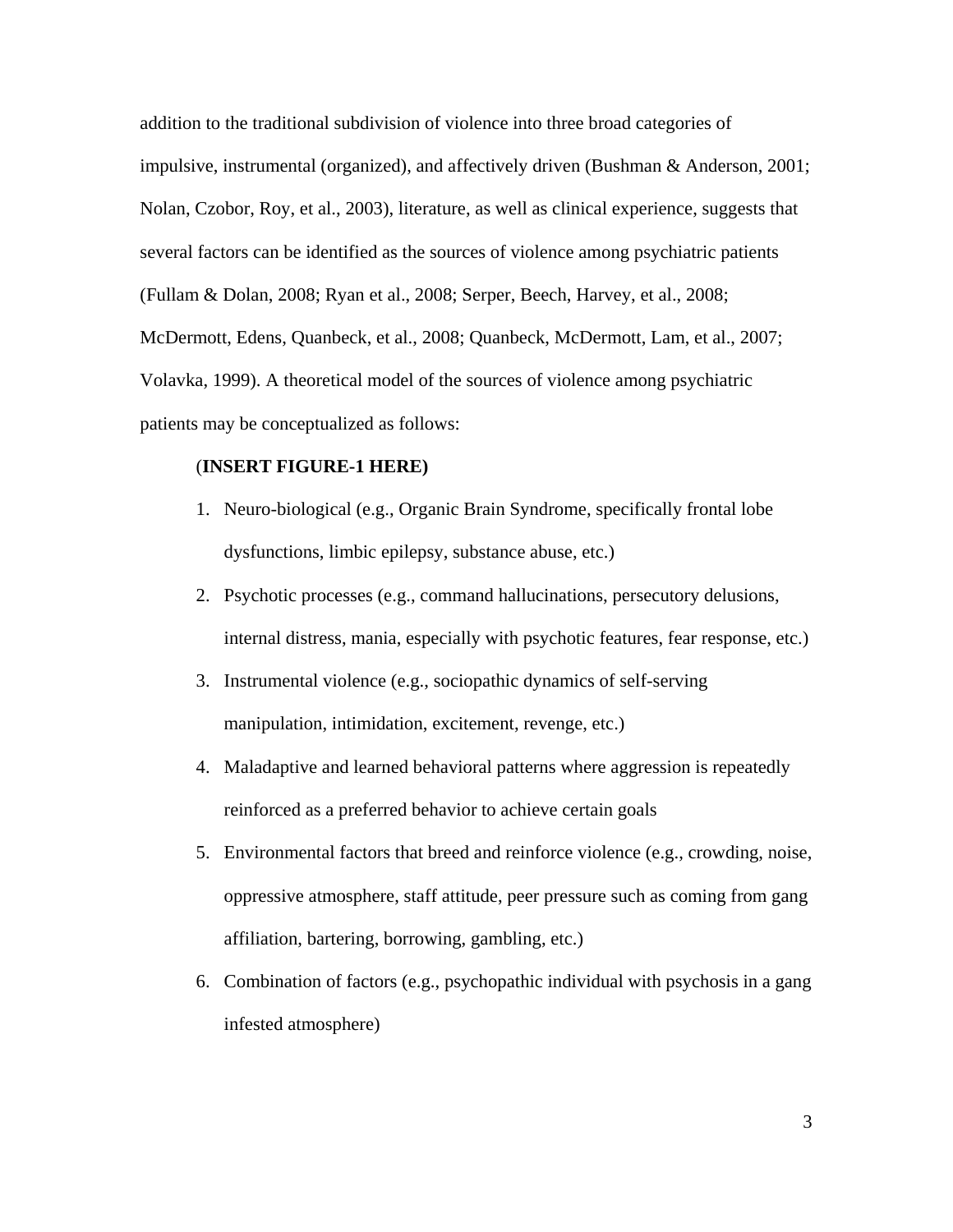A meta-analysis of over 200 studies reveals that violence is strongly associated with psychosis and its accompanying symptoms (Douglas, Guy & Hart, 2009). An earlier study by Nolan et al. (2003) suggested that 20 percent of the violent acts were directly attributed to psychotic symptoms. However, a more recent study reported that after analyzing 839 acts of inpatient assaults, 71% of the assaults were attributed to the combined contribution of impulsive (54%) and psychotically-driven (17%) dynamics (Quanbeck et al., 2007). Twenty-nine percent of the assaults were attributed to instrumental ("organized") violence. Several static factors such as gender, history of violence, and being unmarried, along with several environmental factors such as crowding, time of day, attitudes of staff, (non)therapeutic atmosphere of the wards (rulebound, rigid, non-supportive), staff-to-patient ratio, certain antecedent events (setting events), reinforcing contingencies, etc., have been found to have positive correlation with violence on the wards (Flannery, 1994; Steinert, 2002; Woods, 2007, etc.). It is interesting to note that psychiatric patients view interpersonal aggression in psychiatric wards as largely due to internal factors, interpersonal stressors, including abusive and verbal expressions by peers and staff (Fagan-Pryor, Haber, et al., 2003; Crowner, Stepcip, et al., 1995; Duxbury, 2002).

#### **Prediction of Violence**

 Early methods and psychometric instruments were notoriously impotent to improve predictability of violence beyond chance (Monahan, 1983). In the last two decades some progress has been made in this regard (Flannery, 1994; Steinert, 2002; Watts, Leese, Thomas, et al., 2003; Doyle & Dolan, 2006; Abderhalden, Needham, Dassen, et al., 2006; Daffern, 2007; Kennedy, Bresler, Witaker, et al., 2007). A 2004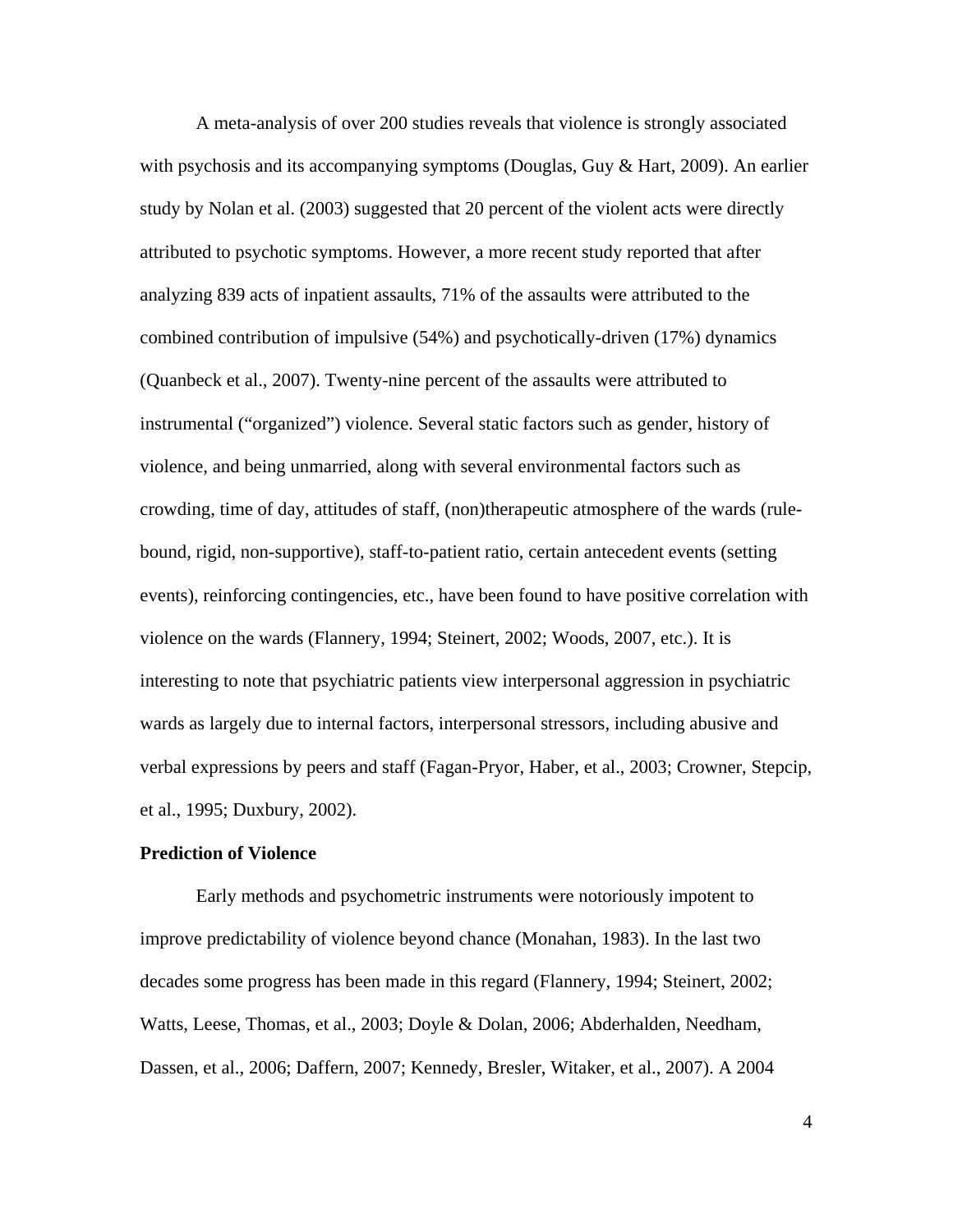study by Grevatt, Thomas-Peter, and Hughes of VRS-2 (Violence Risk Scale, 2001) and HRC-20 (Historical Clinical Review, 1997) concluded that they did not predict inpatient violence within the first 6 months of admission. It is interesting to note that the study pointed out that "imminent, repetitive violence" was mostly predicted by dynamic factors, specifically "lack of insight" and "active symptoms of mental illness," rather than static factors. In addition to these, several static factors such as gender, history of violence, and being unmarried, along with several environmental factors such as crowding, time of day, attitudes of staff, (non)therapeutic atmosphere of the wards (rulebound, rigid, non-supportive), staff-to-patient ratio, certain antecedent events (setting events), reinforcing contingencies, etc., have been found to have positive correlation with violence on the wards (Flannery, 1994; Steinert, 2002; Woods, 2007, etc.). The most significant dynamic factors predictive of violence are current substance abuse, organic brain syndrome, psychosis, bi-polar disorder, specifically mania with psychotic features, intermittent explosive disorder, and cluster-B personality characteristics, specifically sociopathy. Appropriate risk-assessments have become a pre-condition to initiating interventions with violence-prone individuals.

#### **Intervention Strategies**

 Varied intervention strategies have been tried over the years with mixed success. Psychopharmacological algorithms have been proposed and found to be partially successful in reducing the incidence of violence (Citrome, 2007; Crowner, 2000; Simon & Tardiff, 2008; Marder, 2006). Cognitive-behavioral approaches, especially the newly emerging support system called Positive Behavioral Support, are frequently applied to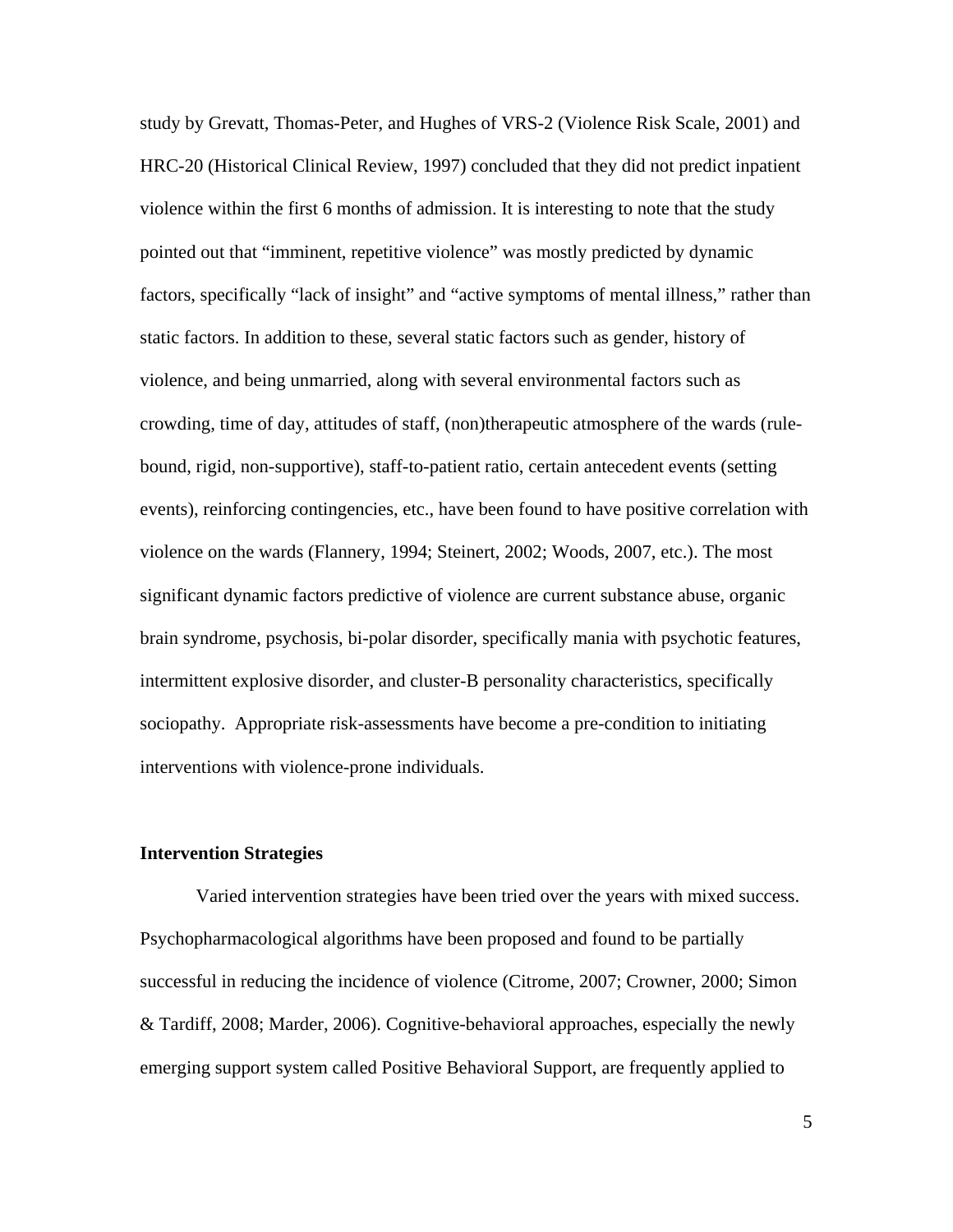treat violence-prone individuals. The Positive Behavioral Support is a system-based and cognitive-behavioral approach in which adaptive, replacement behaviors are cultivated to render the maladaptive behavioral patterns irrelevant and useless. There is emerging evidence that suggests that specialized clinics that assist violence-prone psychiatric inpatients can be an effective way to prevent violence among psychiatric inpatients (Table 1) (Malancharuvil & Williams, 2007).

#### (**INSERT TABLE 1 HERE**)

Results are mixed for specialty wards housing only violence-prone individuals. For example, several problems have been noted to arise in such wards, such as difficulty of recruiting and retaining nursing staff and the high clinical acuity of the atmosphere. Dialectical Behavioral Therapy units have been tried with initial data showing promising signs (Barley, Buie, Peterson, et al., 1993). Creating a non-violent culture both among staff and individuals being treated was found to be one of the crucial environmental factors that would reduce the incidence of violence in a psychiatric ward.

#### **Strategies for Dealing with Violent Behavior**

In a psychiatric inpatient setting, especially in state hospitals, strategies for dealing with violent behavior may be broadly subdivided into two essential domains: I) preventive and pro-active processes and II) post-incident interventions.

#### **I. Preventive and Pro-active Processes**

**A. Risk assessments for inpatient violence at the time of admission.** Forensic mental hospitals primarily admit individuals with a history of interpersonal violence stemming primarily from the dynamics of psychiatric conditions.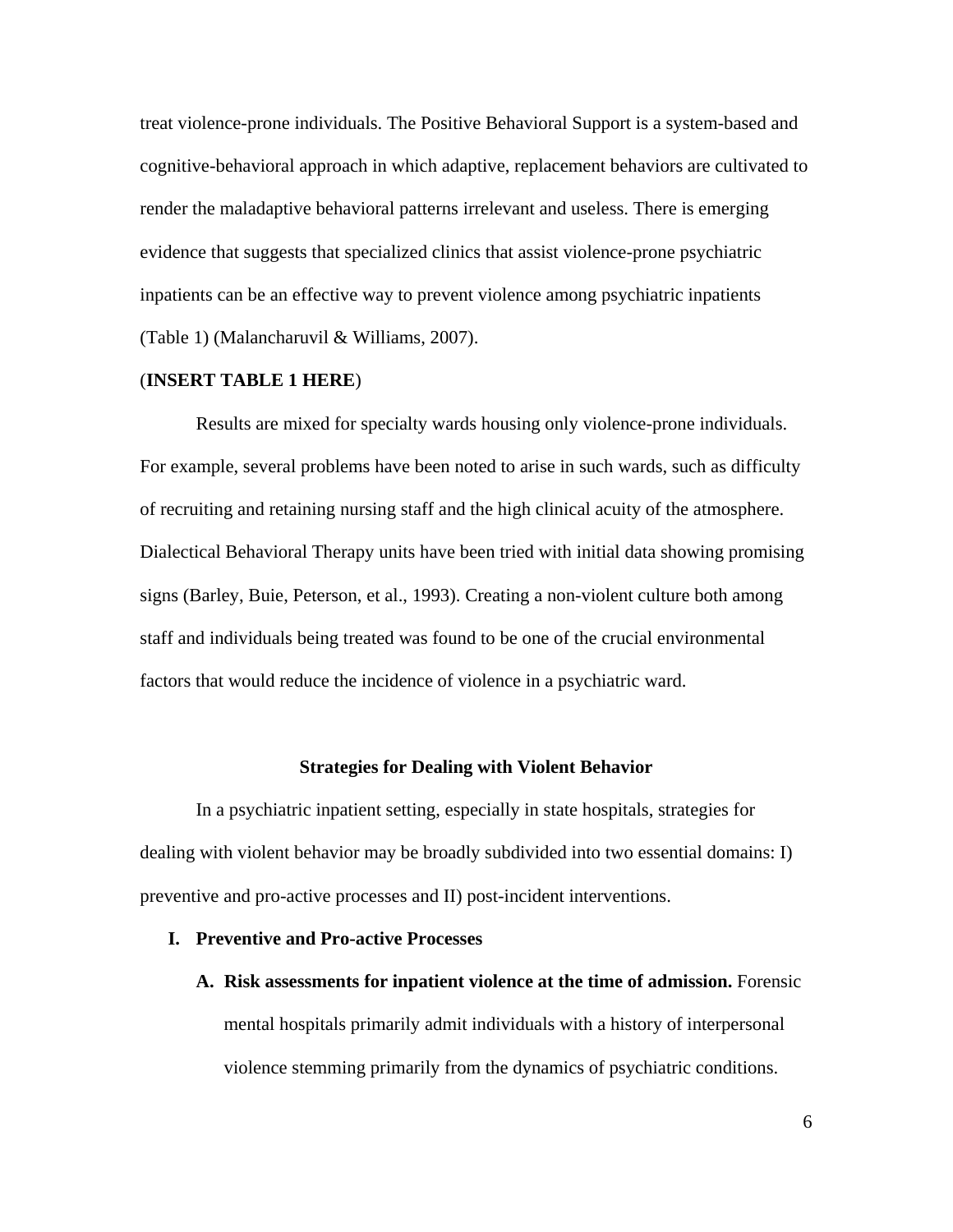Traditionally they include individuals declared by the court as "not guilty by reason of insanity," "mentally disordered offenders," "incompetent to stand trial," "returned from parole," "incarcerated individuals with acute exacerbation of mental illness," and sexually violent predators. One of the priorities at the time of admitting as well as at the time of release of these individuals is to assess them for violence-risk. However, a highly specific risk-assessment that determines the potential for in-hospital violence is also required. Such an assessment prompts the treatment teams to plan and institute the appropriate and preventive interventions. Several psychometric instruments have been recommended such as HCR-20 (Historical Clinical Review, 1997), PCL-R, PCL:SV (Psychopathy Check List), LSI-R (Level of Service Inventory-Revised), VRAG (Violence Risk Appraisal Guide), VRS-2 (Violence Risk Scale, 2001), START (Short-Term Assessment of Risk and Treatability), BVC (Broset Violence Checklist), DASA:IV (Dynamic Appraisal of Situational Aggression: Inpatient Version), OAS (Overt Aggression Scale), Actual Assault Scale, etc. (A somewhat comprehensive analysis of the utility of these instruments is provided by Michael Daffern (2007) (see also Abderhalden, Needham, Dassen, et al., 2008)). Obviously no single psychometric measure can accurately predict inpatient violence. A combination of findings should lead to a valid clinical judgment in this regard. Such a clinically determined prediction is geared towards developing meaningful preventive interventions. When it is obvious to the clinician at the very outset that there is real potential for violence, interventions should be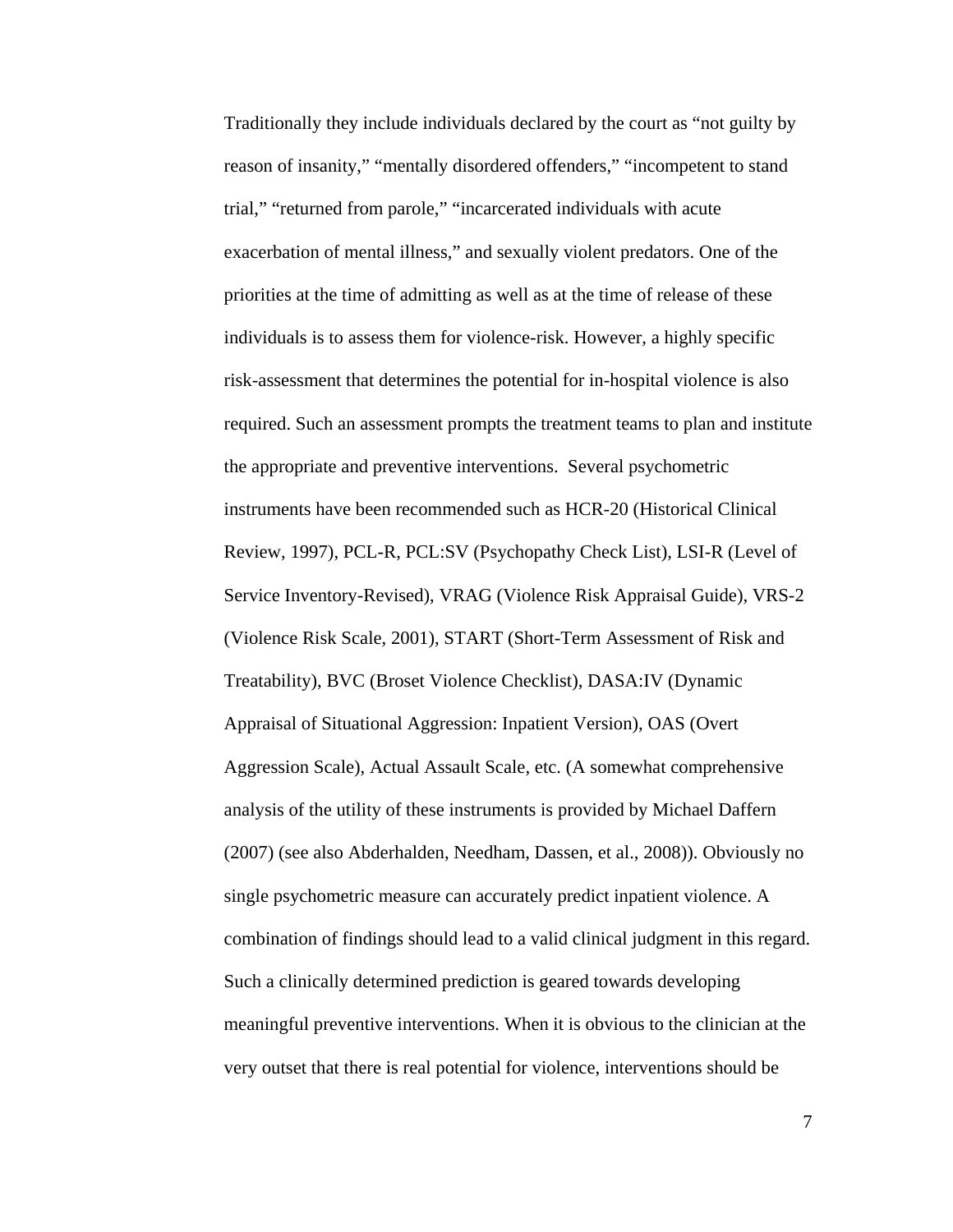initiated without delay. The findings from such an assessment at the admission process could have a positive effect on the patient by developing a critical awareness and mind-set that violence is taken very seriously and not an acceptable form of behavior. Approximately 12%–18% of the newly admitted inpatients in California state hospitals are assessed to be individuals who malinger psychotic or other related symptoms, primarily to avoid criminal prosecution and/or incarceration. Some of these individuals carry an additional diagnosis of Antisocial Personality Disorder which is one source of violence, particularly instrumental violence. Assessing these individuals early and referring them to a more appropriate setting such as county jails would reduce a significant portion of violence.

#### **B. Psychopharmacological algorithms.** The contribution of

psychopharmacological agents to manage and treat psychosis and agitation is obvious. Several psychopharmacological algorithms have been proposed to treat violent psychiatric patients (Corrigan, Yudofsky, and Silver, 1993; Crowner, 2000; Simon & Tardiff, 2008). Haloperidol is the most commonly used anti-agitation intramuscular antipsychotic. Side effects such as acute dystonia, akathisia, and tremors make high-potency medications problematic. Lorazepam is often administered along with high-potency neuroleptics to improve sedation as well as to protect against acute dystonias and to reduce akathisia. The symptomatic use of beta blockers, Benzodiazepines and typical neuroleptics are effective mostly on a temporary basis (Crowner, 2000). Studies have shown that Risperidone was effective in reducing scores on a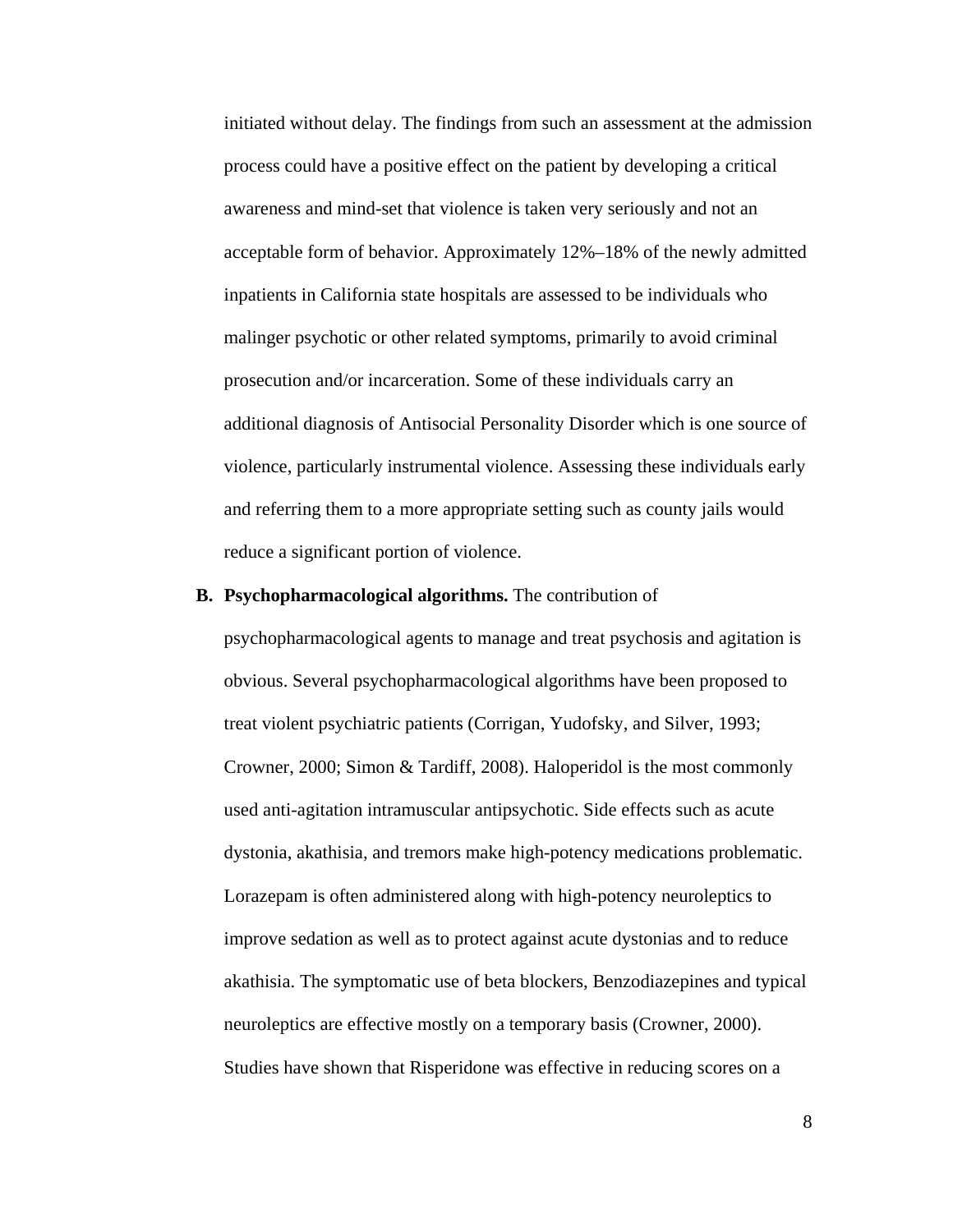hostility scale as well as incidence of violent inpatient behavior (Hirose, Ashby, & Mills, 2001). Droperidol is not advisable any more because of the QT prolongation ("black box" warning in the U.S.). Several newer medicines such as Ziprasidone, Olanzapine and Aripiprazole have a lower risk of extrapyramidal side effects. Clozapine, while requiring close and careful monitoring of the patient, has been found to be effective in reducing aggression in psychotic patients (Volavka , Czobor , Nolan, et al., 2004; Citrome, Volavka, Czobor, Nolan, et al., 2004; Citrome, 2007; Taylor, Bitwell, Gray, et al., 1996). Of particular interest is the discovery that anticonvulsants can be effective in controlling certain types of violence (Crowner, 2000; Citrome, 2007). Obviously, psychopharmacological interventions are never sufficient to prevent violence or to treat violence. However, a carefully developed algorithm that is tailored specifically to an individual can be a powerful tool in the arsenal against inpatient violence.

- **C. Therapeutic contracts with the individual and early neuro-cognitivedynamic-behavioral interventions.** The importance of entering into a therapeutic contract with the individual as soon as possible after admission into the inpatient facility cannot be overemphasized. The following measures are especially useful:
	- 1. Establish with the client at the very outset of treatment whether he/she has a critical awareness of the problem of interpersonal violence. Many of these individuals justify their violence through rationalizations such as self-defense, command hallucinations, etc. Those who are at the denial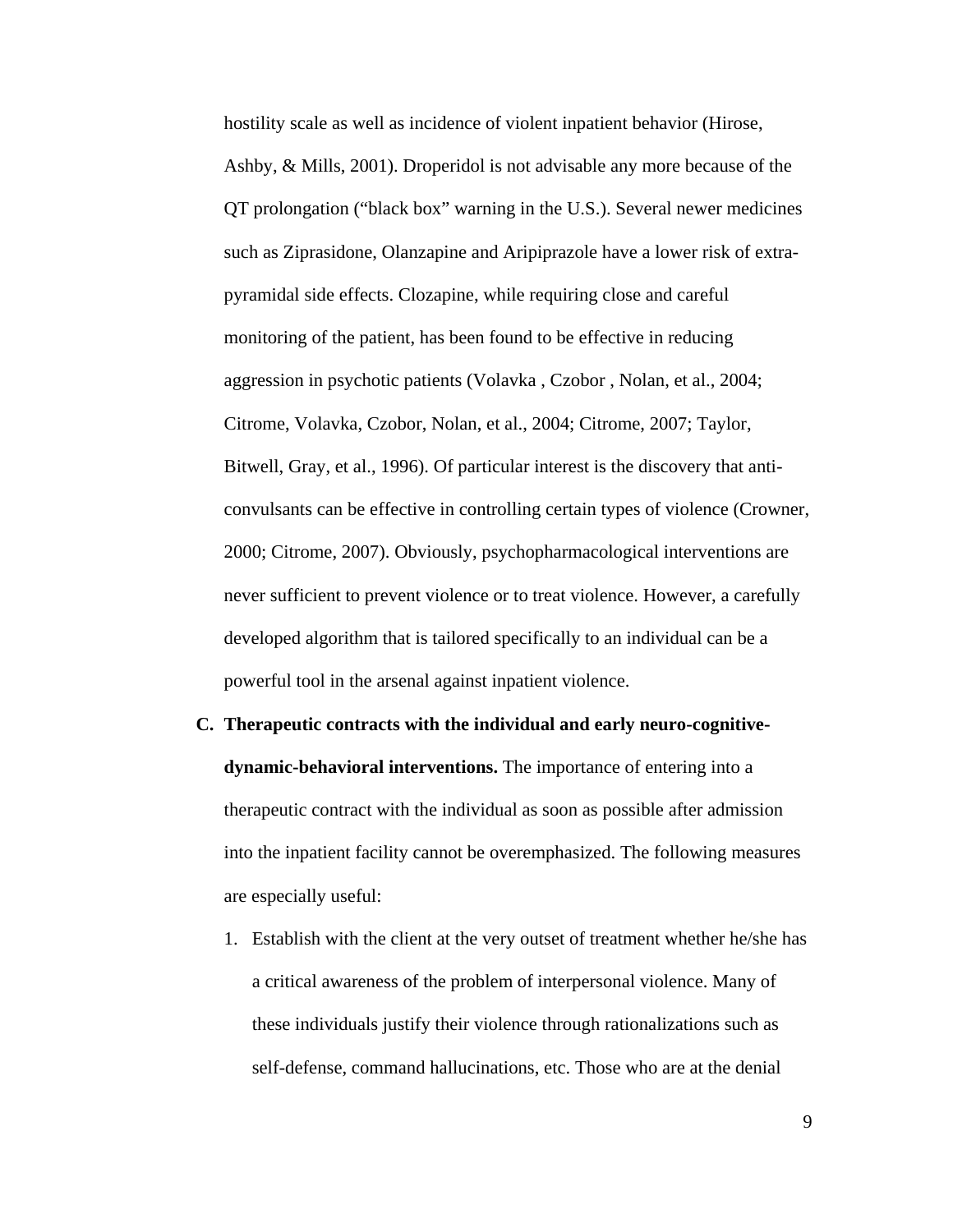stage (pre-contemplation stage of change) will require interventions such as a motivational interview to move them from denial to acknowledgement of the problem and a motivation to change their behavioral pattern (Prochaska & Norcross, 2002).

- 2. Once the individual has come to a critical awareness of the need to change, he/she identifies, with the assistance of functional behavior analysis, the circumstances (antecedents, setting events, environmental cues, etc.) that provoke the violent impulse.
- 3. Obtain a self-efficacy measure from the individuals regarding their belief about their ability to manage the violent impulse. Depending on the strength of the self-efficacy measure, discuss with the individual strategies and exercises to improve the self-efficacy. For example, if the individual states "I can't help it," the therapist needs to assist the individual to explore the source of lack of self-control, to identify strengths that he/she could build on, and to develop skills (e.g., mindfulness, deep relaxation, etc.) that improve self-efficacy. Addressing self-efficacy is an oftenneglected process in behavioral interventions. As Bandura (2006) states, "Among the mechanisms of human agency, none is more central or pervasive than beliefs of personal efficacy…Whatever other factors serve as guides and motivators, they are rooted in the core belief that one has the power to effect changes by one's actions."
- 4. Depending on the identification of the source of violence, a well thought out neuro-cognitive restructuring plan may be developed. For example, if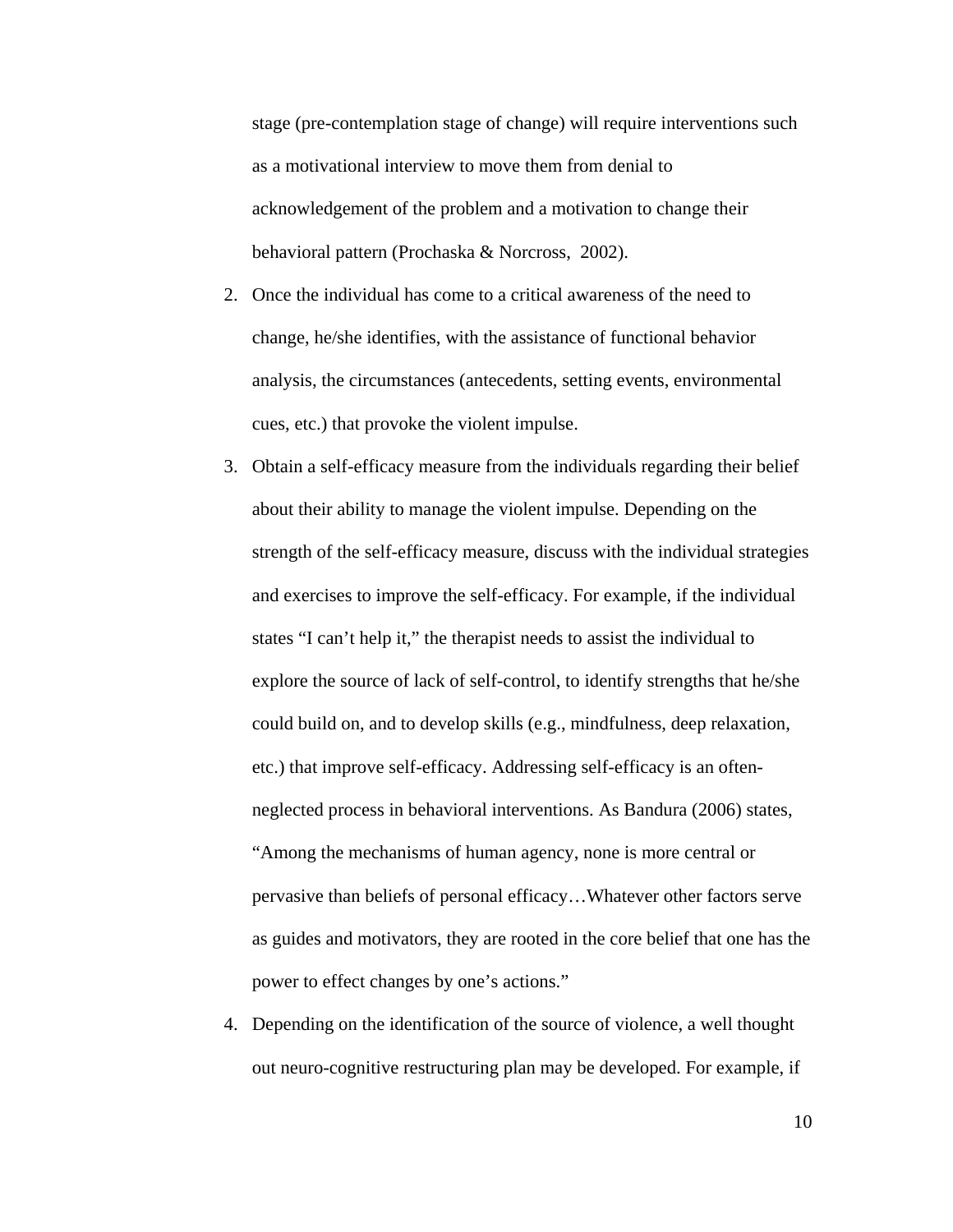arousal problems or subtle seizure activities are suspected as a source of violence, the individual may be assisted through psychopharmacological and neuro-feedback (e.g., Alpha-Theta training) procedures. In addition to these, beliefs regarding violence need to be examined and restructured. A dramatic example of an actual case of a 45-year-old man who had a repeated history of inpatient violence towards staff and fellow patients illustrates this point. With a diagnosis of paranoid type Schizophrenia, this man revealed during the motivational interview that he believed that he was a "man of peace" and attacked people out of self-defense. He attacked and injured his treating psychiatrist on the ward, believing that the psychiatrist was deliberately poisoning him with prescription medications. Through a carefully designed neuro-cognitive program, building on his core belief that he was a man of peace, the psychotherapist assisted him with adopting a behavioral pattern that was non-violent. The dynamic relationship with the psychotherapist who also trained the patient in deep relaxation technique contributed to the dramatic change, which resulted in successful discharge from the inpatient setting.

5. One of the crucial variables in the formula for successfully working with violent individuals is the dynamic and trusting relationship with a flexible psychotherapist with an integrative orientation. What has emerged in the research is that there is no single approach to this highly complex problem of violence among the psychiatric population. While it is more fashionable to use purely behavioral techniques, a dynamic approach has helped on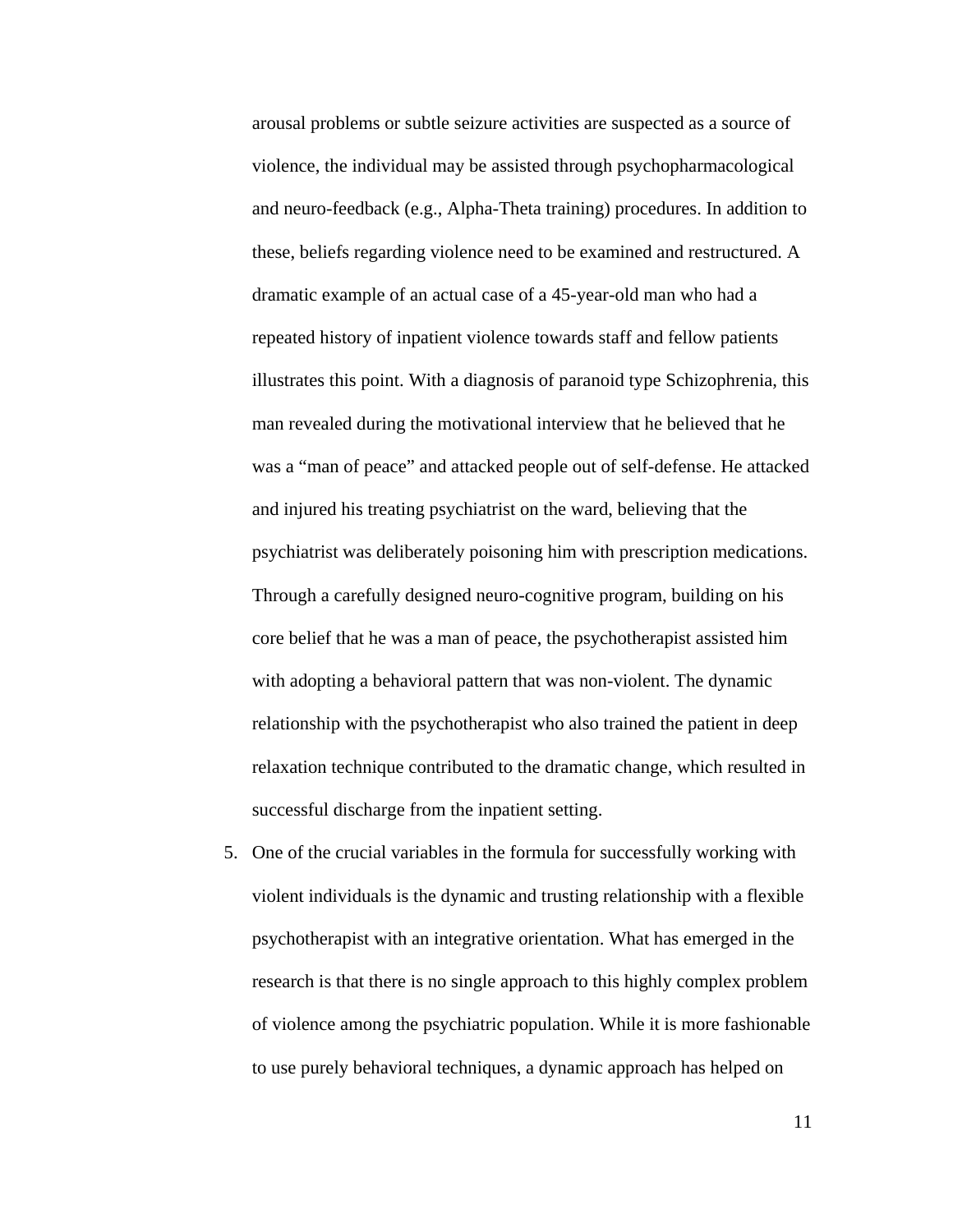several occasions. An actual example is that of a 23-year-old woman who was committed to a State hospital because of Schizophrenia and violence towards young, attractive, Caucasian women. Psychopharmacological and behavioral techniques did not produce any mitigation in her behavior. In fact, this individual was so dangerous that she had to be maintained in seclusion and often in leather restraints. After over fifty serious attacks within the inpatient setting, a dynamic approach was initiated. At the assessment, it was determined that this individual was employing the defense of reaction-formation to her intense feeling of homosexual attraction to females. A carefully calibrated exploration of her homosexual attraction, which was normalized in the process of psychotherapy, produced dramatic results that resulted in her discharge from the highly structured and confining inpatient setting.

**D. Assignment of behavioral change agents and peer counselors.** There is increasing clinical and research evidence that specifically assigning trained Behavioral Change Agents (BCA) is an effective way to prevent inpatient assaults. A BCA is a person trained in essential behavioral principles and assists an individual with maladaptive behavior in applying behavioral strategies. In an inpatient setting, violence-prone individuals are often assigned to be closely supervised by a staff member who is expected to be replaced periodically (every two hours in California). This creates a problem of inconsistency as well as inefficiency. Often such intrusive supervision is to *manage* the violent behavior temporarily rather than to intervene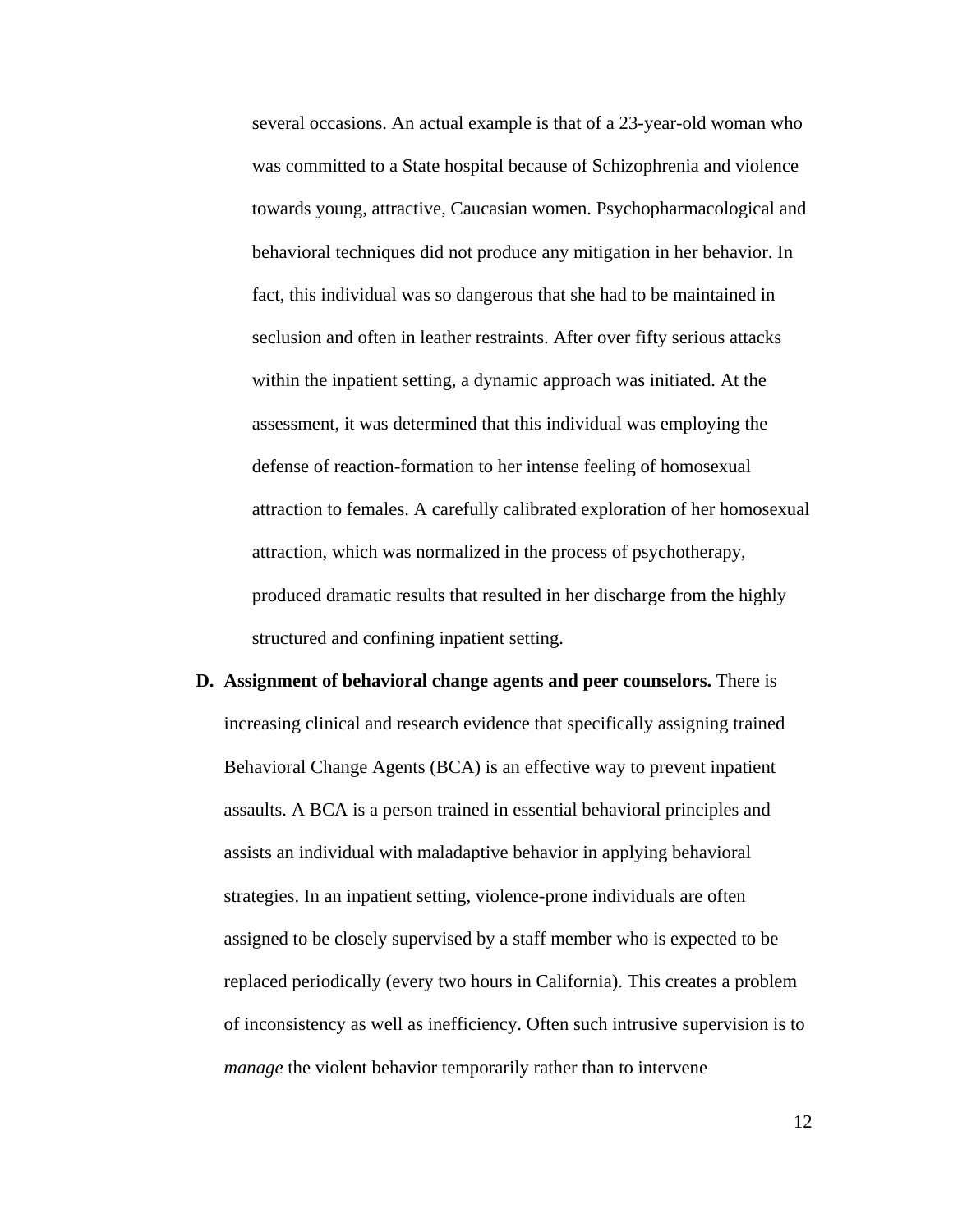therapeutically to impact the targeted behavior. A BCA, on the other hand, who knows the individual and his/her treatment plan intimately focuses on assisting the individual to develop adaptive behavioral strategies. The BCA follows specific behavioral guidelines and strategies proposed by the attending treatment team. Behavioral contingencies and reinforcement schedules are faithfully followed and documented. The BCA becomes an integral and crucial member of the treatment team, providing not only consistent implementation, but also valuable feedback.

The Recovery Movement (Anthony, 1993; Frese, 2009) has been advocating the importance and usefulness of patients helping patients. The peer-counseling programs among psychiatric populations are gathering momentum across the country (Klein, Cnaan, & Whitecraft, 1998). An important stage of recovery is that one reaches out to the fellow sufferers of psychiatric challenges. The argument is that people who are at the advanced stages of recovery have much to offer by way of witnessing and by providing hope and courage to those who are still in the early or middle stages of recovery. Many individuals in the advanced stages of recovery have voluntarily sought specialized training in peer counseling and have become employed as such in psychiatric settings.

 Volunteer peer counselors have to be selected with care. Several conditions have to be met prior to allowing the peer counselor to become an official participant in the recovery-journey of an individual. First, the peer counselor has to be accepted by the individual being served. Secondly, the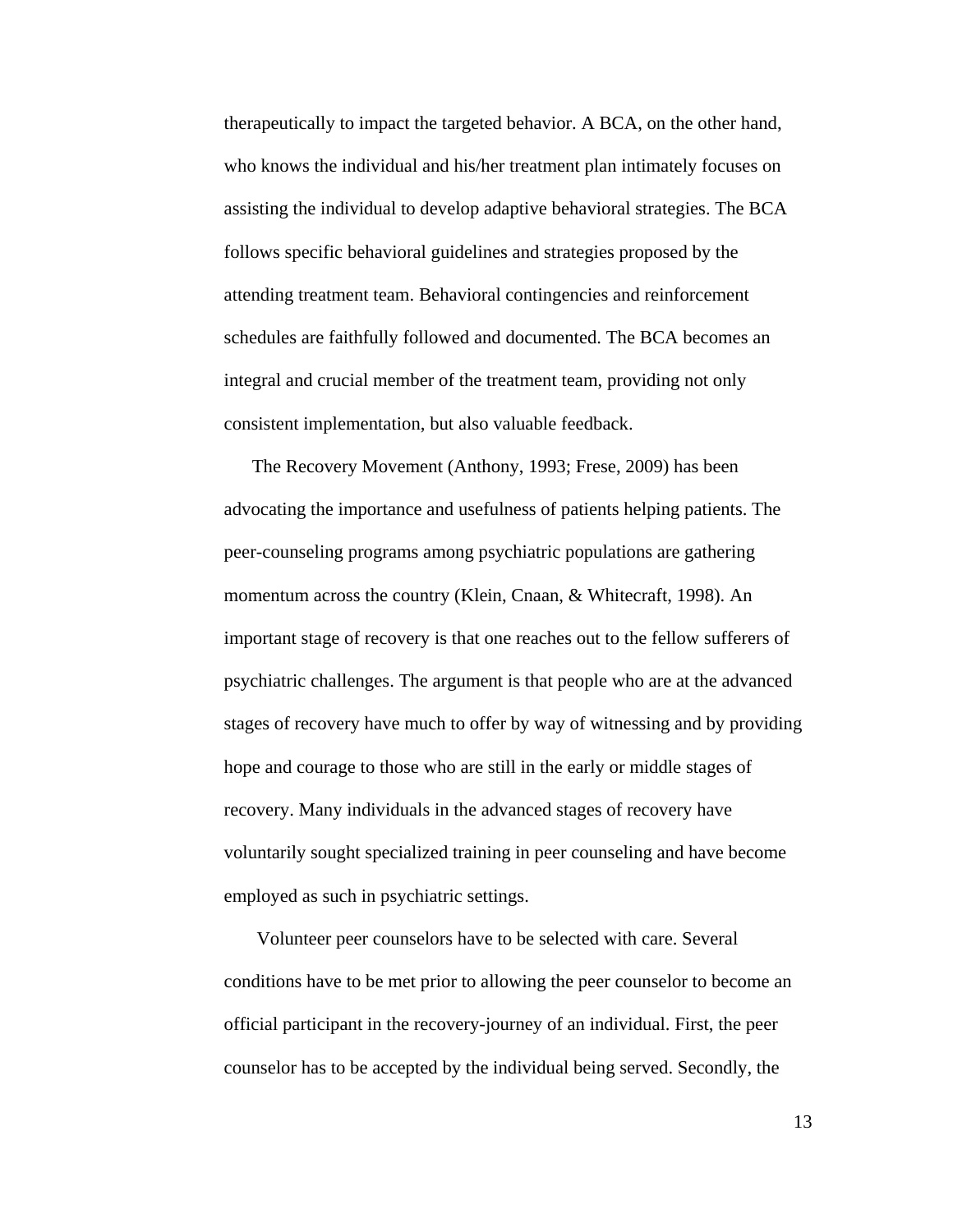peer must be trained by a competent peer counselor professional. Among the essential parts of such training is to inculcate in the peer counselor that he/she needs to be careful in not interfering with the medical and psychiatric regimen, and must recognize certain complex situations that may require them to seek counsel with the attending clinicians.

**E. Developing a culture of non-violence and establishing a social-learning milieu.** Recovery is almost impossible in an atmosphere of constant threat and violence. Many recovering consumers of services from the traditional psychiatric wards have described their experiences in these wards as quite toxic (Deegan, 1998; Anthony, 1993; Onken & Dumont, 2002). In addition to unwittingly perpetuating a profound sense of hopelessness, the atmosphere in many of these wards has been riddled with problems of crowding, hostile attitudes and actions of peers and staff, seclusion and physical restraints, forced medications, etc. Several State hospitals have instituted milieu related reforms. There has been a national effort to reduce the use of seclusion and physical restraints. In recent years, California State hospitals, for example, have demonstrated a significant reduction in the use of physical restraints and seclusion.

A careful and systematic effort is required to create a recovery oriented milieu. Traditional psychiatric wards are based on the tenets of the "medical model" that focused on the disease (diagnosis), its course, and its treatment. Former consumers of psychiatric services in State-run psychiatric facilities have complained that the medical model's emphasis on the disease, especially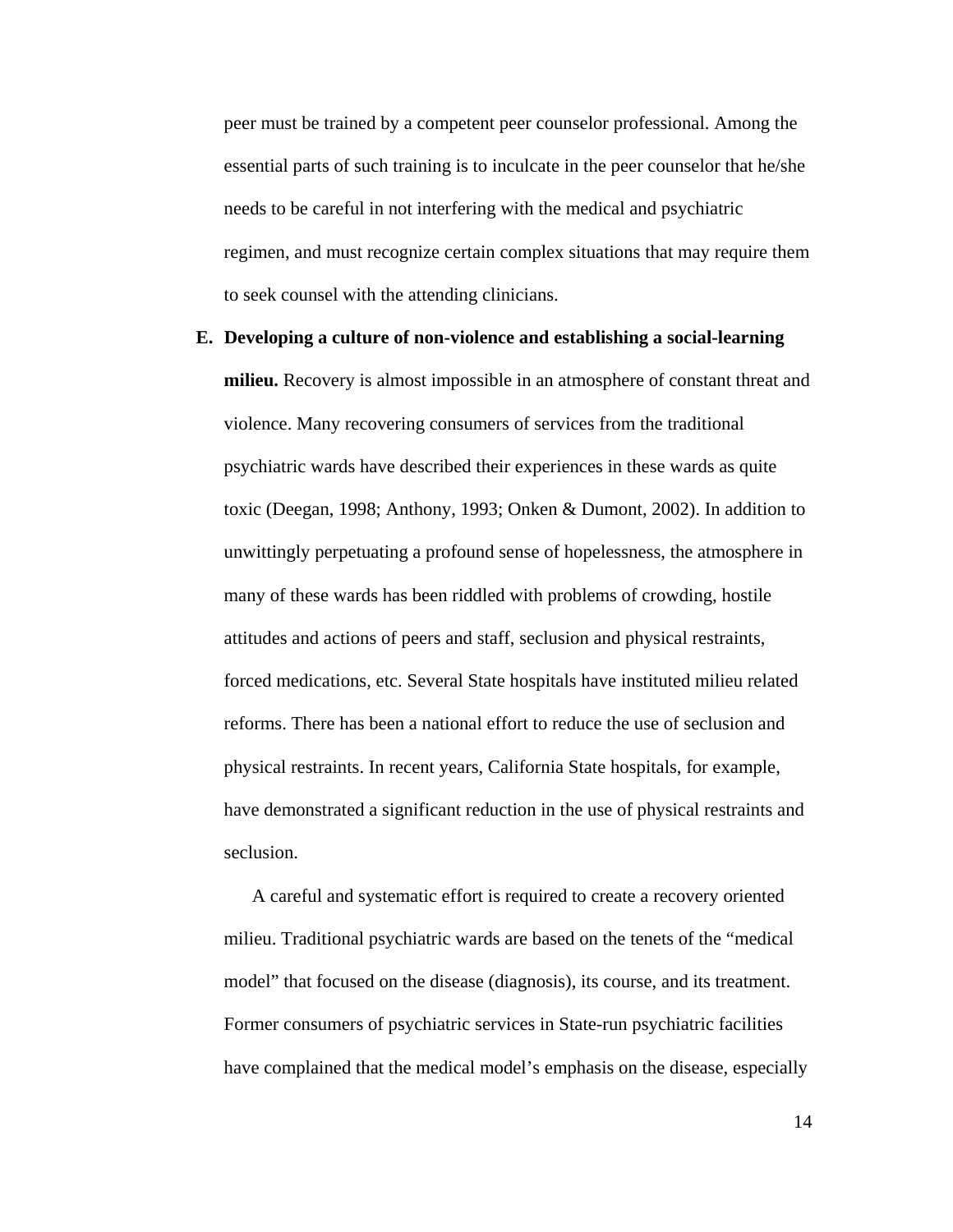with psychiatric conditions, often produced hopelessness, further trauma, and eventual dehumanization (Frese , Knight, & Saks, 2009). Placing emotionally disturbed individuals in a crowded setting with other highly disturbed individuals can be toxic. Psychiatric rehabilitation requires an atmosphere of support, autonomy, peace, and safety. Accepting the obvious fact that the current set-up in locked facilities is generally toxic, the immediate task is to minimize this toxicity by providing the best milieu possible. The Recovery Movement specifies that such an environment should inspire hope, selfdetermination, and self-efficacy, collaboration, and mutual respect between the consumer, mental health staff, and the stakeholders. The entire ward atmosphere should promote the holistic view of the person with the intention of returning the individual to become a productive member of the community of his/her choice. In such a non-authoritarian and collaborative atmosphere, disputes are resolved non-violently. Attentive listening, empathic understanding of the frightening struggles of the individual afflicted with psychiatric challenges, and an emphasis on cultivating adaptive replacement behaviors would reduce and eventually eliminate interpersonal violence on such wards. An example of such an undertaking is provided by the SAFE clinic (Patton State Hospital, 2007). The SAFE clinic was designed to provide a supportive and therapeutic atmosphere during the day for those inpatients that were assessed to be in imminent danger for interpersonal violence. A program evaluation of SAFE during the last three years reported significant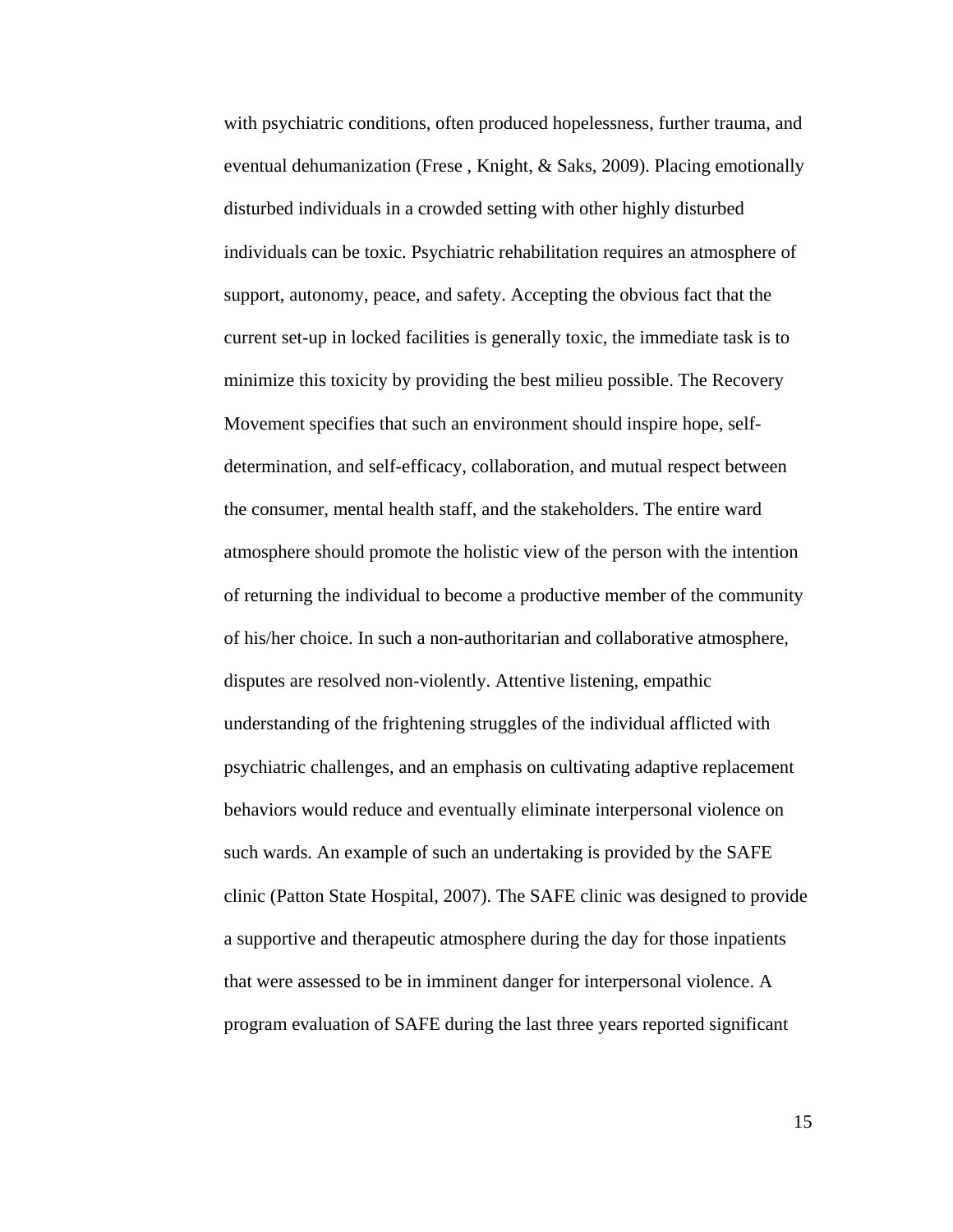reduction of violence on the part of the participants since graduation from the clinic (see Table-1).

**F. Embedded Positive Behavioral Support staff as participant observers and trainers of staff.** Positive Behavioral Support (PBS) has evolved into an applied science, developing from traditions of applied behavioral analysis, philosophy of recovery, person-centered values, positive programming and the normalization movement (Carr, Dunlap, Horner, et al., 2002). Tried and tested in the field of developmental disabilities and educational institutions, PBS is rapidly being introduced into other settings such as inpatient mental health institutions. While the jury is still out on valid measures of the effectiveness of PBS in such settings, the practice-based evidence is very encouraging.

Traditional behavioral treatment approaches focused on the problematic behavior, its antecedents and consequences. By managing the antecedents (stimulus control) and manipulating the reinforcing consequences (operant procedures), behavior was expected to be altered. PBS, however, emphasizes the expansion of behavioral repertoire and cultivation and reinforces positive behavior in the place of "problem behavior." The focus is shifted from the "problem" to the positive behavior. Secondly the positive behavior is cultivated in the context of milieu transformation and system change (Ruef, Poston, & Humphrey, 1999). A systematic application of PBS appears to be a highly promising system for inpatient psychiatric wards housing violenceprone individuals. A PBS team may train the staff of a ward in how to perform functional analysis of behavior, to identify functionally equivalent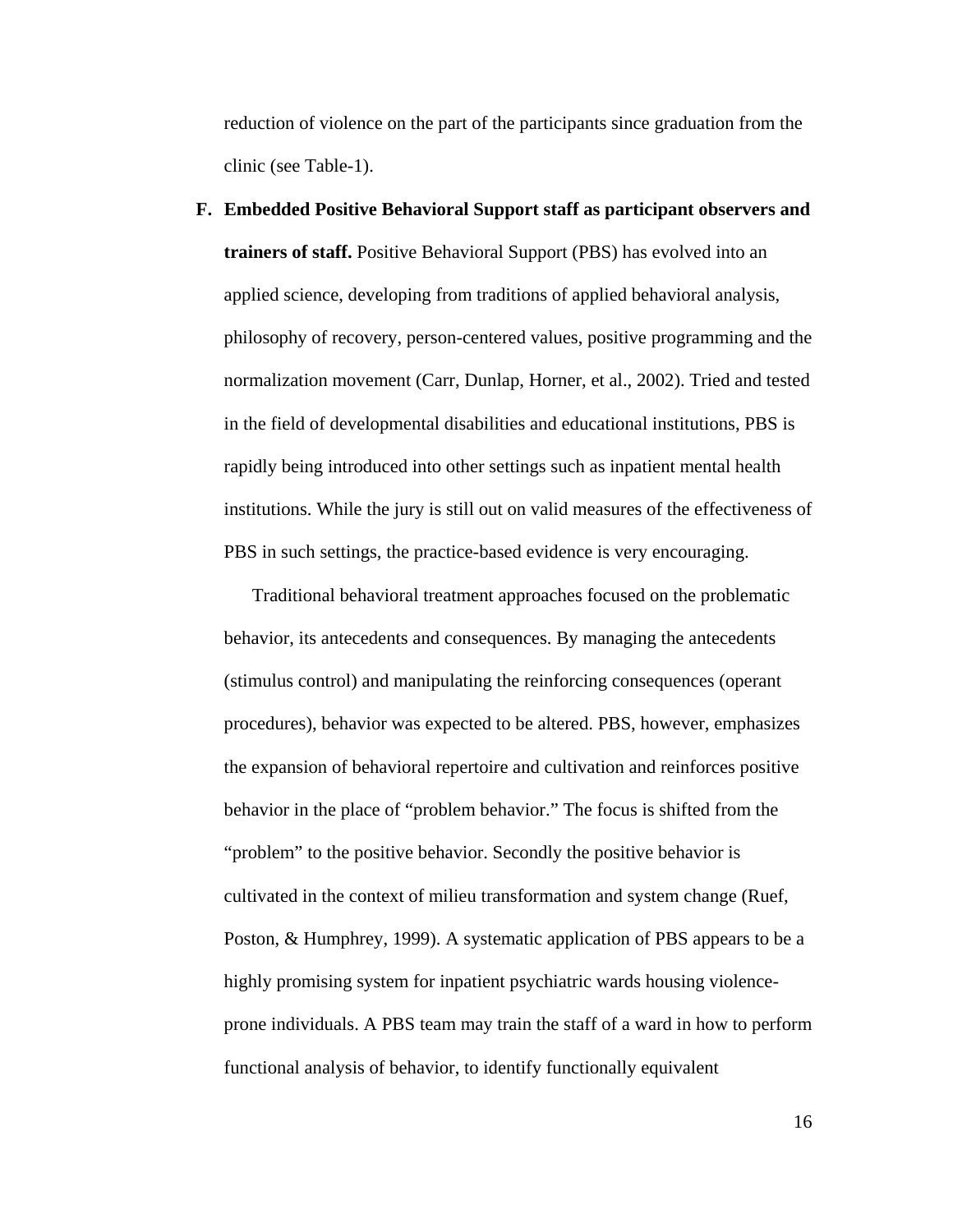replacement behaviors, and to reinforce those adaptive behaviors. The PBS team members embed themselves in the therapeutic milieu, observing the staff's behavior and providing appropriate feedback in a timely manner, eventually transforming the culture of the ward. Additionally, these experts acting as participant observers on the ward provide live examples, increasing their credibility as well as the confidence of the staff and patients.

**G. Managing setting events and escalations.** Crisis of violence starts off with an initial response to a setting event, whether external or internal. In addition to trying to avoid the circumstances that provoke violence (stimulus control), it is also important to de-escalate the rising emotions. Except for what appears to be sudden and "unprovoked" violence (e.g., frontal lobe reactions), many of the violent episodes are preceded by a period of escalation during which skillful crisis intervention techniques can be employed to bring it down. The availability of a trained and prepared staff to assist in the deescalation process can be of great help (Nijman, Merckelback, Allertz, & a Campo, 1997). Among proven techniques of de-escalation are attentive listening, giving empathic understanding of the dispute, creating a "yes set" (making statements that would evoke a response of "yes" from the agitated individual), equipping the individual with non-violent solutions to the dispute, offering time-out, and arranging with the individual to talk to someone he/she trusts (Stevenson, 1991). The best time to prepare the individual to deal with a potential crisis is when that individual is not in a crisis. The individual needs to foresee the potential crisis and develop coping plans with the assistance of a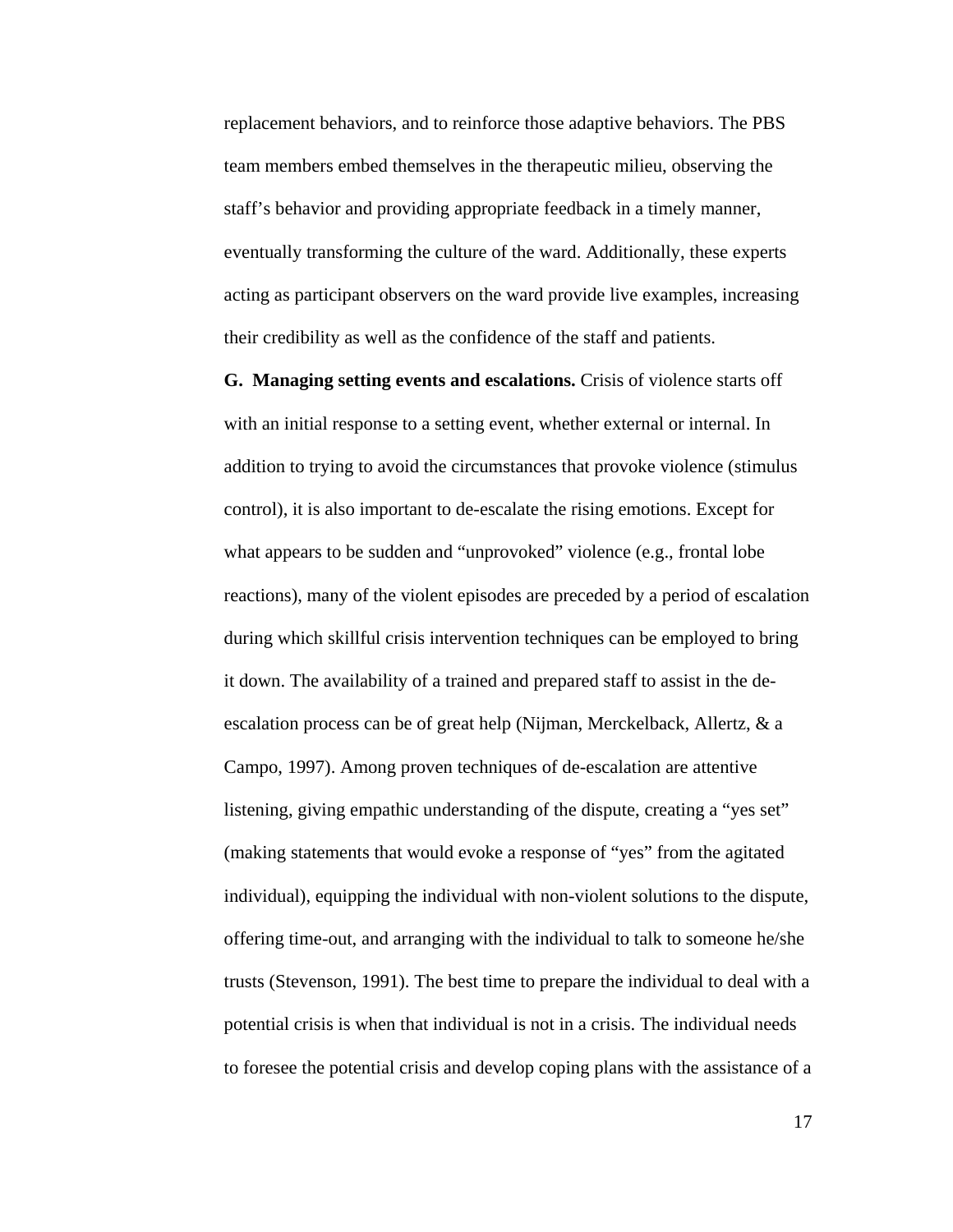counselor ahead of time. As a crisis is beginning to develop, the individual can be reminded of the plan that he/she had made to assist in adopting the previously determined strategy.

**H. Preventive specialty clinics or wards.** The idea of creating specialty wards for individuals with proven proneness to violence has demonstrated advantages as well as disadvantages. Unless such wards are planned and implemented with great care, they are likely to be highly problematic. The most significant advantage of having a specialty ward is the ability to create a ward milieu specifically geared towards non-violence. For example, it has been demonstrated that time of day/night can be a trigger for violence in certain wards. Such variables are better controlled and monitored in a specialty unit. Individuals are admitted into such a ward with the full disclosure of its purpose and process. This provides the individual with an expectation that there is zero tolerance for violence on the ward. It is very similar to a drug-rehabilitation inpatient program where total sobriety is expected of the participant. The individual is made fully aware that this is a positive program providing a variety of clinical, staff, and peer support to cultivate a milieu of peace with the specific purpose of developing enduring skills for non-violent dispute resolution. Individuals are assisted on these specialty wards to address the source of their violence as revealed through careful functional analysis and other assessments. Violence often develops because of earlier trauma in people's lives. For such individuals the interventions will be derived from a trauma-informed perspective also. Recent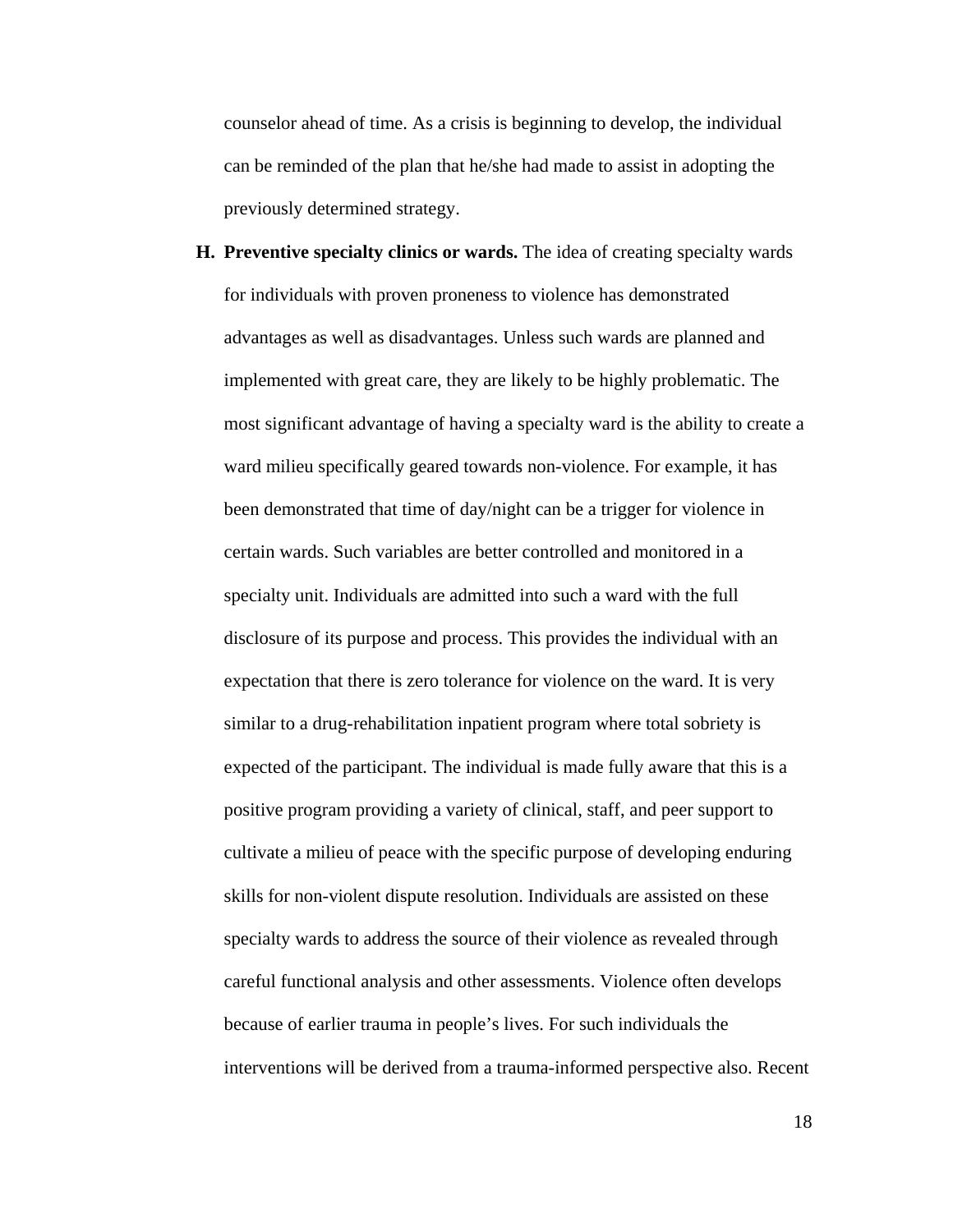evidence (Malancharuvil & Williams, 2007) suggests such specialty clinics are highly effective.

The outline for such a specialty ward is provided below (Malancharuvil, 2010):

*Purpose*. The unit provides a structured and safe environment specifically geared towards providing the best treatment available to individuals who require special assistance to manage their anger and assessed proneness to violence directed towards others.

*Composition.* The unit will consist of two groups of inpatients: half the population will be individuals who have been assessed to be at high risk for violence, and the other half will be peer counselors who are individuals still in treatment at the inpatient hospital and are advanced in their recovery and psychiatrically stable, preparing for discharge from the hospital within the next six months. The latter group has been selected as volunteer peer counselors who are willing to assist the former groups in adopting a nonviolent approach.

*Staff*. Every staff member of the unit, including "floating staff," may be pre-selected and will have certification (internally produced through a specialty training program) in non-violent procedures. The staff will be provided with a Manual that provides the structure of the unit, essential elements of the clinical work, and daily management of the individuals.

*Program*. The structure of the unit's clinical program will be provided in a written manual. This manual will explain the specifics of the core elements of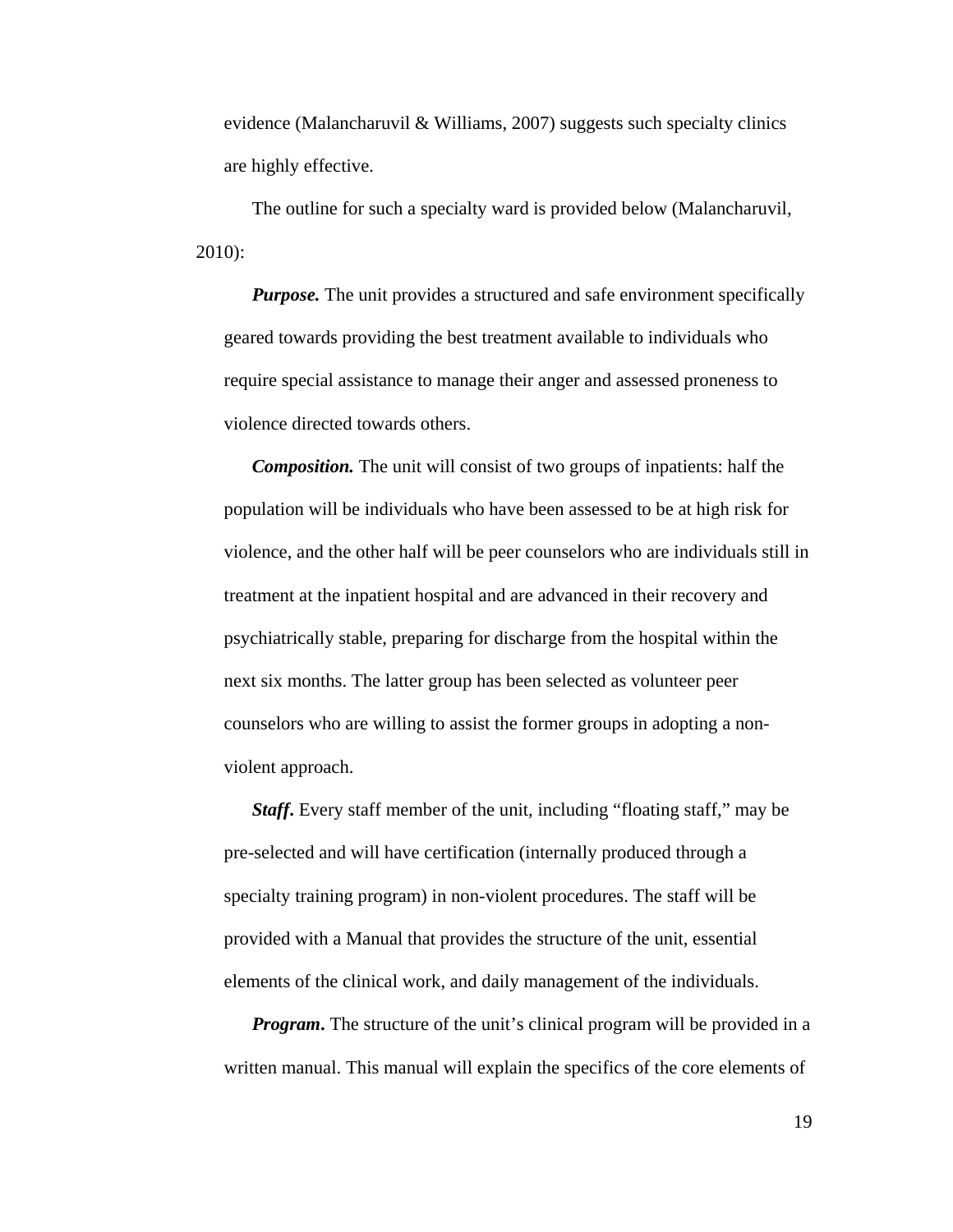individualized treatment, training of staff, milieu creation, methods of dealing with incidents of violence and program evaluation.

*Outcome evaluation***.** The unit's therapeutic effectiveness will be measured as follows:

- 1. Changes in dynamic risk factors of violence, compared to a control group that did not attend the specialty unit.
- 2. Incidence of physical/verbal violence **before (six months period)**, **during,** at the **completion of**, and six months **after** the specialty program.
- 3. Self-efficacy in managing violent impulses before and after the specialty program.
- 4. Quality of Life measure (satisfaction measure of the consumer).
- 5. Use of intrusive supervision (such as one to one), compared to a control group.
- 6. Staff usage (paid man hours) in comparison to a control unit.

*Specialty day clinics***.** Within the inpatient psychiatric hospital, arrangements can be made to have day-clinics that violence-prone individuals attend as a preventive (as well as post incident) measure. One such day clinic has been found to bring down the incidence of violence substantially (Table-1). The day clinic may employ educational processes, group and individual psychotherapy, Positive Behavioral Support programs, Neurofeedback (specifically Alpha-Theta relaxation training), and other modalities.

**II**. **Post-incident Interventions**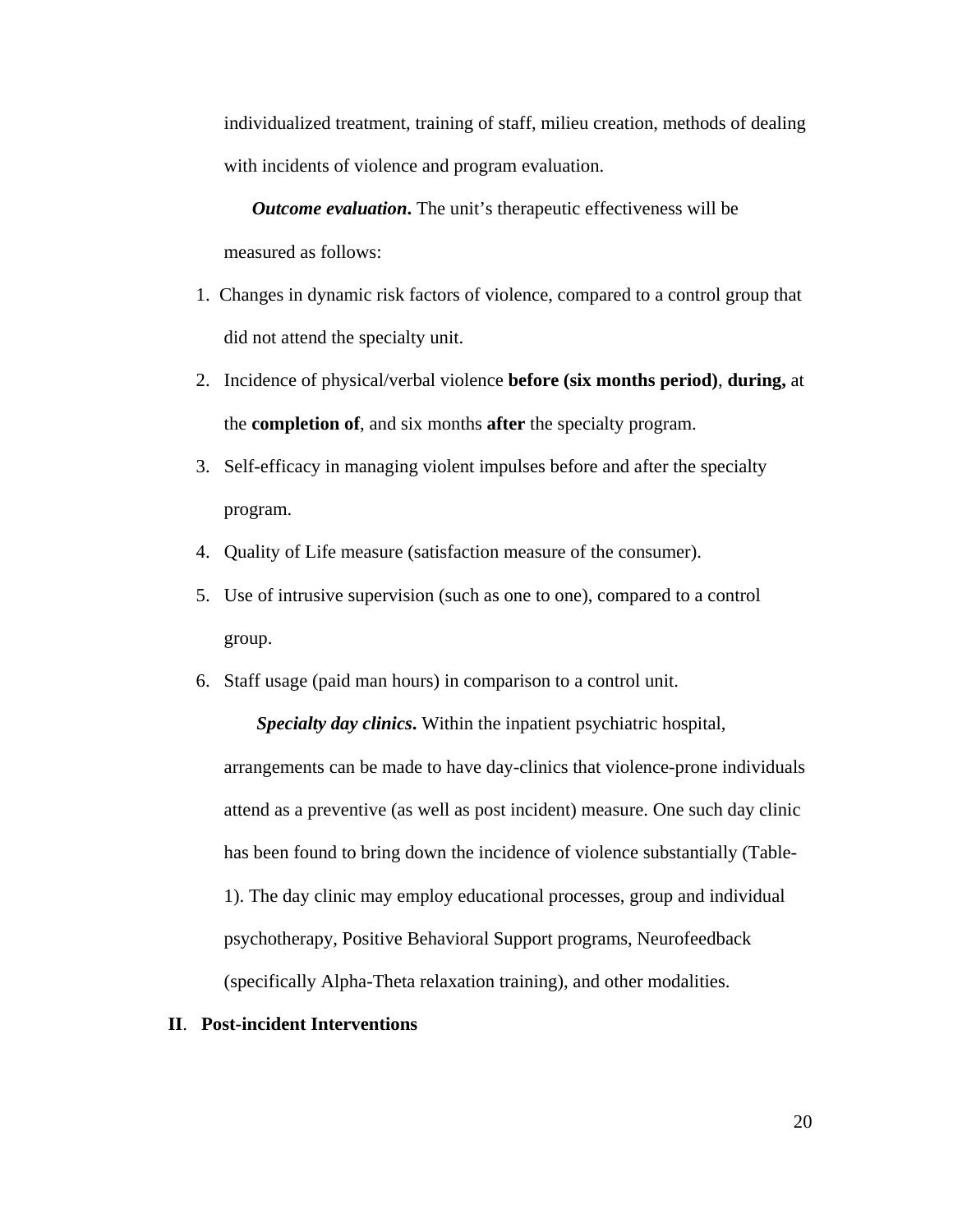- **A. Administrative segregation.** When a violent incident happens on the ward, it has been found useful to remove the perpetrator to a quiet place in order to deescalate, reflect, and debrief. If the individual remains out of control and continues to be imminently dangerous as not to be able to voluntarily take the offer of going to a quiet place, he/she may have to be physically restrained and removed to such a place. The "quiet room" should not be on the ward for many reasons. There should be a clear message to the perpetrator of violence that regardless of how mentally incapable he/she is, violence is a crime objectively and will not be tolerated on the ward. Such an approach demonstrates to the victim as well as to the peers on the ward that interpersonal violence is a felony that requires the perpetrator to be segregated from society. Removing the individual from the ward gives the staff and peers a chance to debrief without the continuing potential escalation of the crisis. It is also important to communicate to the perpetrator as well as the witnesses that when violence is perpetrated, the community standard is to remove the person from the vicinity to a holding place assigned by the law enforcement. During the administrative segregation of the perpetrator, he is assisted to deescalate, and is then debriefed if possible. An assessment is done as to the antecedent, process, and consequences of the violent behavior. During the segregation, it is also possible for the individual to receive short-acting psychiatric medications to assist him/her in deescalating, if indicated.
- **B. Debriefing of the perpetrator, victim(s), witnessing peers, and staff.**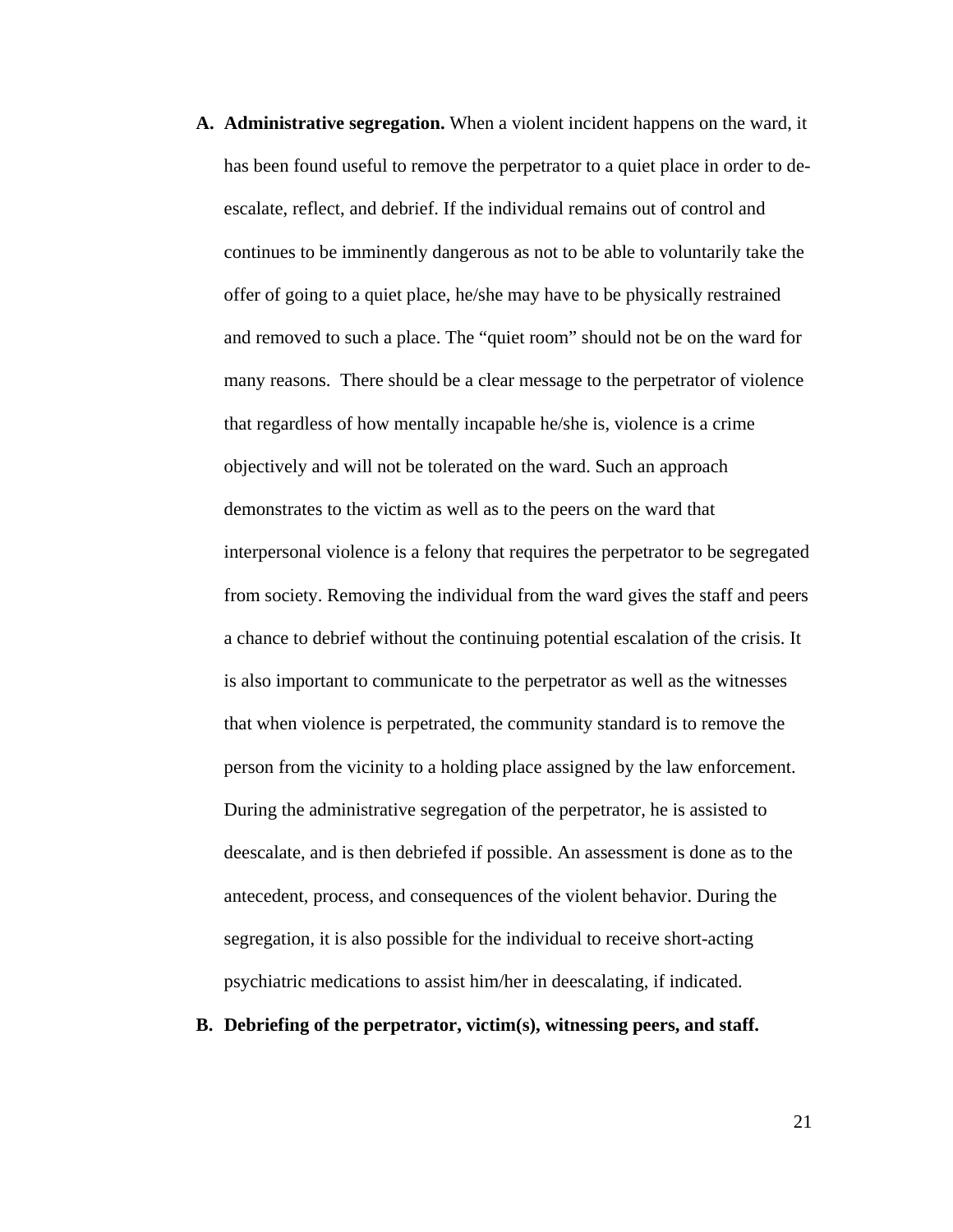Debriefing the perpetrator, victim(s), witnessing peers, and staff is one of the important processes that needs to take place after a violent incident on the ward. Evidence points towards the effectiveness of such procedures in reducing further incidents of violence (Stevenson & Otto, 1998). The debriefing is intended not only to assist the individuals to assimilate the traumatic event, but also to obtain facts of the violent incident so that a thorough analysis is possible of all the aspects of the incident. Such an analysis helps to figure out effective interventions with the individual, staff, peers, and especially the milieu with the specific purpose of preventing such occurrence in the future. The proposal is to debrief the entire ward after a violent incident on the ward. The therapeutic community gets together as soon as possible after the incident and has a debriefing session with the guidance of the clinical staff. During this process individuals are given an opportunity to vent their feelings and offer their analysis of the event. Discussion is held also on what measures need to be taken to prevent future incidents. During the therapeutic community meeting, it is also possible to arrange for the perpetrator of violence to come before the therapeutic community to acknowledge the error of his/her actions and to apologize for the resulting harm and disorder. The apology process also provides an opportunity for peers to develop empathy with and forgiveness for the perpetrator, as an un-forgiven event could further provoke hostility and violence.

**B. Therapeutic "hearing" before a panel that includes volunteering peers.**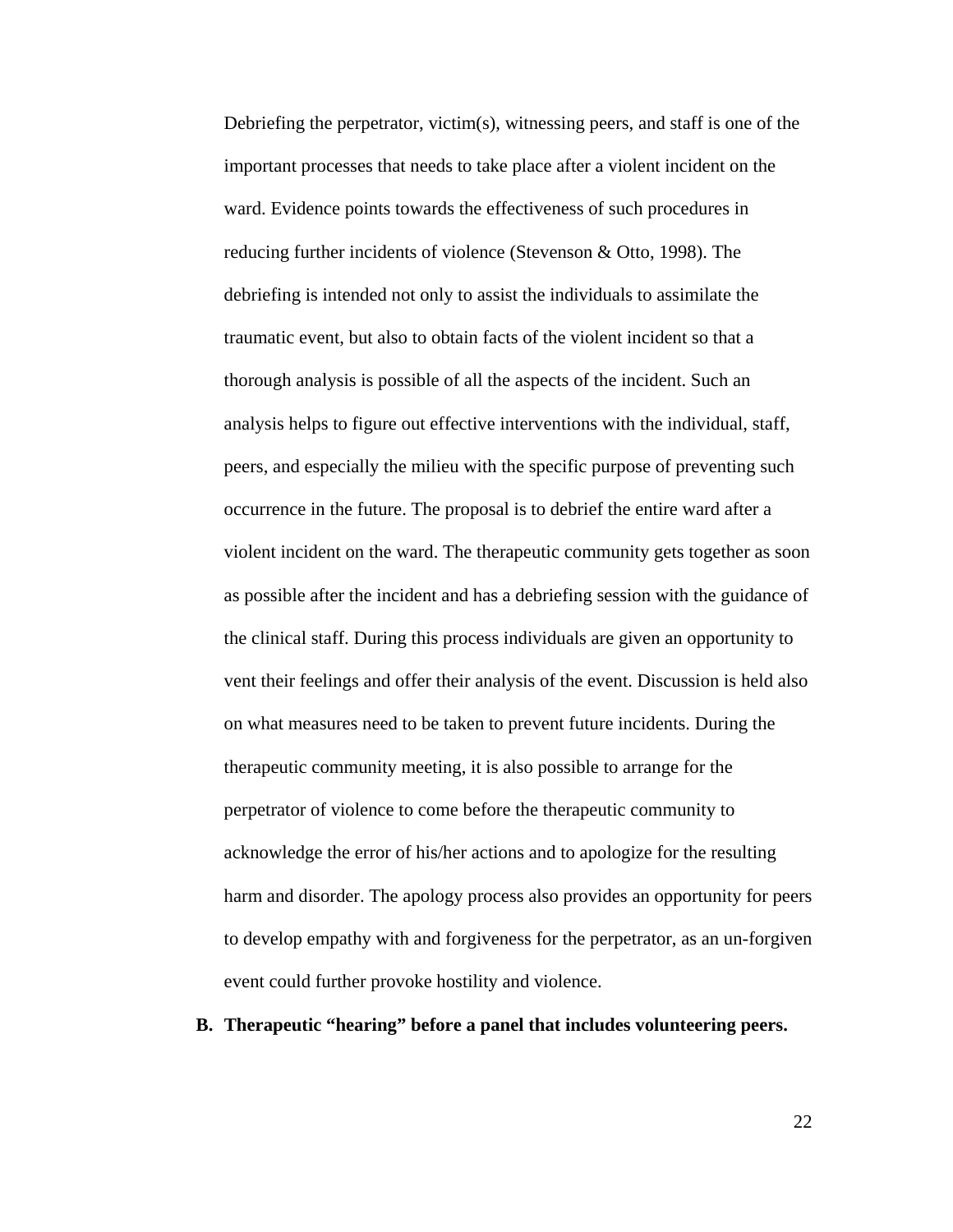When serious interpersonal violence occurs in the community at large, the individual is likely to be arrested, charged, and brought before a court. This happens regardless of whether the perpetrator is mentally ill. Unfortunately violence in psychiatric wards is rarely prosecuted. This sends a contradictory message to the psychiatric inpatients, precisely because they do not often appreciate the serious consequences of their violent behavior. This is also why it is important to set a process of "hearing" after violence has been perpetrated on a psychiatric ward. The therapeutic "hearing" is a process whereby the perpetrator of violence, after appropriate debriefing, is brought before a panel for a hearing regarding the behavior.

The panel may consist of the treatment team, a behavior specialist (consultant), and possibly a volunteering peer who is adequately stable and advanced in his/her psychiatric recovery. Several preparatory steps are necessary to make the hearing a therapeutic and ecologically valid event. The offender is well prepared through individual counseling to appear before the hearing. During the counseling process preceding the hearing, the individual is assisted to understand that the hearing is a therapeutic event to assist him/her to control such behavior in the future. It is impressed upon the individual that it is in his/her best interest to be utterly honest and cooperative with this process. The process starts with a short explanation of the purpose of the hearing and the expected outcomes. The individual is then heard in terms of his/her understanding and explanations of the behavior. The panel asks questions to clarify facts and related issues. Witnesses may be called to give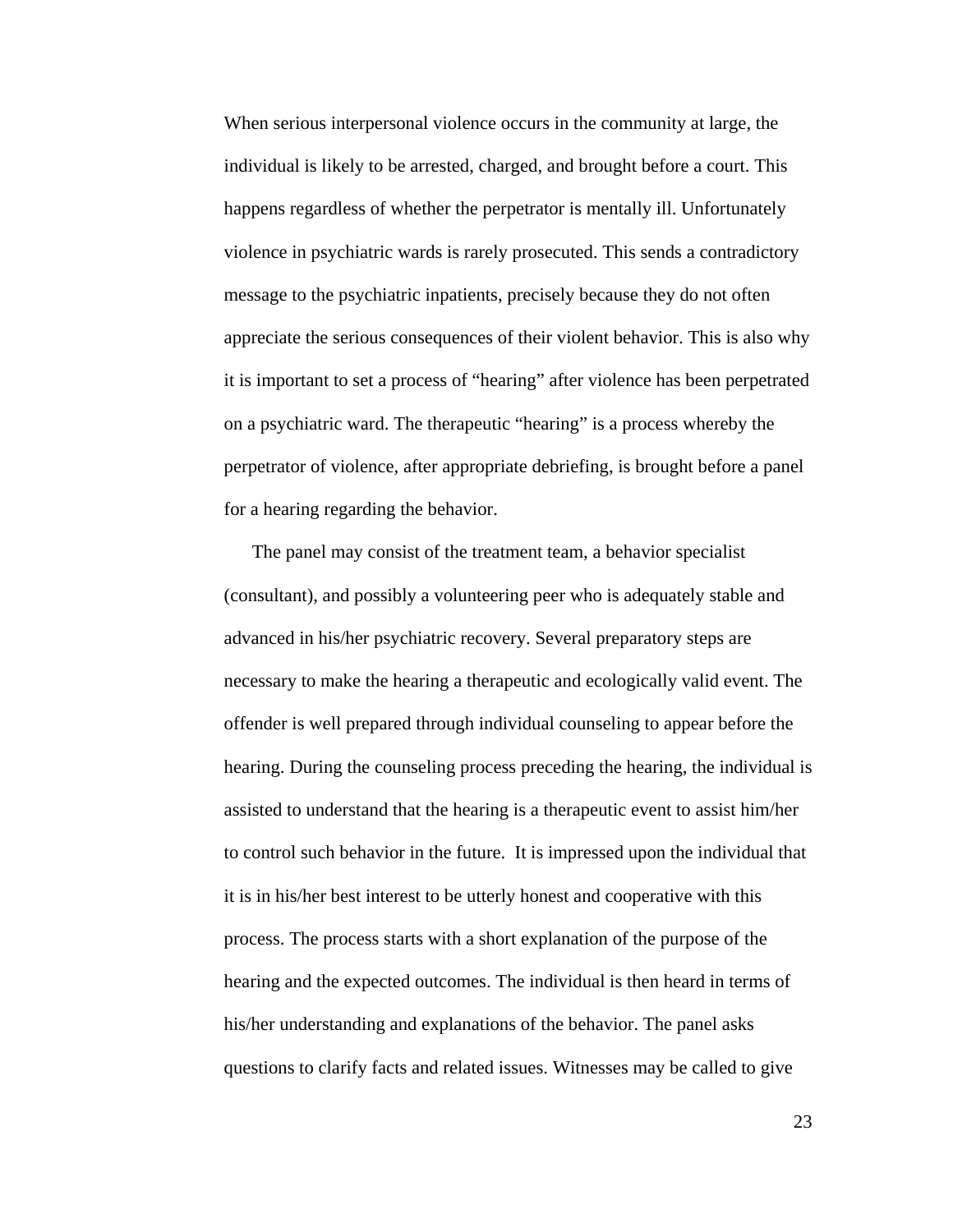their accounts of the events. After this the panel retreats to a closed session to discuss and consolidate its findings and formulate recommendations. The recommendations are then shared with the individual who will be given the opportunity to evaluate and hopefully accept them voluntarily. Mostly the recommendations would be for the individual to intensify his/her therapeutic work to address the issue of violent behavior. The perpetrator may be mandated to attend and graduate from a specialty behavioral clinic that addresses how to cultivate non-violent approaches to dispute resolution. Additional assessment, functional analysis of behavior, psychotherapy, revised pharmacological interventions, and involvement with other therapeutic activities are all possible recommendations. The panel may also recommend, as a condition of returning to the ward, that the perpetrator come before the therapeutic community and apologize for the violent behavior with a commitment to engage in non-violent dispute resolutions. If the panel finds that the individual's violent behavior is maliciously instrumental and driven by clear sociopathic dynamics, it may recommend that this person be revoked to jail or prosecuted for criminal behavior. While such conclusions are likely to be rare, prosecution of willful and malicious violence on the ward should remain an option (Quanbeck, 2006). As a rule, the entire process of hearing should take less than an hour. A protocol may be developed specifying the steps of the hearing to make it more efficient.

#### **Discussion**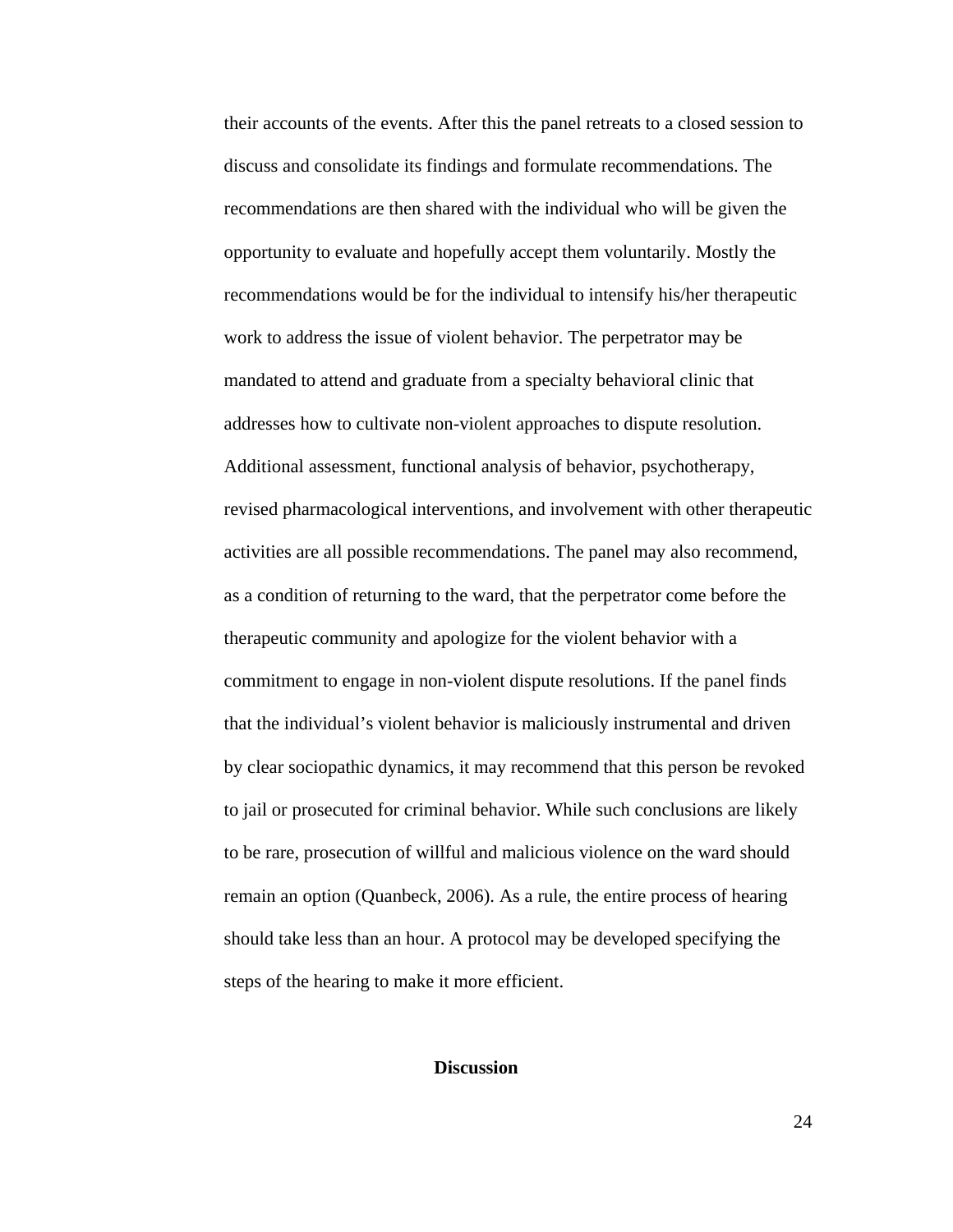Interpersonal violence among involuntarily-committed psychiatric inpatients is a matter of great concern from several points of reference: protection and civil rights of involuntarily-institutionalized persons, safety of staff, milieu of recovery, cost, and human suffering. The developing evidence from research and practice indicates that inpatient violence can be substantially reduced and managed. A piecemeal approach will not suffice. A successful program in this regard calls for *comprehensive* plans supported by committed management. Such plans should include early assessment and prediction, individualized and early interventions based on careful analysis of the nature and dynamics of the type of violence, a personal commitment from the perpetrators resulting from a critical awareness of their violent tendencies, staff training, creation of a nonviolent culture and milieu, and ongoing program evaluation. Research has demonstrated that any single aspect of this comprehensive approach by itself does not produce significant and lasting reduction in violence. The comprehensive models that have been presented in this article have shown impressive initial results (Table-1). Additional research and duplication of these results with appropriate scientific controls are necessary.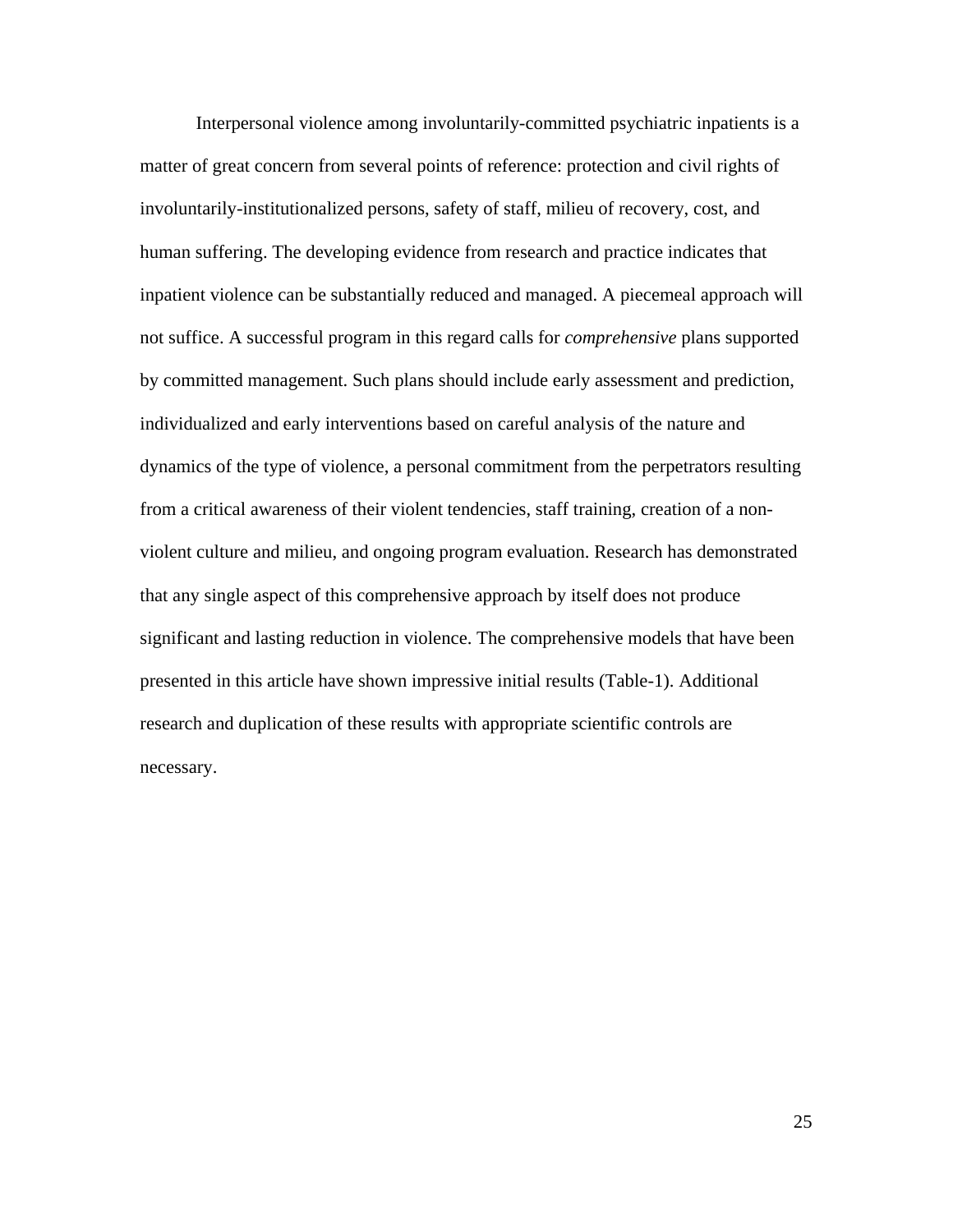#### REFERENCES

- Abderhalden, C., Needham, I., Dassen, T., Halfens, R., Haug, H., & Fisher, J. (2006). Predicting inpatient violence using an extended version of Broset-Violence-Checklist: Instrument development and clinical application. *BMC Psychiatry, 6*(17), 1–9.
- Abderhalden, C., Needham, I., Dassen, T., Halfens, R., Haug, H., & Fisher, J., (2008). Structured risk assessment and violence in acute psychiatric wards: Randomized controlled trial. *British Journal of Psychiatry, 193*, 44–50.
- Anthony, W. (1993). Recovery from mental illness: The guiding vision of the mental health service system in the 1990s. *Psychosocial Rehabilitation Journal, 16*(4), 11–24.
- Bandura, A . (2006). Toward a psychology of human agency. *Perspectives on Psychological Science, 1*, 164–180.
- Barley, W. D., Buie, S. E., Peterson, E. W., Hollingsworth, A. S., Griva, M., Hickerson, S. C., Lawson, J. E., & Bailey, B.J. (1993). The development of an inpatient cognitive-behavioral treatment program for borderline personality disorders. *Journal of personality Disorders, 7*(3), 232–240.
- Becker, M., Love, C. C., Hunter, M. E., & Novaco, R. (Eds.). (1997). Intractability is relative: Behavior therapy in the elimination of violence in psychotic forensic patients. *Legal and Criminological Psychology, 2*(1), 89–101.
- Beech, B., & Leather, P. (2006). Workplace violence in the health care sector: A review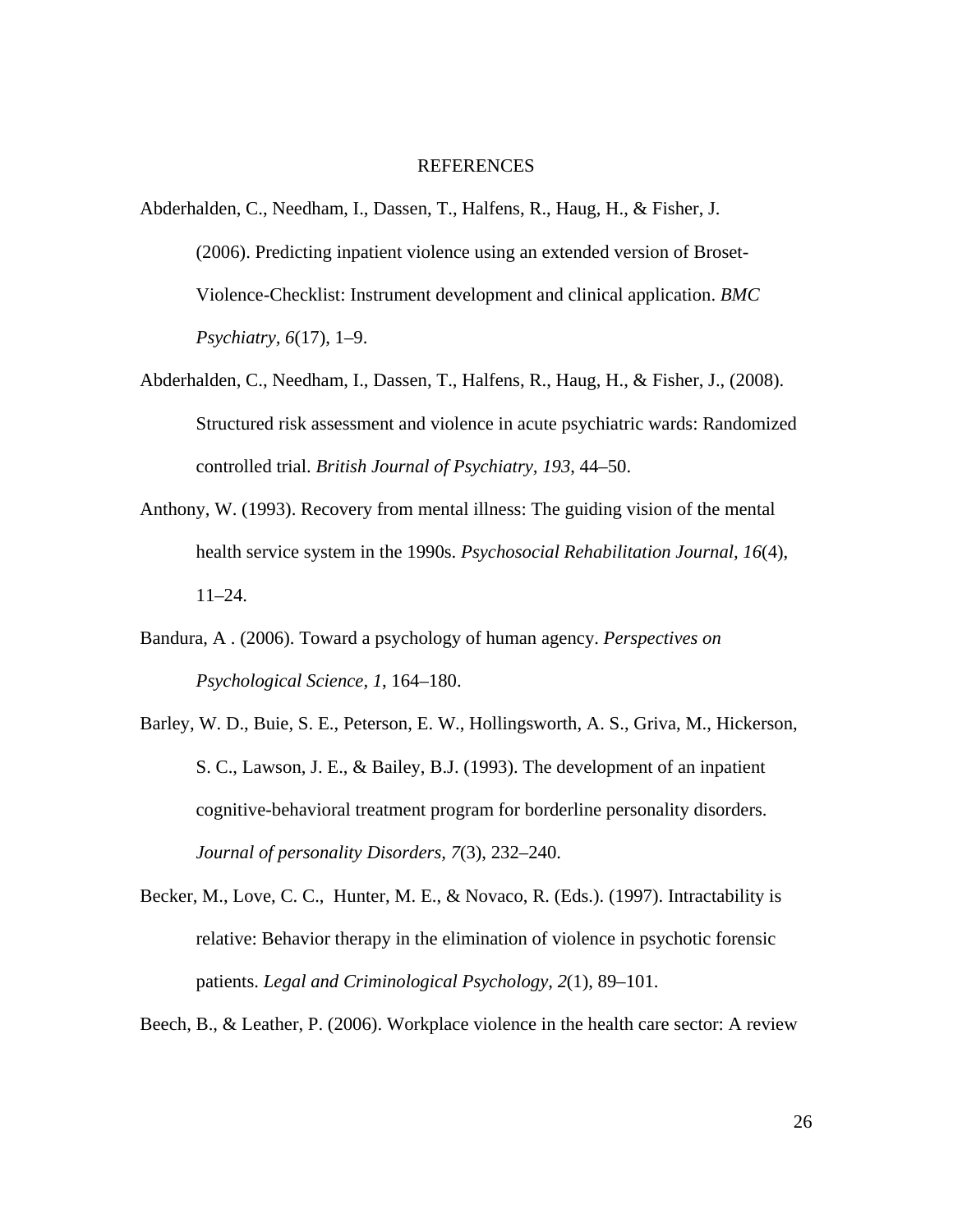of staff training and integration of training evaluation models. *Aggression and Violent Behavior, 11*, 27–43.

- Bushman, B. J. & Anderson, C. A. (2001). Is it time to pull the plug on hostile versus instrumental aggression dichotomy? *Psychological Review, 108*(1), 273–279.
- Carmel, H. & Hunter, M. (1989). Staff injuries from in-patient violence. *Hospital & Community Psychiatry, 40*, 41–46.
- Carr, E. G., Dunlap, G., Horner, R. H., Koegel, R. L., Turnbull, A. P. Sailor, Anderson, J. L., Albin, R.W., Koegel, L. K., & Fox, L. (2002). Positive Behavior Support: Evolution of an applied science. *Journal of Positive Behavior Interventions, 4,* 4–16*.*
- Citrome L. (2007). Comparison of intramuscular Ziprasidone, Olanzapine, or Aripiprazole for agitation: a quantitative review of efficacy and safety. *Journal of Clinical Psychiatry, 68*(12), 1876–85.
- Citrome, L., Volavka, J., Czobor, P., Sheitman, B., Lindenmayer J., P., McEvoy J., Cooper, T. B., Chakos, M., & Lieberman, J. A. (2001). Effects of Clozapine, Olanzapine, Risperidone, and haloperidol on hostility among patients with schizophrenia. *Psychiatric Services, 52*(11),1510–4.
- Citrome L. (2007), The psychopharmacology of violence with emphasis on schizophrenia, part 2: Long-term treatment. *Journal of Clinical Psychiatry, 68*(2), 331–2.
- Cooper, A. J. & Mendoneca, J. D. (1991). Prospective study of patient assaults on nurses in provincial psychiatric hospital in Canada. *Acta Psychiatrica Scandinavic, 84,* 163–166.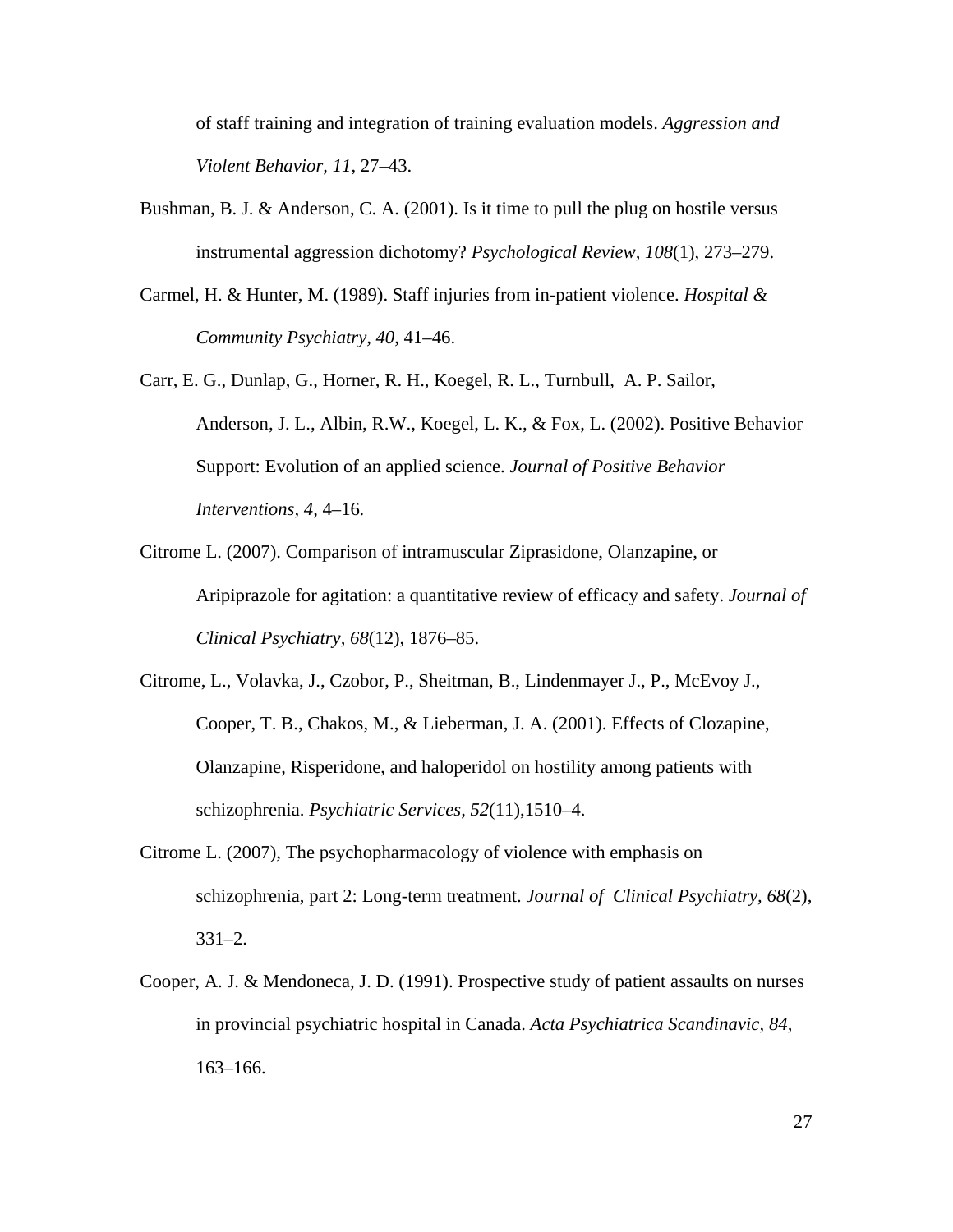Corrigan, P. W., Yudofsky, S. C., & Silver, J. M. (1993). Pharmacological and behavioral treatments for aggressive psychiatric inpatients. *Hospital* and *Community Psychiatry*. *44*(2), 125–133.

CRIPA: Civil Rights of Institutionalized Persons Act. 42 U.S. C., 1997.

- Crowner, M. L. (Ed.). (2000). *Understanding and treating violent psychiatric patients.*  Washington, D.C: American Psychiatric Press, Inc.
- Crowner, M., Peric, G., Stepic, F., Ventura, F. (1995). Psychiatric patients' explanation for assaults. *Psychiatric Services, 46*, 614–615.
- Daffern, M. (2007). The Predictive validity and practical utility of structured schemes used to assess risk for aggression in psychiatric inpatient settings. *Aggression and Violent Behavior, 12*(1), 116–130.
- Deegan, P. E. (1998). Recovery: The lived experience of rehabilitation. *Psychosocial Rehabilitation Journal, 11*(4), 11–19.
- Douglas, K. S., Guy, L. S., & Hart, S. D. (2009). Psychosis as a risk factor for violence to others: A meta-analysis. *Psychological Bulletin*, *135*(5), 679–706.
- Doyle, M., & Dolan, M. (2006). Evaluating the validity of anger regulation problems, interpersonal style, and disturbed mental state for predicting inpatient violence.

*Behavioral Sciences & the Law, 24*(6), 783–798.

Duxbury, J. (2002). An evaluation of staff and patient views of strategies employed to manage inpatient aggression and violence on one mental health unit: A pluralistic design. *Journal of Psychiatric and Mental Health Nursing*, *9*, 325–337.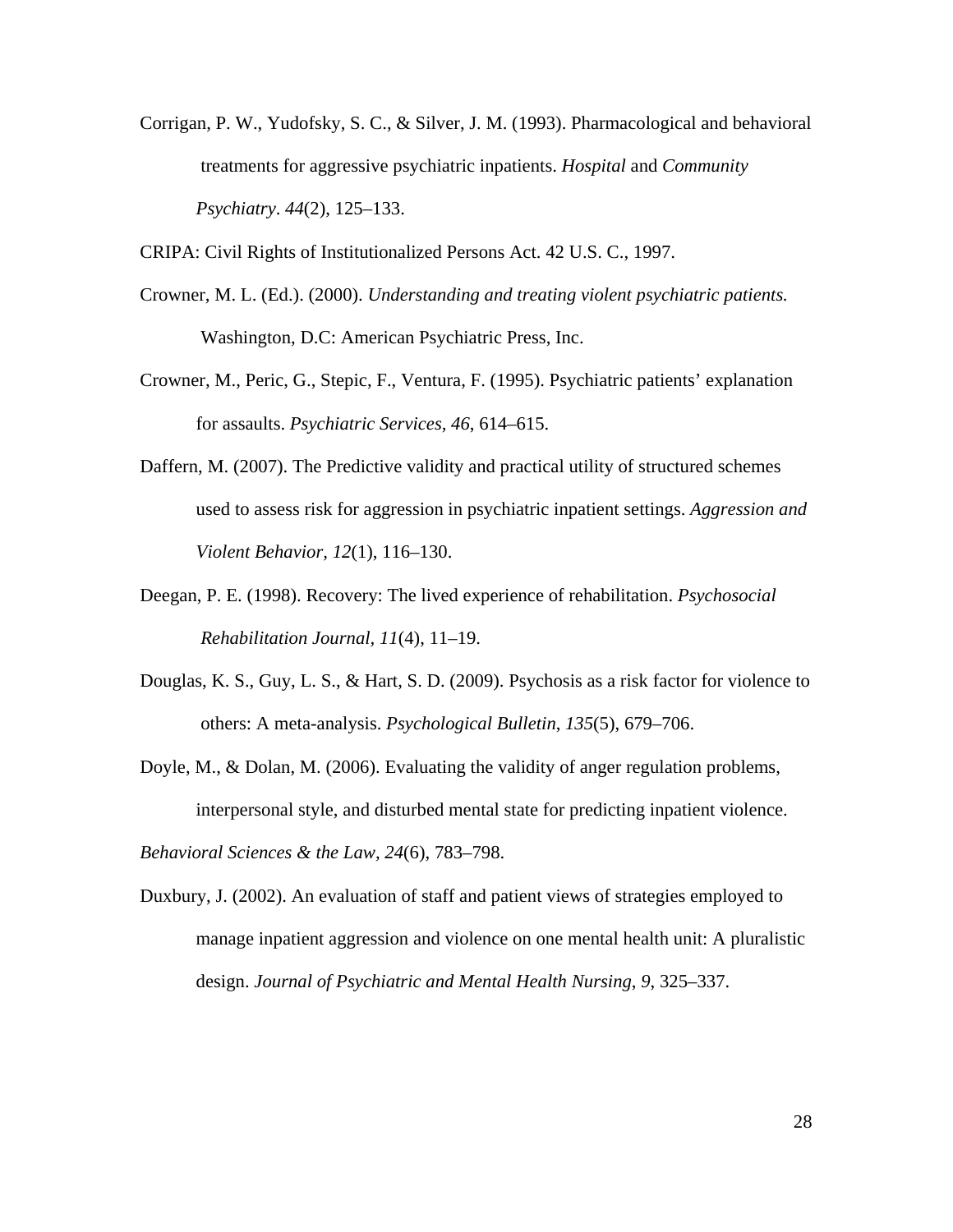- Fagan-Pryor, E. C., Haber, L. C., Dunlap, D., Nall, J. L., Stanley, G., & Wolpert, R. (2003). Patients' views of causes of aggression by patients and effective interventions. *Psychiatric Services, 54*(4), 549–553.
- Flannery, Jr., R. B. (1994). Risk factors of psychiatric inpatient assaults on staff. *Journal of Mental Health Administration, 21*(1), 24–31.
- Frese, F. J., III, Knight., E. L., & Saks.E. (2009). Recovery from schizophrenia: With views of psychiatrists, psychologists, and others diagnosed with this disorder. *Schizophrenia Bulletin, 35*(2), 370–380.
- Fullam, R., & Dolan, M. (2008). Executive function and in-patient violence in forensic patients with schizophrenia. *British Journal of Psychiatry, 193*(3), 247–253.
- Grevatt, M., Thomas-Peter, B., & Hughes, G. (2004). Violence, mental disorder, and risk assessment: Can structured clinical assessments predict the short term risk of inpatient violence? *Journal of Forensic Psychiatry & Psychology, 15*(2), 278– 292.
- Hirose, S., Ashby, C. R., Jr., & Millas, M. J. (2001). Effectiveness of ECT combined with Risperidone against aggression in schizophrenia. *Journal of ECT*, *17*, 22–26.
- Johnson, M. E. (2010). Violence and restraint reduction efforts on inpatient psychiatric units. *Issues in Mental Health Nursing*, *31*(3), 181–197.
- Kennedy, J., Bresler, S., Whitaker, A., & Masterson, B. (2007). Assessing violence risk in psychiatric inpatients: Useful tools. *Psychiatric Times, 24*(8), 1–2.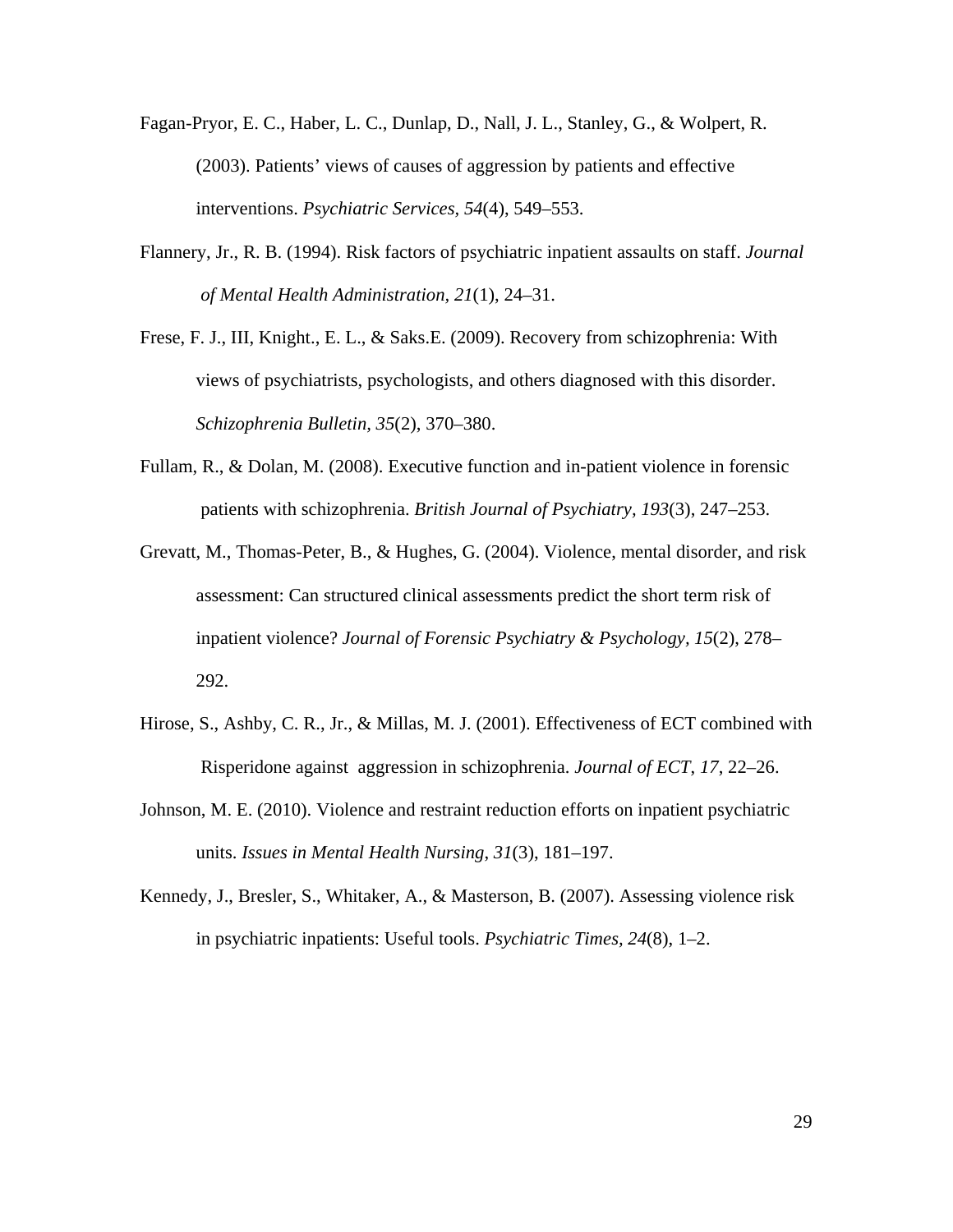- Khadivi, A. N., Patel, R. C., Atkinson, A. R., & Levine, J. M.. (2004). Association between seclusion and restraint and patient-related violence. *Psychiatric Services, 55*(11), 1311–312.
- Klein, R., Cnaan, R., & Whitecraft, J. (1998). Significance of peer support with dually diagnosed clients: Findings from a pilot study. *Research on Social Work, 8*, 529– 551.
- Kraus, J. E., & Sheitman, B. B. (2004). Characteristics of violent behavior in a large state psychiatric hospital. *Psychiatric Services, 55*, 183–185.
- Lidz, C., Mulvey, E., & Gardner, W. (1993). The accuracy of predictions of violence to others. *JAMA*, *269*, 1007–1011.
- Love, C. C., & Hunter, M. E. (1998). *Creating an inpatient violence prevention and monitoring program.* The Atascadero State Hospital Clinical Safety Project, California.
- Love, C. C., & Hunter, M. (1999). The Atascadero State Hospital experience. Engaging patients in violence prevention. *Journal of Psychosocial Nursing and Mental Health Services, 37*(9), 32–36.
- Malancharuvil, J. M., & Williams, J. (2007). *A manual for SAFE.* Unpublished, Patton State Hospital, California.
- Malancharuvil, J. M. (2006). A manual for behavioral therapy. Unpublished, Patton State Hospital, California.
- Marder, S. (2006). A review of agitation in mental illness: Treatment guidelines and current therapies. *Journal of Clinical Psychiatry, 67*(10), 13–21.

McDermott, D. E., Edens, J. F., Quanbeck, C., Busse, D., & Scott, C. L. (2008).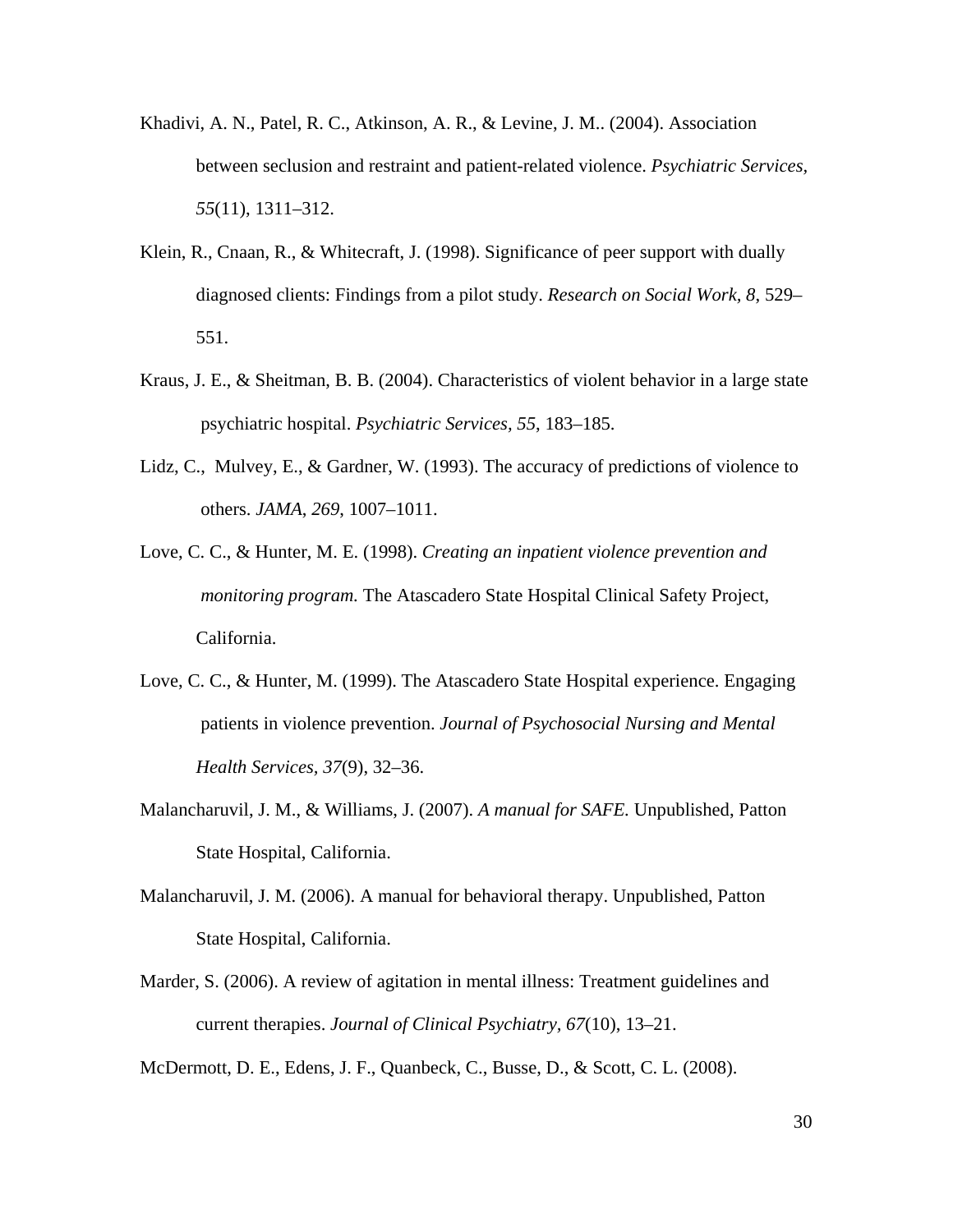Examining the role of static and dynamic risk factors in the prediction of inpatient violence: Variable-and person-focused analyses. *Law and Human Behavior, 32*(4), 325–338.

McNiel, D. E., Eisner, J. P., & Binder, R. L. (2000). The relationship between command hallucinations and violence. *Psychiatric Services, 51*(10), 1288–1292.

Monahan, J. (1981). *Predicting violent behavior*. Beverly Hills, CA: Sage Publications.

- Monahan, J. (1983). Risk assessment of violence among the mentally disordered: Generating useful knowledge. *International Journal of Law and Psychiatry, 11*(3), 249–257.
- Monahan, J. (1996). Violence prediction: The last twenty and the next twenty years. *Criminal Justice and Behavior, 23,* 107–120.
- Monahan, J., Steadman, H., Silever, E., et al. (2001). *Rethinking risk assessment: The MacArthur Study of Mental Disorder and Violence.* New York, Oxford University Press.
- Nijman, H. L. I., Merkelbach, H. I. G. J., Allertz, W. F. F., & a Campo, J. M. L. G. (1997). Prevention of aggressive incidents on a closed ward. *Psychiatric Services, 48*, 694–698.
- Nolan, K. A., Czobor, Pal, Roy, B. B., Platt, M. M., Shope, C. B., Citrome, L. L., & Volavka, J. (2003). Characteristics of assaultive behavior among psychiatric inpatients. *Psychiatric Services, 54* (7), 1002–1006.
- Nolan, K. A., Volavka, J., Czobor, P., Sheitman, B., Lindenmayer, J. P., Citrome, L. L., McEvoy, J., & Lieberman, J. A. (2005). Aggression and psychopathology in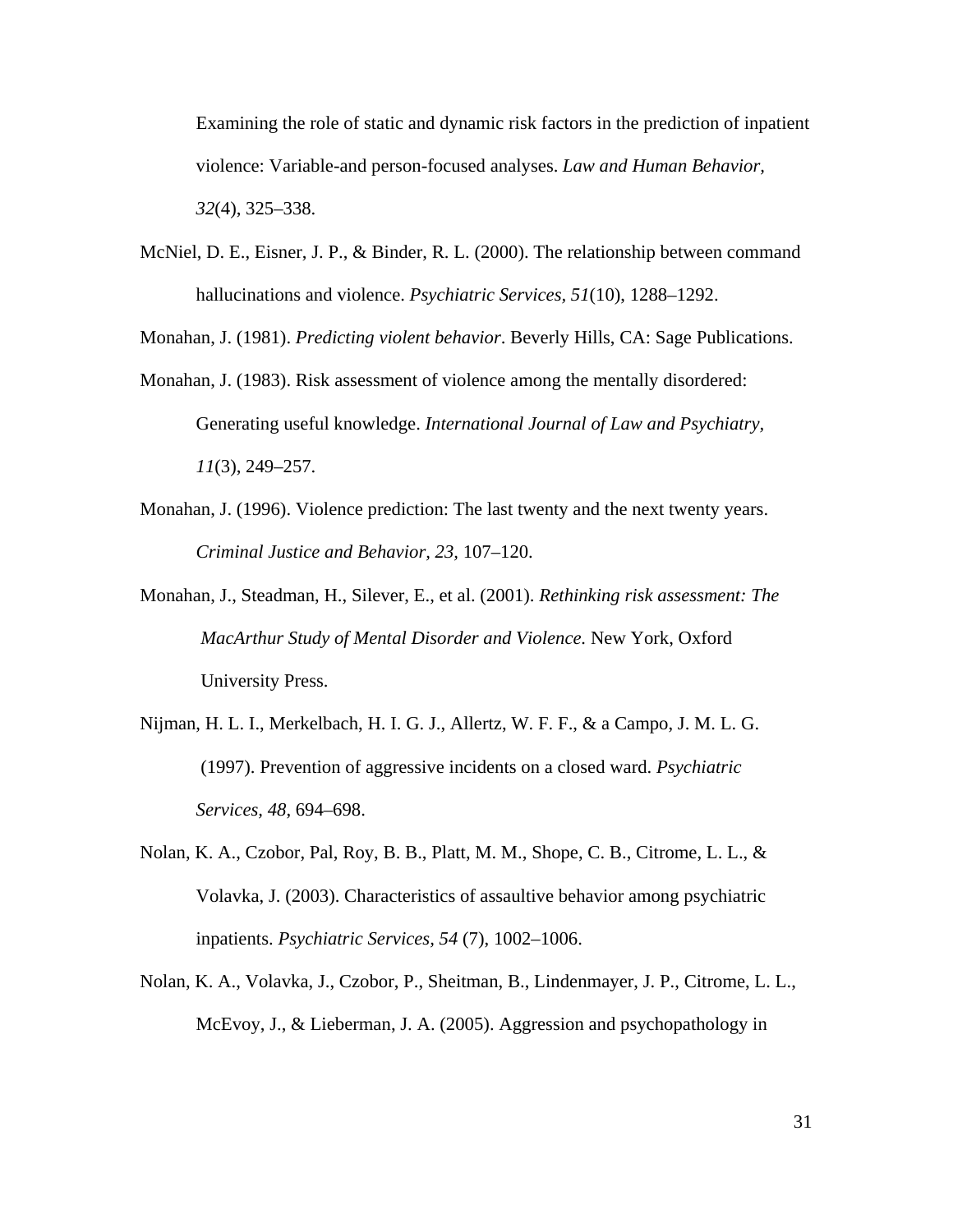treatment-resistant inpatients with schizophrenia and schizoaffective disorder. *Journal of Psychiatric Research, 39*(1), 109–115.

- Onken, S. J., & Dumont, J. M. (2002). Mental health recovery: What helps and what hinders? *National Association of State Mental Health Program Directors.*
- Prochaska, J. O., & Norcross, J. C. (2002). Stages of change. In J. C. Norcross (Ed). *Psychotherapy relationships that work*. New York: Oxford University Press.
- Quanbeck, C. D., McDermott, B. E., Lam, J., Eisenstark, H., Sokolov, G., & Scott, C. L. (2007). Categorization of aggressive acts committed by chronically assaultive state hospital patients. *Psychiatric Services, 58*(4), 521–528.
- Ruef, M., Poston, D., & Humphrey, K. ( 1999). PBS: *Putting the "positive" into behavioral support: An introductory training packet.* Lawrence, KS: University of Kansas, Beach Center on Families and Disability.
- Ryan, E., Aaron, J., Burnette, M., Warren, J., Burket, R., Aaron, T. (2008). Emotional responses of staff to assault in a pediatric state hospital. *Journal of the American Academy of Psychiatry and the Law. 36(3),* 360-368.
- Ryan, E. P., Hart, V. S., Messick, D. L., Aaron, J., & Burnette, M. (2004). A prospective study of assault against staff by youths in a state psychiatric hospital. *Psychiatric Services, 55*(6), 665–670.
- Serper, M., Beech, D. R., Harvey, P. D., & Dill, C. (2008). Neuropsychological and symptom predictors of aggression on the psychiatric inpatient service. *Journal of Clinical and Experimental Neuropsychology*, *30*(6), 700–709.

Simon, R., & Tardiff, K., (2008). Psychotherapeutic Interventions. *Textbook of violence*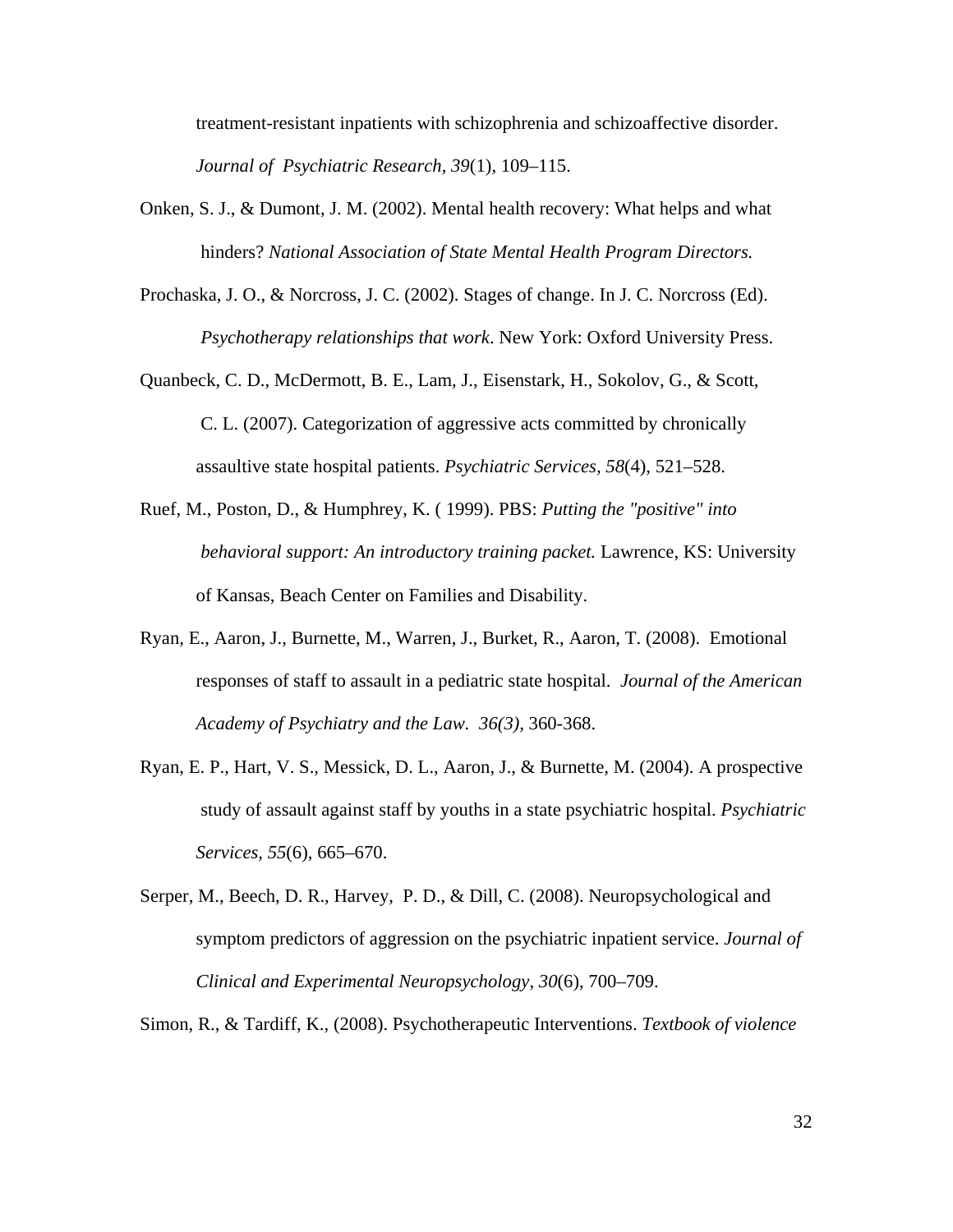*assessment and management.* Arlington, VA: American Publishing, Inc., 325– 338.

- Simon, R., & Tardiff, K. (2008). Inpatient settings. *Textbook of violence assessment and management.* Arlington, VA: American Publishing, Inc., 259–276.
- Steinert, T. (2002). Prediction of inpatient violence. *Acta Psychiatrica Scandinavica*, Supplementum, 412, 133–141.
- Stevenson, S. (1991). Heading off violence with verbal de-escalation. *Journal of Psycholosocial Nursing, 29*(9), 6–10.
- Stevenson, S., & Otto, M. P. (1998) Finding ways to reduce violence in psychiatric hospitals. *Journal for Healthcare Quality, 20*(4), 27–32.
- Tardiff, K. (1983). A survey of drugs used in the management of assaultive inpatients. *Bulletin of American Academy of Psychiatry and Law, 11*(3), 215–222.
- Taylor, P. J., Butwell, M., Gray, C., et al. (1996). Schizophrenia, violence, Clozapine and Risperidone: A review. *British Journal of Psychiatry*, *169*(3), 21–30.
- Volavka, J., Czobor, P., Nolan, K., Sheitman, B., Lindenmayer, J. P., Citrome, L., McEvoy, J. P., Cooper, T. B., & Lieberman, J. A. (2004). Overt aggression and psychotic symptoms in patients with schizophrenia treated with Clozapine, Olanzapine, Risperidone, or Haloperidol. *Journal of Clinical Psychopharmacology, 24*(2), 225–8.
- Volavka, J. (1999). The neurobiology of violence: An update. *Journal of Neuropsychiatry & Clinical Neuroscience, 11*(3), 307–314.
- Walsh, E., Gilvarry, C., Samele, C., et al. (2004). Predicting violence in schizophrenia: A prospective study. *Schizophrenia Research*, *67*, 247–252.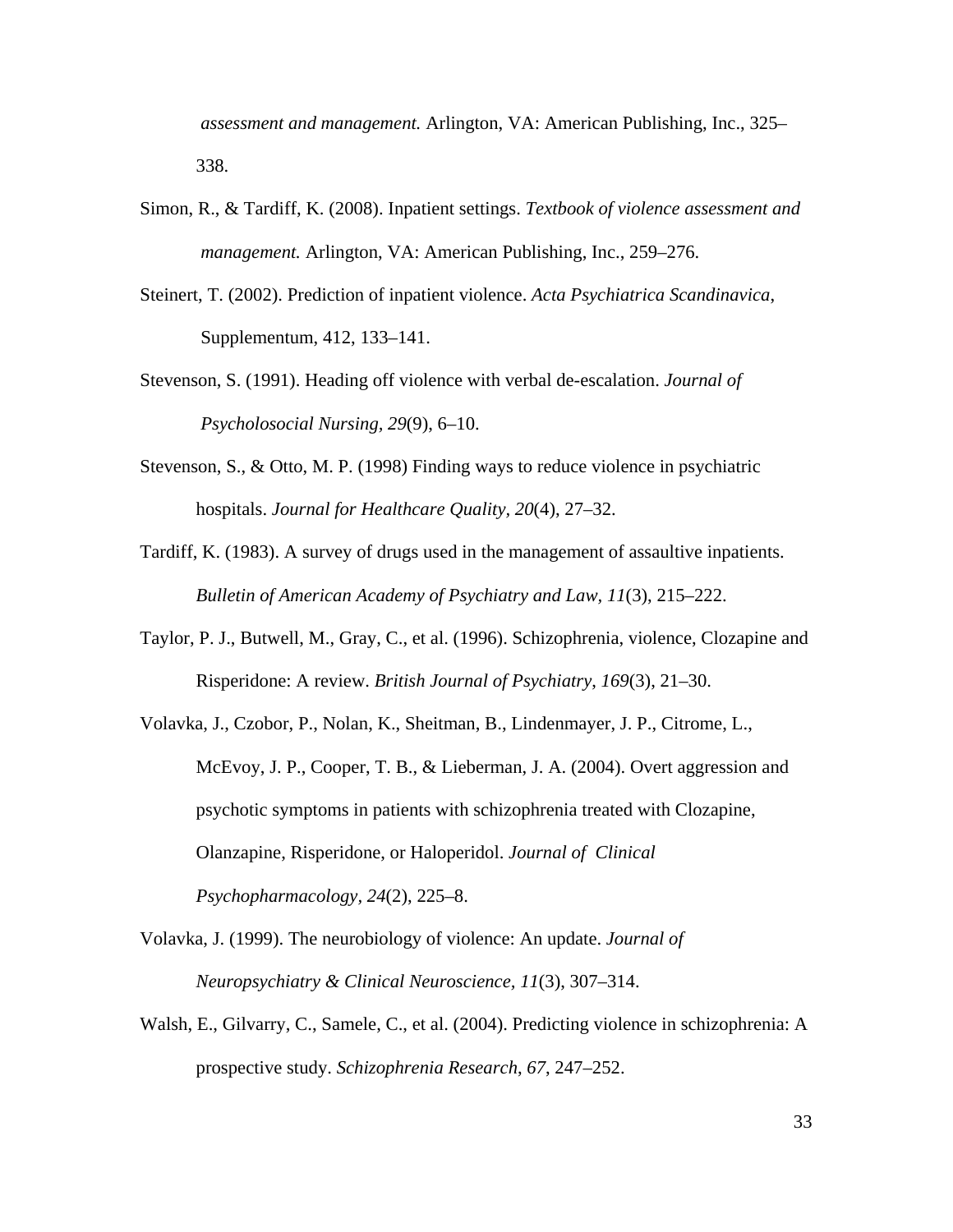- Watts, D., Leese, M., Thomas, S., Atakan, Z., & Wykes, T. (2003). The prediction of violence in acute psychiatric units. *International Journal of Forensic Mental Health*, *2*, 173–180.
- Winstanley, S., & Whittington, R. (2003). Anxiety, burnout and coping styles in general hospital staff exposed to workplace aggression: A cyclical model of burnout and vulnerability to aggression. *Work & Stress*, *16*, 302–315.
- Winstanley, S. (2005). Cognitive model of patient aggression towards health care staff: The patient's perspective. *Work & Stress, 19*(4), 340–350.
- Woods, P., & Ashley, C. (2007). Violence and aggression: A literature review. *Journal of Psychiatry and Mental Health Nursing*, *14*(7), 652–660.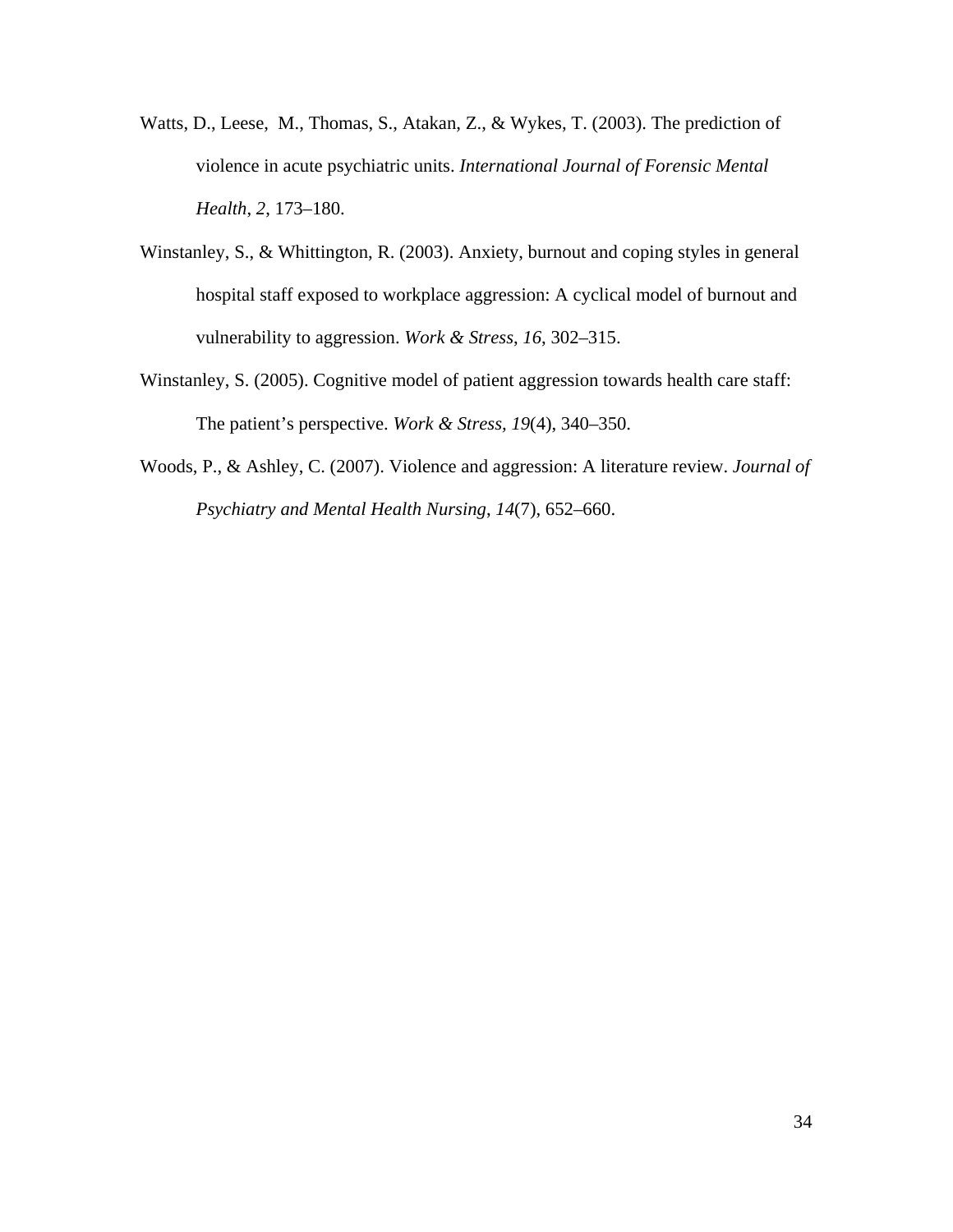#### Empathy Deficiency in Antisocial Personality Disorder

#### • What is Personality?

- What is Personality Disorder?
- 
- What is Antisocial Personality Disorder?

#### • "the dynamic organization within the individual of those psychophysical systems that determine his unique adjustments to his environment" (Allport, 1937, p.48).

• personality is the enduring, internal organization of personal experience and the resulting stylistic adaptations by the individual.

## Core Elements

• Four core elements need to be considered in this regard: experience, cognitive positions, enduring behavioral (stylistic) adaptations, and changeability.

• "A Personality Disorder is an enduring pattern of inner experience and behavior that<br>deviates markedly from the<br>expectations of the individual's<br>culture, is pervasive and<br>inflexible, has an onset in<br>addescence or early<br>childhood, is stable over time,<br>and leads to distress or<br>im

#### The factorial and Dimensional model

• Several constitutional and<br>psychosocial diatheses of ASPD<br>axe been identified such as<br>autonomic and reticular<br>arousal problems, attention<br>deficits, cortical disinfibition,<br>impaired tunctioning of<br>performal corresponding

• The factorial and dimensional<br>approach has been found to have<br>high clinical utility (Widiger &<br>Mullins-Sweatt, 2010). The trait-<br>areas in the factor-analytic<br>areas in the factor-analytic<br>tradition: and because of its<br>mat

## The factorial model

Perhaps the most prominent dimensional<br>conditions and personality is the Five Factor Model<br>(FFM) (Block, 1995: Briggs, 1992). This<br>Eysenck, Shree factor model (Eysenck, 8<br>Eysenck, 1970). The FFM identifies five<br>inherent di

introversion versus extroversion, closedness versus openness, antagonism versus agreeableness , and disinhibition

(impulsivity) versus conscientiousness<br>Costa & McCrae (1992, 1998) reported<br>substantial convergent and discriminant<br>validity for the FFM. The description of the<br>Antisocial Personality Disorder in DSM-IV-TR<br>is consistent wi

Utilizing the FFM, the antisocial personality structure may be prominently characterized by extroversion, antagonistic (unempathic) interpersonal stance, inflexibility, and impulsivity.

## Psychoanalytic model

#### • severe superego-defects. The super ego is underdeveloped and pathologically subservient to the self-serving impulses of the id, demonstrated through a general As a result of repeated experiences of abuse, neglect, trauma with little or inconsisteñt experiences of genuine<br>nurture, the child internalizes a position<br>that no one really cares; and if at all, it

disregard for social and moral norms and through behaviors that are impulsive, excitement seeking, predatory and non-empathic. • Defenses of externalization,

projection, denial, rationalization, etc. are copiously used to repress any anxiety that may be provoked by improperly developed

superego.

is unpredictable and therefore, must be<br>exploited without delay.<br>Additionally, the reluctant or "stering<br>bijects" are seen as means to a self-<br>serving end and projectively identified<br>with hostlie affects (Martens, 2008).<br>T

self or one's behavior.<br>• Aggressive "Acting-Out" is used as a<br>protective defense against anxiety<br>is another Defense against anisely<br>is another Defense Mechanism<br>employed by the antisocial personality<br>style (Inliewich & Gl

## Psychoanalytic theory ctd.

• Because of the lack of empathic<br>(septaps more accurately,<br>sympathic) abilities and the<br>consequent difficulty in developing<br>productive transference reactions,<br>psychotherapeutic relationships<br>are rendered sterile. Addition

The counter-transference of<br>the constrained beyond the proposeness and bostile feelings<br>towards the person afflicted with<br>the APD rends to further elstrory<br>the therapsit casts with a fulle element to leach the patient<br>atte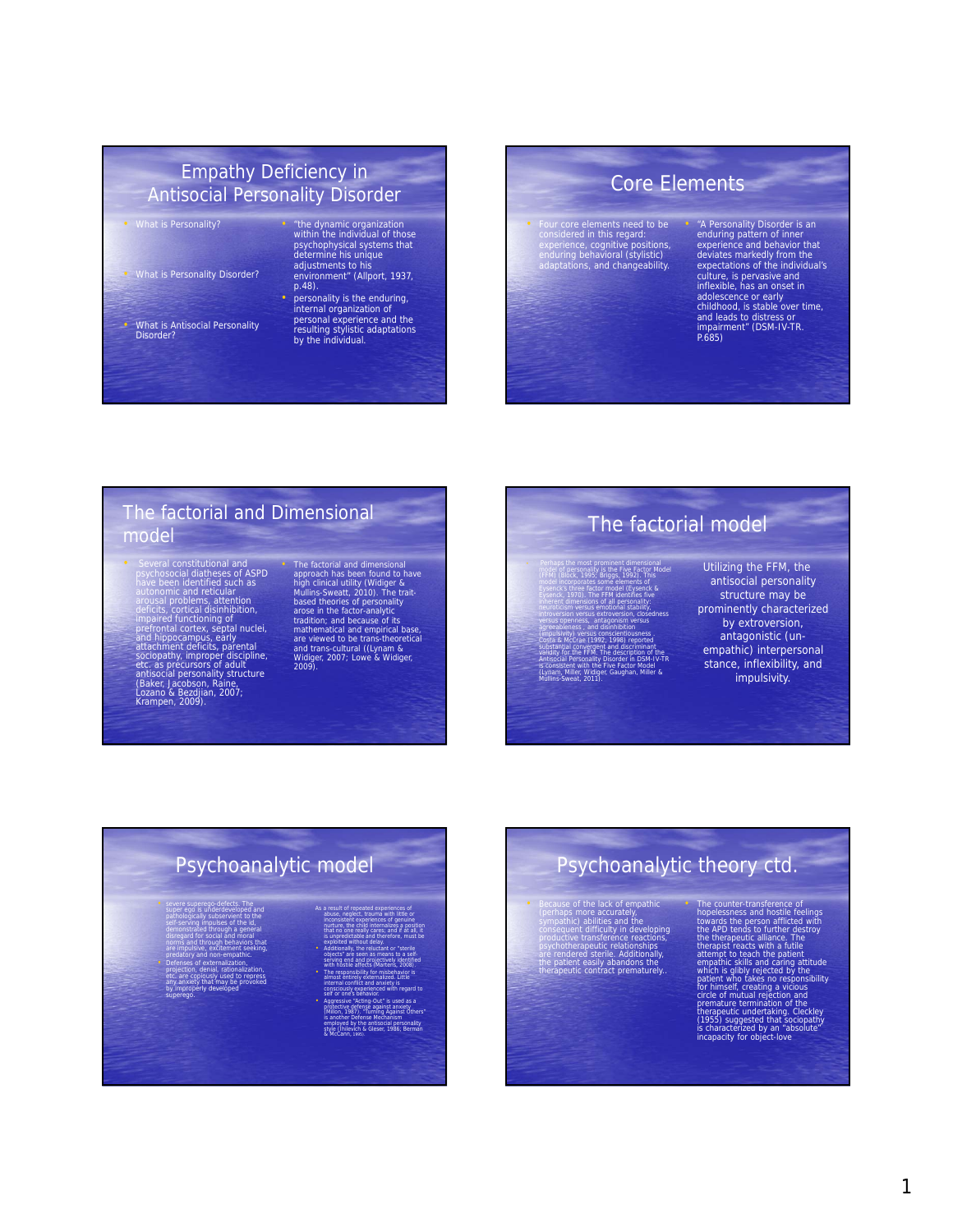#### Attachment Theory and Cognitive theories • Antisocial Personality Disorder is theorized to be a consequence of serious disruption in early attachment (Shaver, 2011; Dozier, 2008; Nottell, 2002; Holland et al., 1993). In the last ten years the position that ASPD is essentially an attachment • Developmental and cognitive theories are not far from the above dynamic formulation when describing the ASPD structure. The ASPD cognitive structure is described as an "active independent

disorder (Meloy, 2002) has gained some prominence. There is much in common between the psychoanalytically based object-relations theories and attachment theories in this regard. The common ground is that the relationship with others and the ability to feel for others is somehow<br>disrupted early in the developmental stage, creating an antisocial personality style in adulthood. stance" (Millon, 1996), where one's belief is that "I must fend for myself, because no one really cares. I will not have another opportunity (as life is unpredictable) and must strike while the iron is hot". Developmentally, this is seen as a failure to move beyond the latency period of cognitive development (Kegan, 1986). At this stage (Piaget's stage of concrete operational thought), the individual has not developed the capacity for abstract reasoning and generalizations, to construct ideals, to coordinate different points of view and most importantly to de-identify one's needs from self. Hence the statement that adolescence is missing in the ASPD structure. What is striking in this formulation is the declaration that at the heart of ASPD is a cognitive developmental arrest prior to adolescence. This is entirely consistent with the psychoanalytic insight that the antisocial personality is essentially a pre-oedipal condition. The pseudo independence and the callous and exploitative attitudes towards others is a manifestation of

cognitive as well as emotional maladjustment as a result of poor oedipal integration

## Behavioral Approaches

• In common parlance and in practice, antisocial personality is described primarily in terms of behavior instead of seeing it as trait. On the other hand the theories that speculate on genetic, organic and structural defects (constitutional defect) try to explain antisocial personality in terms of traits and being. However, in order to diagnose antisocial personality, the psychometric measures (e.g. PCL-R) as well as phenomenological descriptions (DSM-IV-TR)<br>tend to heavily emphasize behavioral<br>criteria, along with some affective issues.

• It is now an accepted procedure to examine antisocial behavior in terms of static and dynamic factors which are derived from empirical associations. A history of juvenile delinquency, Attention Deficit Hyperactivity Disorder, nature and frequency of crimes committed, history of incarcerations, etc. are heavily loaded with behavioral manifestations. "As currently construed, the diagnosis of antisocial personality disorder grossly over-identifies people, particularly those with offense histories, as meeting the criteria for the diagnosis" (Ogloff, 2006). The findings that people with such past patterns are highly probable to repeat their behaviors in the future create a relatively

hopeless situation for such people.

#### A New Developmental and Psychodyanamic Theory

• Antisocial Personality Structure is the result of a stunted internal development of an essential Psychodynamic and cognitive process

#### • Epistemology: How do we know what we know? How do we know what we know is true? Why the "same" reality is perceived differently by different people? Is one's "truth" is closer to the Truth than another's?

## Empathy

• Empathy is the subjective experience of sensitively understanding an object and vicariously being moved by the experience of the

object

- Empathy has three components:
- Cognitive
- Affective
- Vicarious caring

## Three aspects of empathy

• Cognitive Empathy – To know and become aware of the object's thoughts, feelings, and experiences

Affective Empathy -to feel in oneself what the object is feeling and experiencing.

• Caring Empathy -Moves the subject to experience care for the object, by vicariously experiencing what the subject is perceived to be going through.

## Caring Empathy

• Moves the subject to **•** Caring empathy = experience care for the object, by vicariously experiencing what the subject is perceived to be going through.

sympathy -"affinity, association, or relationship between persons or things wherein whatever affects one similarly affects the other" Merriam Webster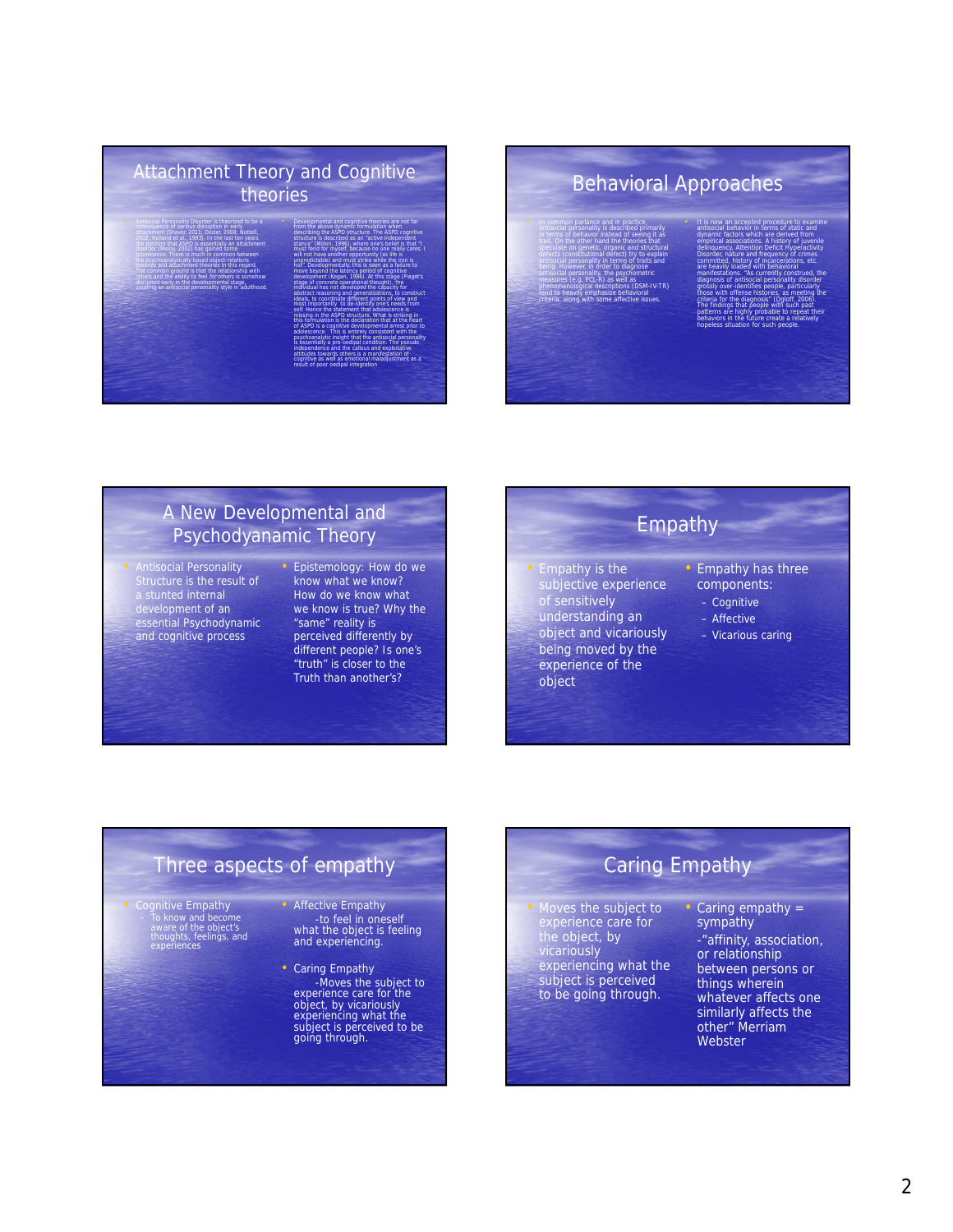#### Is it possible to experience the first two without experiencing the third?

- The antisocial person's self-serving observation of his victim is replete with cognitive empathy. • Affective Empathy may or may not be present in ASPD
- The knowledge and awareness of the feelings of the object, do not lead to caring for the welfare of the object.
- Emotional Detachment and shallow affect
- Glibness and apparent caring.

• ##########

#### Origin of Deficiency in Caring Empathy

The adaptive significance of the antisocial personality style is derived from the capacity to assess and utilize the

object in a self-serving manner in a world perceived as essentially hostile (Millon, 1996)

- Question: Is it adaptive?
- Yes, in a combat situation
- No in the context of productive societal living.

## Primary Defenses of ASPD

- Projective **Identification**
- Externalization
- Self-serving
- behavioral activation

#### Projection, the mental process of contacting, checking and verifying interpersonal reality

- Projection starts with the awareness of the other, generating a hypothesis arising
	- from internal categories (Kant).
- Is it threatening or friendly? • Is it nurturing or
- harmful?
- Is it pleasurable or painful?

#### Projection is either confirmed or negated

- Either through feedback
- Or through internal need-structure, previous experience
- "Sibi simile cognoscitur" or "ad modum percipientis"
- Projection is followed by Introjection
- Projection as a defense

## Projective Identification

- PI is the defensive process of unconsciously perceiving the hated aspects of oneself in another and rendering the object as the persecutor
- The subject unconsciously induces the object to experience and even act out the projected negative affect, and thus confirming the projection as an "objective" fact.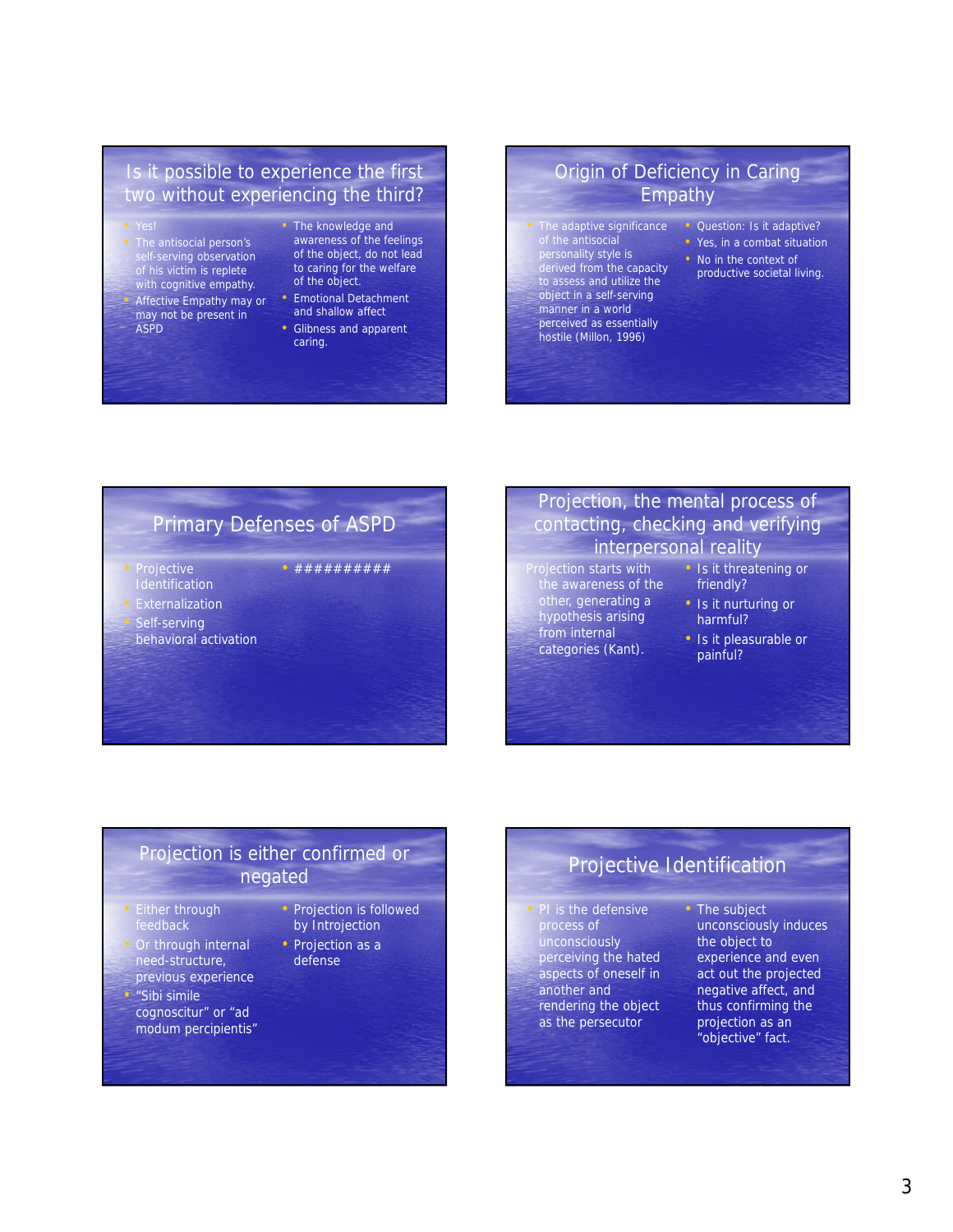## Failure of Introjection

- When the subject is fixated at the PI level, the subject remains extraverted and pathologically fixated on the other. Introspection is thwarted.
- An opaque and withholding response to the demands of the subject to relate to others is thwarted, thus confirming the projected hostility as true.

#### Projective Identification vs. Paranoid Delusions of Persecution

• Antisocial perceives the object not only as hostile and persecutory but also sees the object as an exploitable source of self-nourishment. The hostile projection renders the object not worthy of sympathy

• Paranoid person perceives the object simply as hostile and harmful; either wishes to destroy the object, be careful and avoidant.

#### **Externalization**

- Externalization is the self-protective attribution of causality and responsibility to the other for the unwanted events and feeling in self.
- Externalization stems from two sources:
- Extraversion
- 

- Projective
- Identification

## Reactive Sociopathy

Reactive sociopathy develops in the absence of an experience of the gift of sacrificial care, which initially manifests as the capacity to "mirror" and "hold" (Kohut and **Winnicott** 

#### Behavior Activation

- Behavior activation is the self-serving acting out against others (Berman & McCAnn, 1995)
- Arises from interpersonal antagonism and impulsivity

#### • Active Independent Stance (Millon, 1996)

"My lunch is in the hands of the one who hates me; I must grab it as soon as possible"

#### **Summary**

Caring Empathy deficit in ASPD is dynamically explained primarily in terms of PI,Externalization and Acting out against others.

In ASPD what is lacking is primarily sympathetic (caring) empathy and partially affective empathy. Cognitive empathy may be utilized as a starting point in psychotherapy.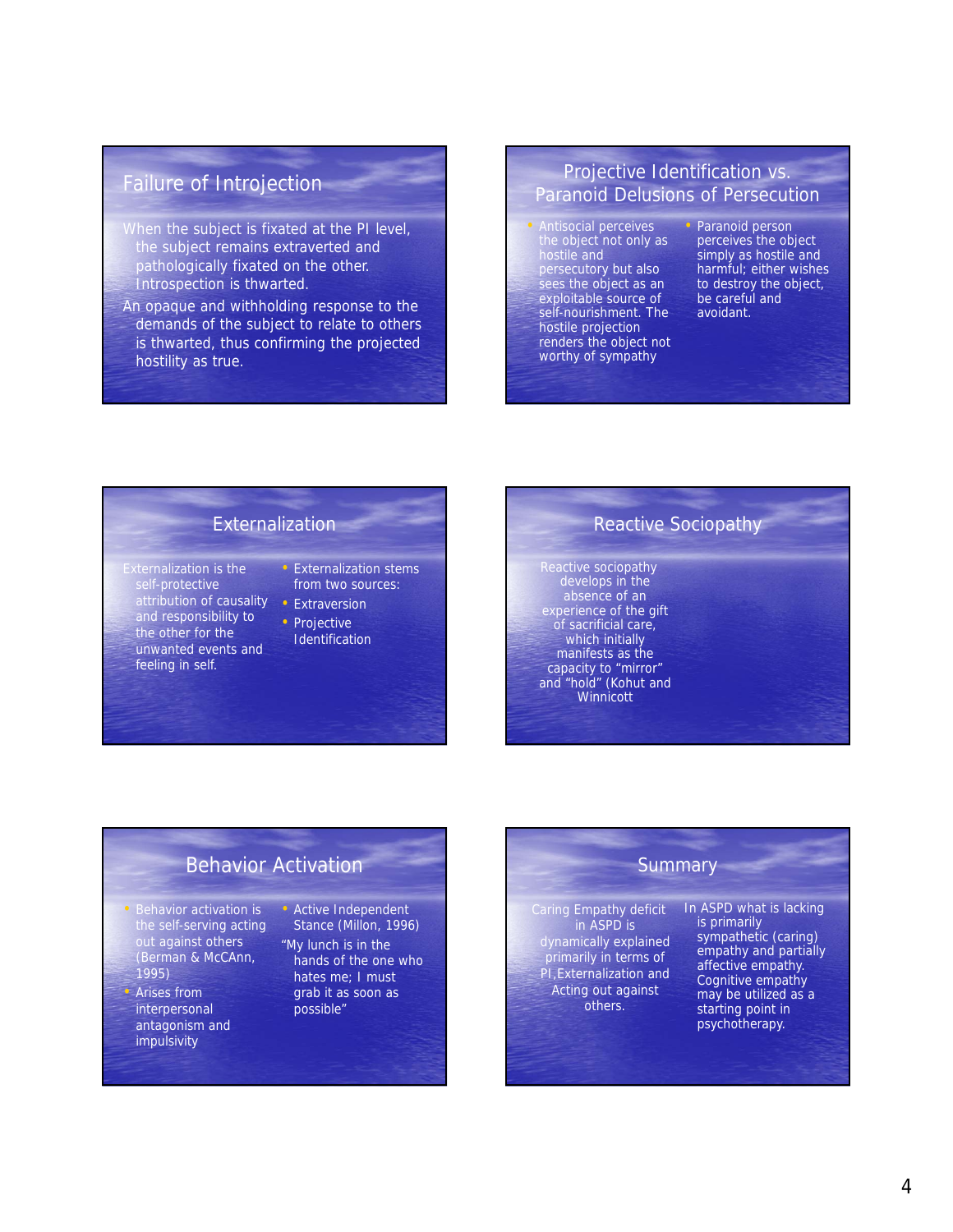# Psychotherapy of ASPD • See you again! Thanks for listening!!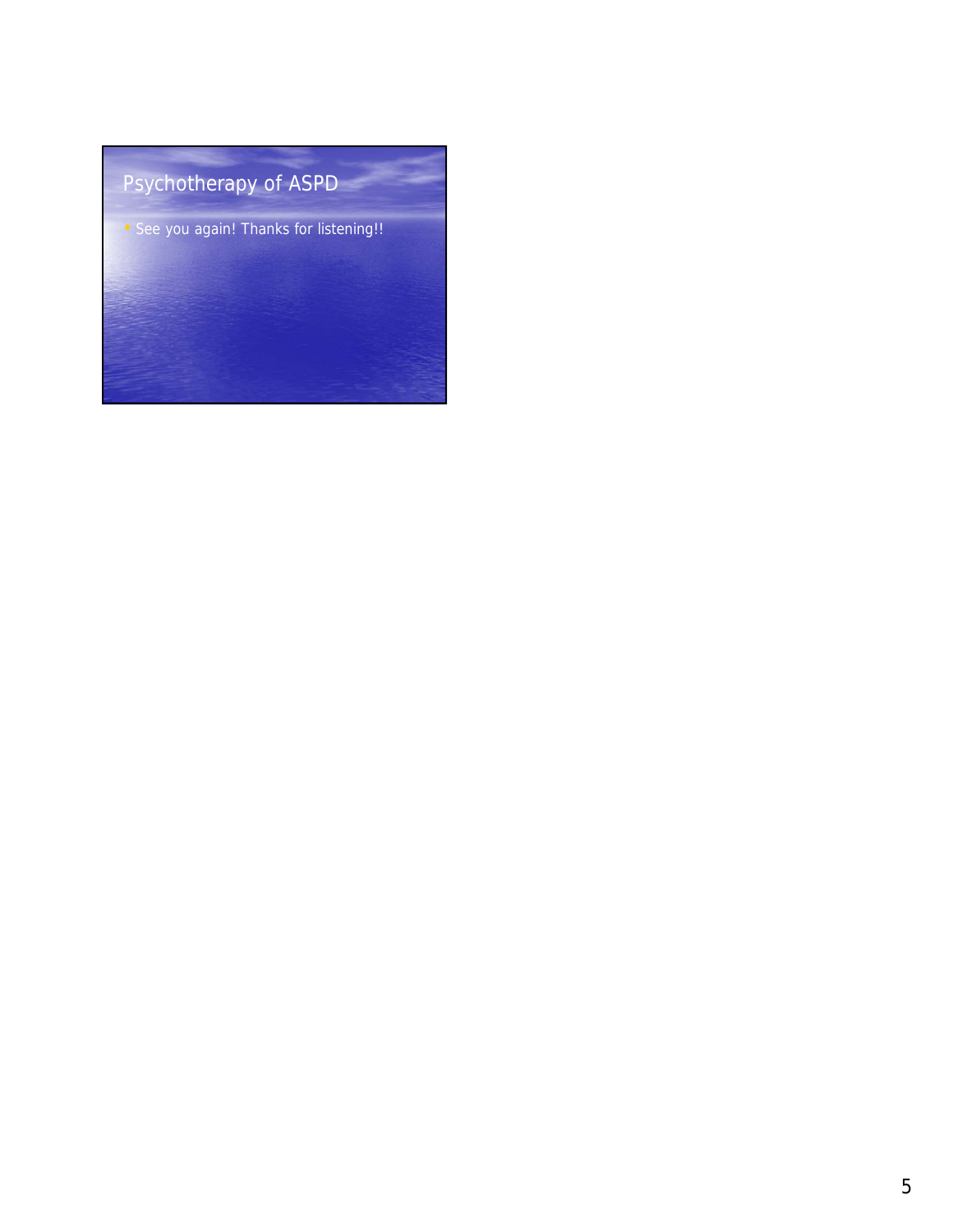## Psychotherapy of ASPD

- Traditional Strategic Psychotherapy -establish behavioral control
- -focus more on the needs of others -inhibit impulsive behavior cooperate with others -take personal responsibility -appreciate consequences of behavior -alter deviant cognitions
- -behavioral control does not necessarily change structural problems
- -behavioral control may be possible in a highly structured setting
- -teaching empathy to ASPD is the same as teaching a pig to sing! -cooperate with others, yes, in a self-serving situation
- -ASPD does not care about consequences other than what happens to them
- -cognitions change without experience

#### Assessment

- 1. Arousal and related organic
- 
- problems 2. Antisocial cognitive schema 3. Interpersonal antagonism (disagreeableness) 4. Impulsivity and dis-inhibition (Behavioral activation without appreciation of behavioral consequences)
- 
- 
- 5. Serious difficulty taking personal responsibility (externalization)
- 
- 
- 6. Dissocial Affect (empathic difficulty)
- 7. Improper regulation of negative affects (anxiety, depression, anger…)
- 
- 8. Rigidity and lack of psychological minded-ness (lack of openness to change)
- 
- The treatment goals directly depend on the assessment of these dimensions

#### Therapeutic Strategies:

 $\#$ 1:Therapeutic contract and temporary

#### behavioral control

- A pre-condition to successful<br>possible acconstrated by experiment of the sylven deniver dependent of<br>posted constrained by the sylven dependent of the properties and in<br>posted the properties and impossible different with t
- 
- 
- 

This is particularly true of inpatient<br>settings, such as in State Forensic<br>Hospitals. In a structured setting, as<br>pre-condition to starting<br>sycohotherapy, the individual can<br>successfully maintain a therapeutic<br>and contract out. Such a contract can be and need<br>to be established at the outset once<br>the rapport is well established at nee<br>informal observation of more than 75<br>informal observation of more than 75<br>entering into such therapeutic<br>cont

## #2: Deliberate empathic approach

• Being aware that the lack of<br>empathic abilities of ASPD<br>provides counter-transference of<br>not wanting to be empathic with<br>the clent, the therapist<br>deliberately adopts an empathic<br>cleproach. In order to be empathic<br>with t personhood of the client, beyond<br>the behavior. The socially<br>expected approach is to focus on<br>the antisocial behavior, which<br>could very well be one of the<br>reasons for negative therapeutic<br>results (Beier,1966)..

A therapist who adopts the theory<br>that ASPD clients are "bad seeds"<br>and cannot be rehabilitated may<br>have an ethical obligation in not<br>engaging in therapists start the<br>relationship with a negative and<br>relationship with a ne

## Paranoid-schizoid position.

Fine ASPD person also does not<br>respect the autonomy or free<br>agency of another numering and example of another<br>in Kleinhan terms the ASPD person<br>is stuck at the paramola-schridoid<br>position (Klein, 1957). It is in this<br>cecid

The counter-transference of<br>the constrained beyond the proposeness and bostile feelings<br>towards the person afflicted with<br>the APD rends to further elstrory<br>the therapsit casts with a fulle element to leach the patient<br>atte

1

## Empathic Approach

In order to be successful, it is<br>merative that the therapist believe in the possibility of helping the client<br>forcess, 2002: Lively 2005). It is part<br>of the empathic cometer<br>client that the therapist adopts<br>consciously a

- 
- keenly sensitive and are aware of those under their observation. (Jones, Happe, Gilbert, Burnett & Viding, 2010; Cima, Tonnaer & Hauser, 2010). ASPD has a deficit in the ability to feel sympathy than to have empathy. At the heart of psychotherapy with persons with ASPD, is giving an opportunity to experience what it means to be cared for, for their own sake. The wisdom that empathic and caring abilities stem from

• An empathic therapist creates a crucial modeling experience for the ASPD client and utilizes this experience as a deliberate tool for teaching what it means to be empathic. Individuals with ASPD are found to be

personal experience of being nurtured is highly relevant. One gives what one has received. (Wampold, 2007; Shedler, 2010)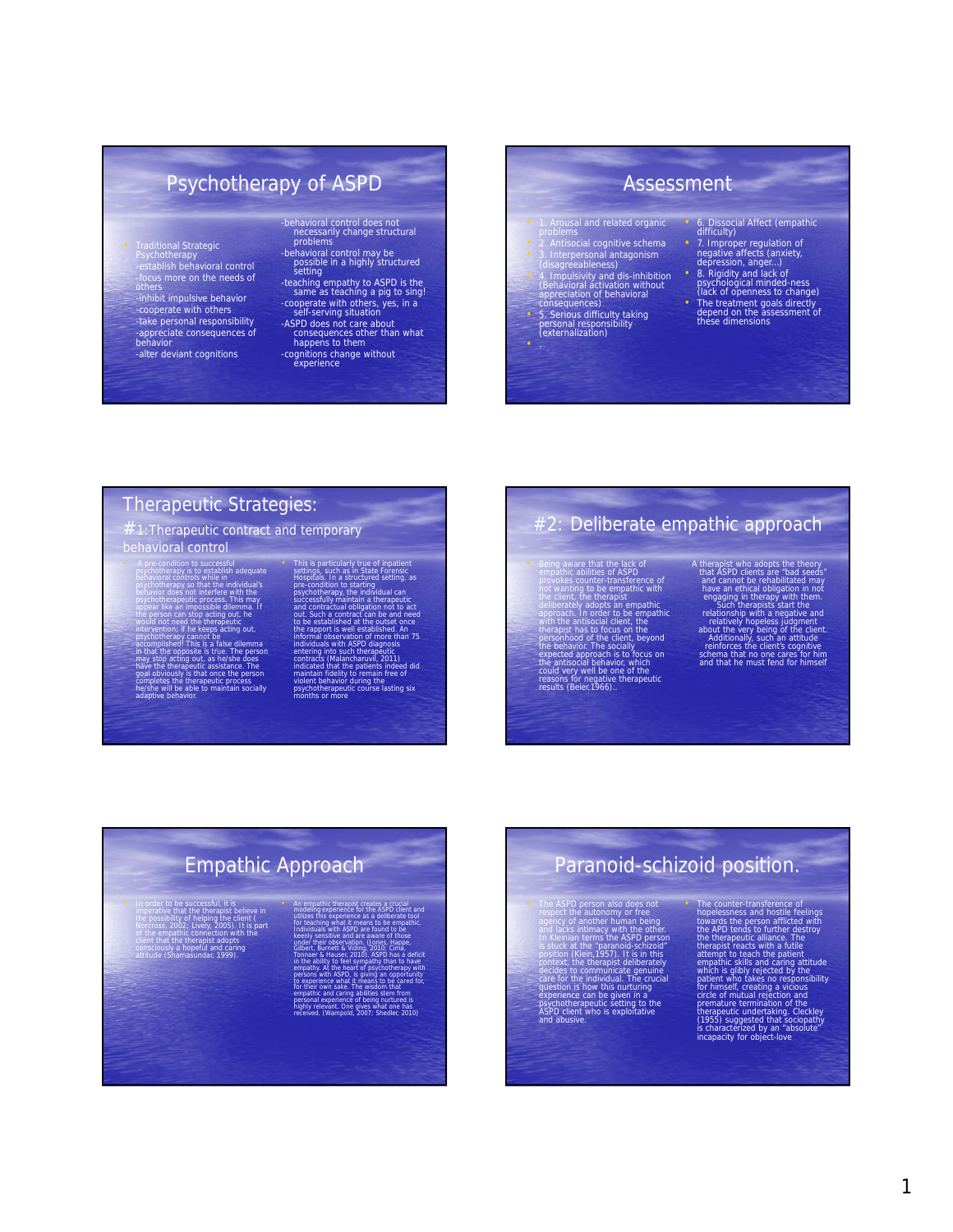## Empathic Approach

- In successful clinical settings,<br>it has been repeatedly<br>the anomstrated (Salekin, 2002;<br>Malancharuvil, 2011) that<br>individuals with an antisocial<br>stance of "no one cares" did<br>face and that they were indeed<br>cared for much
- 

• When some of these<br>individuals come to realize that<br>they had failed to register or<br>experiences of being cared for,<br>experiences of being cared for,<br>they genuinely demonstrate an<br>emotional "melt down" and<br>break down in to

## Empathic Experience

• A positive projective identification, in which the self identifies positive feelings in the object, is a pre-condition to developing compassion and intimacy (Shamasundar, 1999). Projection is mitigated by introjection (Martens, 2008). Such introjection is achieved by getting the client to experience at least some (even one) objects as caring and nurturing. This may be resisted by the client by introjecting the object as "useful". The object needs to be perceived as more than "useful". The goal is to assist the client to experience the object as a person who cares, and eventually, as an autonomous agent in the context of an "I-Thou" relationship. This idealistic vision may be seen as unrealistic and unattainable for the ASPD. Clinical experience of those who worked with this dynamic understanding<br>tells otherwise ( Salekin, 2002; Martens,

2008).

#### • **Pay attention first to the "selfish needs" of the client instead of focusing on caring for others.**

## Therapeutic Strategy #3 &4

• **Know that "adults do not change, but children do."**

• Individuals with ASPD are clinically observed to be deficient in experiencing as well as dwelling on slow-moving affects, such as sorrow related to object loss and the resulting melancholy, remorse, loneliness, grief. etc. These individuals are known to express readily the fast moving emotions such as anger, excitement, overt hostility, feelings of revenge, etc. The fast moving feelings defend against the more vulnerable, slow acting, and deeper feelings. The therapist will be tempted to deal only with the easily accessible feelings of anger and hostility. Such an approach to the neglect of the deeper feelings could eventually sabotage successful restructuring of the personality style. In order to access the isolated, slow-acting emotions, the individual is helped to relax and regress to these early experiences through the anamnesis. The focus is not so much on the events per se, but their emotional, cognitive, and attitudegenerating significance.

• **Pay attention to the slow-moving affects.**

## Strategy#5 & 6

- **Attacking the rigidity of the personality style** After establishing the rapport and setting up the expected guidelines of the<br>psycholograpic frequencies, the<br>therapist sets out to mitigate the<br>underlying rigidity of the<br>experiential-structure and<br>resistance to change. A frontal<br>attack-is unlikely to be productive.<br>For t
- 

**Longing to be loved and<br>teaching to love**<br>cripscasd the inherent longing of<br>eing loved as well as the need to<br>experience loving others (Cleckley,<br>1955). As they have projectively<br>identified the undestrable feelings<br>of not

## The need to be loved

• Cleckley (1955) stated that the anti-social personality demonstrates an almost "absolute"(Cleckley,1955) "incapacity for love". Can the ASPD person experience the joy of<br>receiving and giving love? Can this<br>capacity be initiated or enhanced<br>through a psychotherapeutic<br>process? The vast majority of<br>studies of ASPD (based on a<br>not address this issue. • Apart from the philosophical issue<br>of whether human beings<br>inherently are constituted to<br>experience both the receiving and<br>plying of love, from a dynamic<br>point of view, experience of love is<br>activated with the introjecti

## The need to experience love

#### • **Reinforcing and cultivating the experience of receiving love and affection** • The starting point is to help the client to grasp the value of love. This is achieved by connecting with the

feelings of anger, and more importantly the loss and deprivation and the resulting sadness. The sense of loss and deprivation necessarily points to their conditions of possibility which is that if one never needed or desired love there will be no feelings of loss or deprivation in this regard. This may be a subtle deduction, and may need to be translated

experientially.

• It is possible, as has been shown in actual clinical settings, to move the patient from a sense of loss to the appreciation of the need for the object. When an empathic therapist reminds the patient to what would have been if there were unconditional love and acceptance in their developmental years, the client is likely to contemplate it. In other words, start with the appreciation of the need or

usefulness of the object, proceed with<br>the value of being loved by the object<br>and allow the patient to become<br>tender by imagining receiving the love,<br>leading hopefully to a longing to be<br>loved (Gawda, 2008).